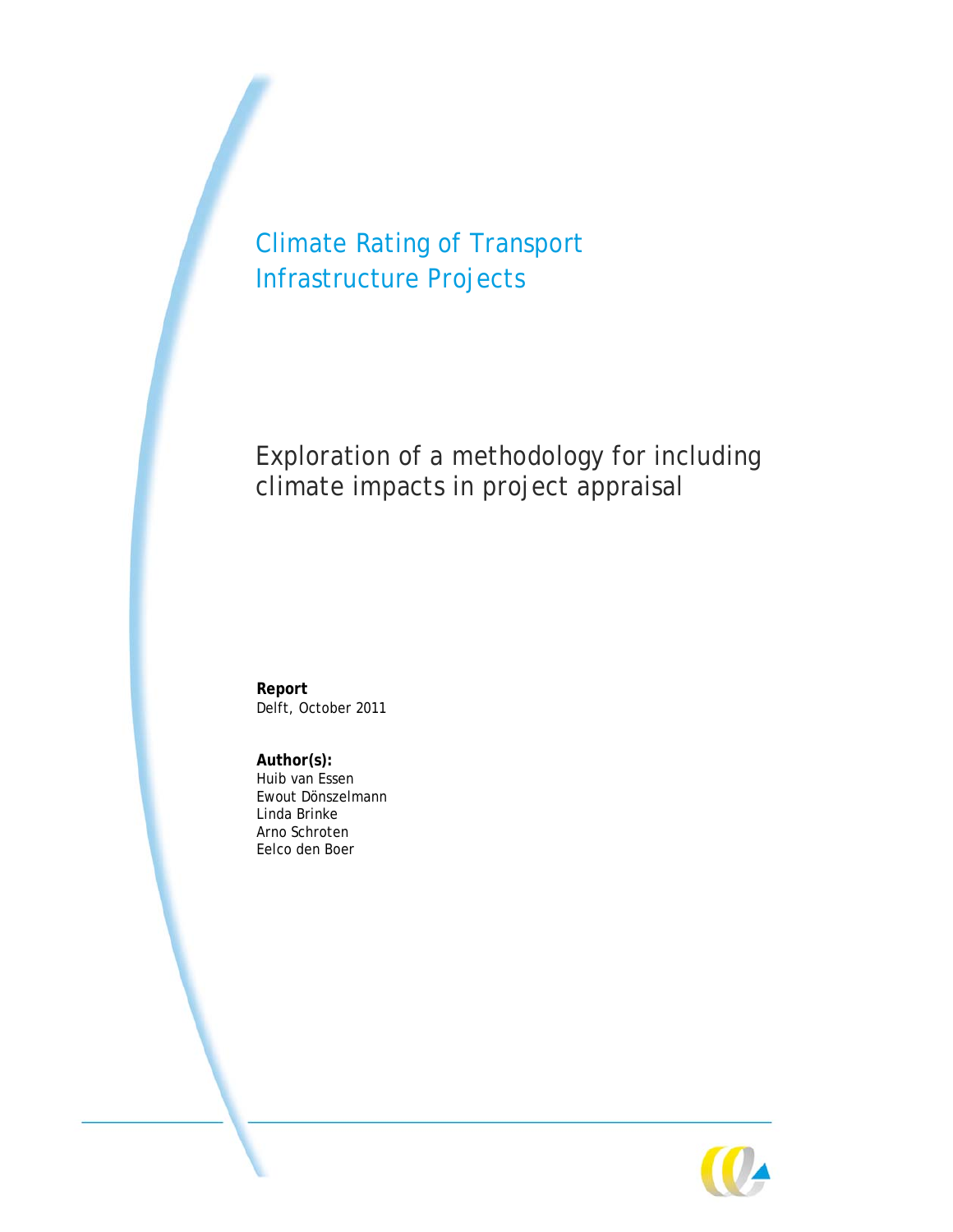### Publication Data

#### **Bibliographical data:**

**Huib van Essen, Ewout Dönszelmann, Linda Brinke, Arno Schroten, Eelco den Boer Climate Rating of Transport Infrastructure Projects Exploration of a methodology for including climate impacts in project appraisal Delft, CE Delft, October 2011** 

**Infrastructure / Transport / Policy / Climate change / Carbon / Greenhouse gases / Impacts / Indicators / Methodology** 

**Publication code: 11.4460.72** 

**CE publications are available from www.cedelft.eu** 

**Commissioned by: European Federation for Transport & Environment. Further information on this study can be obtained from the contact person, Huib van Essen.** 

**© copyright, CE Delft, Delft** 

#### **CE Delft**

**Committed to the Environment** 

**CE Delft is an independent research and consultancy organisation specialised in developing structural and innovative solutions to environmental problems. CE Delft's solutions are characterised in being politically feasible, technologically sound, economically prudent and socially equitable.** 



**2 October 2011 4.460.1 – Climate Rating of Transport Infrastructure Projects**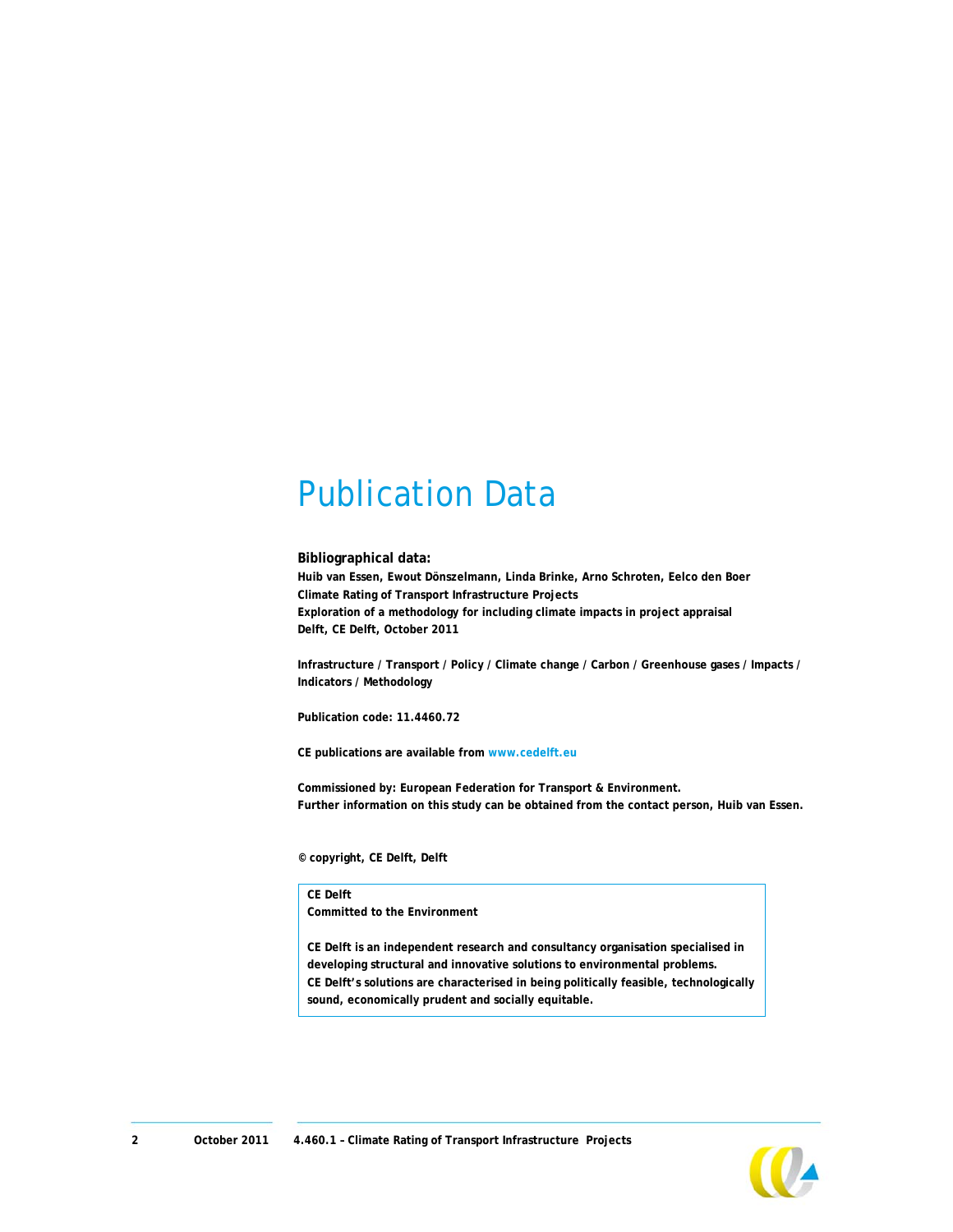### **Contents**

|     | Summary                                               | 5. |
|-----|-------------------------------------------------------|----|
| 1   | Introduction                                          | 9  |
| 1.1 | Background                                            | 9  |
| 1.2 | Why this study?                                       | 10 |
| 1.3 | Scope of the study                                    | 10 |
| 1.4 | Reading guide                                         | 11 |
| 2   | Scope of the EU funding                               | 13 |
| 2.1 | General                                               | 13 |
| 2.2 | Cohesion funds                                        | 13 |
| 2.3 | <b>TEN-T</b>                                          | 14 |
| 2.4 | <b>TEN-T Guidelines</b>                               | 15 |
| 3   | Overall methodology for the impact on GHG emissions   | 17 |
| 3.1 | General                                               | 17 |
| 3.2 | Overview of main types of GHG impacts                 | 17 |
| 3.3 | Adding up once only and continuous emissions          | 19 |
| 3.4 | Choice of the reference year                          | 20 |
| 3.5 | Formula for calculating the total GHG impacts         | 21 |
| 4   | Methodology for changes in GHG emissions from traffic | 23 |
| 4.1 | Framework                                             | 23 |
| 4.2 | Traffic volume and modal split                        | 25 |
| 4.3 | Emission factors - tank-to-wheel and well-to-tank     | 27 |
| 5   | Methodology for other GHG impacts                     | 31 |
| 5.1 | Introduction                                          | 31 |
| 5.2 | GHG emissions related to the infrastructure itself    | 31 |
| 5.3 | Methodology for physical infrastructure               | 33 |
| 5.4 | Methodology for non-physical infrastructure           | 36 |
| 5.5 | Contributions from impacts on other sectors           | 36 |
| 6   | Climate rating in the context of project assessment   | 39 |
| 6.1 | Introduction                                          | 39 |
| 6.2 | Criteria for climate rating of infrastructure         | 39 |
| 6.3 | Comparing projects on their GHG impacts               | 39 |
| 6.4 | How to use the results of climate rating?             | 42 |
| 7   | Examples of application of the indicator              | 45 |
| 7.1 | Introduction                                          | 45 |
| 7.2 | Electrification of railways                           | 45 |
| 7.3 | New infrastructure road                               | 47 |
| 7.4 | Road pricing system                                   | 49 |

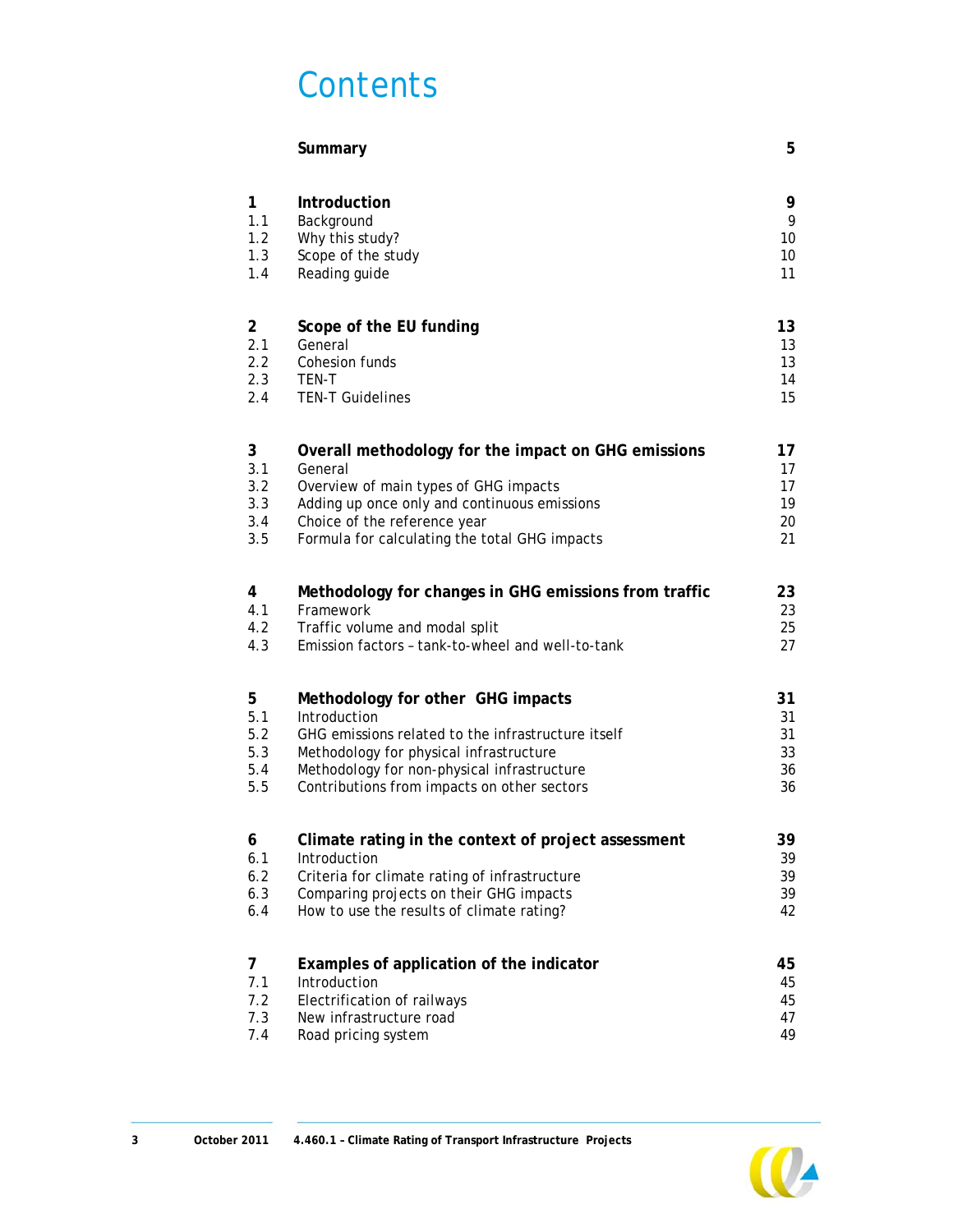| -8 | Conclusions & recommendations | 51  |
|----|-------------------------------|-----|
| 81 | <b>Conclusions</b>            | 51  |
| 82 | Recommendations               | -53 |
|    |                               |     |

| <b>References</b> |  |
|-------------------|--|
|                   |  |

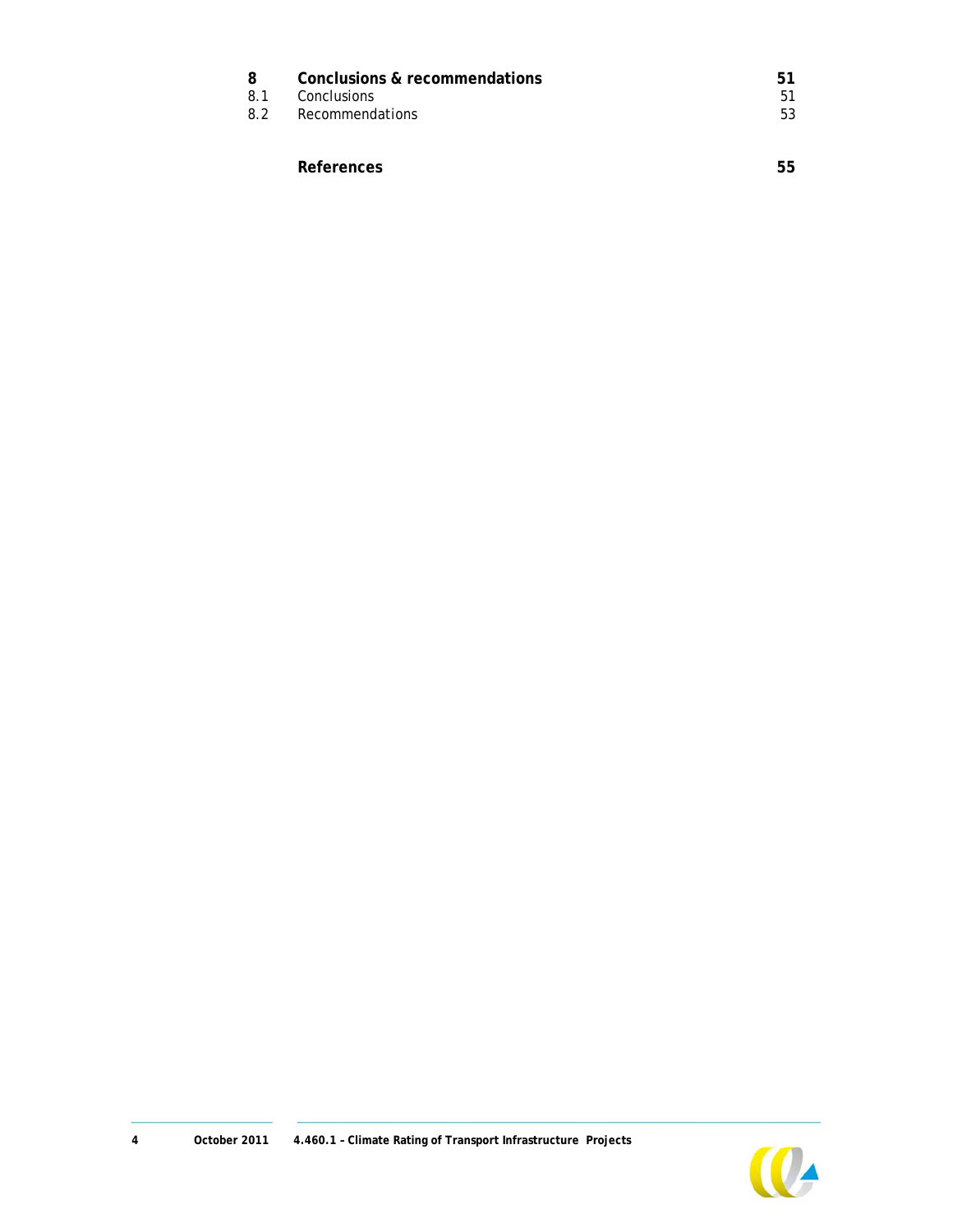### **Summary**

#### **Context: ambitious targets for infrastructure networks and decarbonisation**

In its recent White Paper on Transport the Commission announced ambitious plans for building a competitive transport system. At the same time, the Commission set specific objectives for greenhouse gas reduction in transport in its Roadmap for decarbonisation, which were further elaborated in the White Paper. The climate policy set out in these papers aims at a dramatic reduction of Europe's dependence on imported oil and a cut in carbon emissions in transport by 60% by 2050, compared to 1990 levels.

#### **Climate rating as a key element in project appraisal**

Infrastructure policy and climate policy interfere. Developing or upgrading transport infrastructure can have significant impacts on the decarbonisation of transport. While some types of infrastructure carry the risk to get locked-in to carbon intensive technology or transport modes, other projects may actually contribute to greenhouse gas reduction.

Until now, the impacts on greenhouse gas emissions are not well integrated in transport infrastructure project appraisal. This is not only true at a European level but also at most national and local levels. Climate rating could solve this by explicitly taking account of the effect on greenhouse gases emissions in the infrastructure project appraisal and funding decisions.

#### **Aim of this study: the development of a methodology for climate rating**

The European Commission announced that it aims at making climate rating be a part of the decision process for investments (EC, 2011). However, the Commission has not yet decided on a methodology for climate rating. In order to achieve this interlinking of policy objectives and to feed the Commission with further developing this issue, the European Federation for Transport & Environment (T&E), together with partners asked CE Delft to develop a methodology for climate rating, which is presented in this report.

Although the study primarily focuses on TEN-T, recommendations could also be applied to other EU funds which can, directly or indirectly, influence the decarbonisation of the European transport sector.

#### **Main elements of the climate rating methodology**

The greenhouse gas impacts of new, extended or upgraded transport infrastructure consist of four main elements:

- 1. Changes in greenhouse gas emissions from traffic.
- 2. Changes in greenhouse gas emissions from infrastructure operation, maintenance and management (OMM).
- 3. Greenhouse gas emissions from infrastructure development and end-of-life processes.
- 4. Other impacts, such as indirect effects on other sectors.

This is true for all different types of infrastructure, including the development of new or upgraded road, rail or waterway infrastructure, interconnection of different transport modes, intelligent transport systems or innovative energy projects (e.g. new carbon free operation).

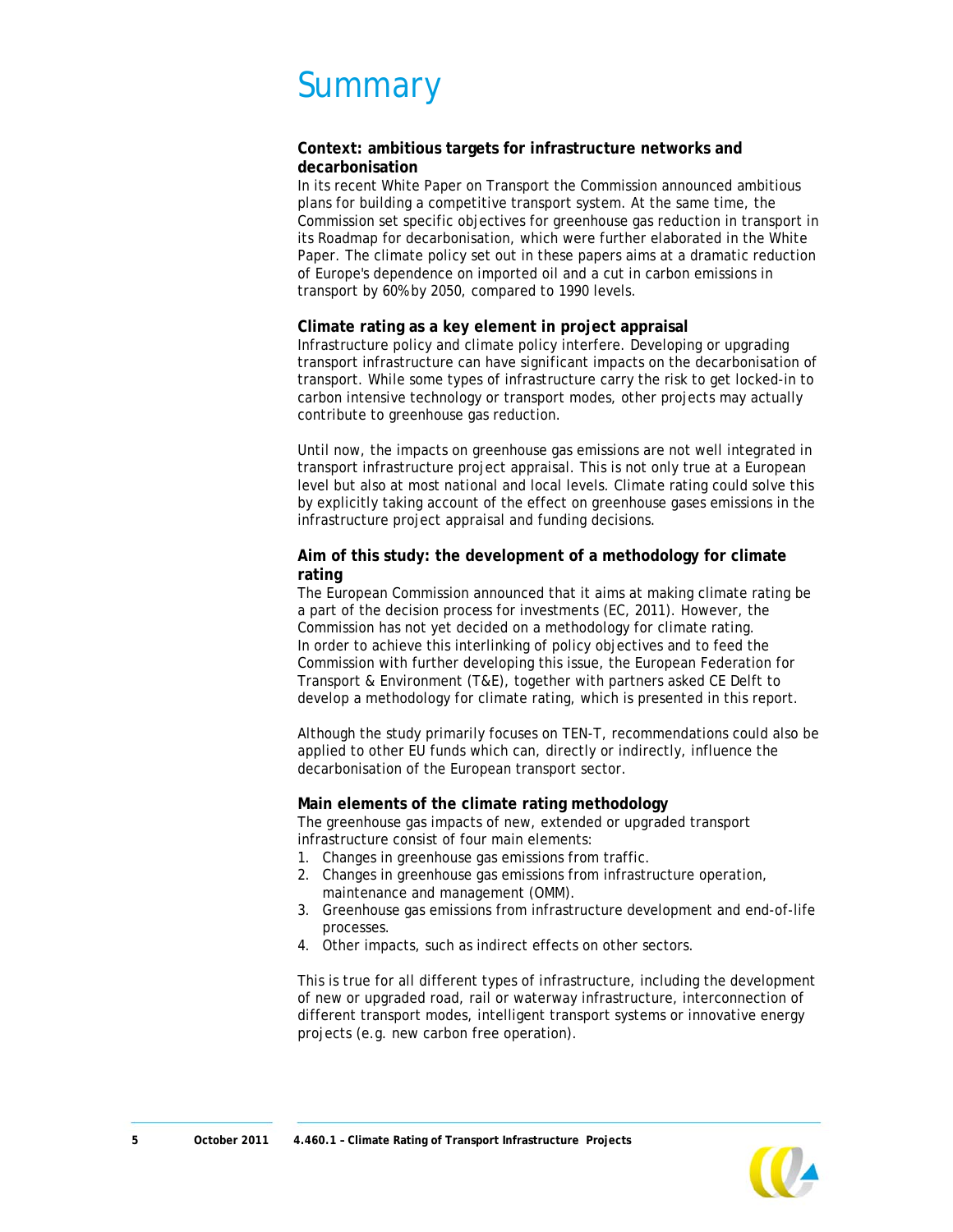**Traffic impacts** are relevant for all types of projects. Sometime these are mainly the results form changes in transport volume or modal split, e.g. in the case of a port the upgrade of a railway line. In other cases, the changes in traffic emissions are mainly the result of changes in energy technology or vehicle efficiency, e.g. in the case of electrification projects. The greenhouse gas impacts from traffic can be calculated with the traffic volumes per mode and vehicle type and the relative emission factors per vehicle type. The traffic data can be retrieved from traffic modelling. They should be the same as the data used for the socio economic assessment of the project. The emission factors can be retrieved from national emission registration or datasets (e.g. TREMOVE). They should reflect real-life well-to-wheel emissions.

The relative importance of **emissions from developing, maintaining, managing or operating infrastructure** depends strongly on the type of project. In some cases, such as the construction of high speed railway line, these impacts can vary significantly, while in other cases they can expected to be negligible, e.g. for traffic management systems. These emissions can be estimated using either emission factors per type of material and energy used (bottom-up approach) or by using typical values, e.g. per lane or track kilometre (top-down).

For **comparing different projects**, the change in greenhouse gas emissions after project realisation compared to the reference scenario should be compared to a measure for the size or value of the project. The (EU or total) investment is the best candidate for this for the short to medium term. For the longer term, also the net contribution to economic welfare from the cost benefit analysis could be used, however, these are currently often not available. The value of the climate rating indicator could be used for deciding on the co-funding rate or for prioritisation of projects. The overall methodology as elaborated in this report is summarised below.



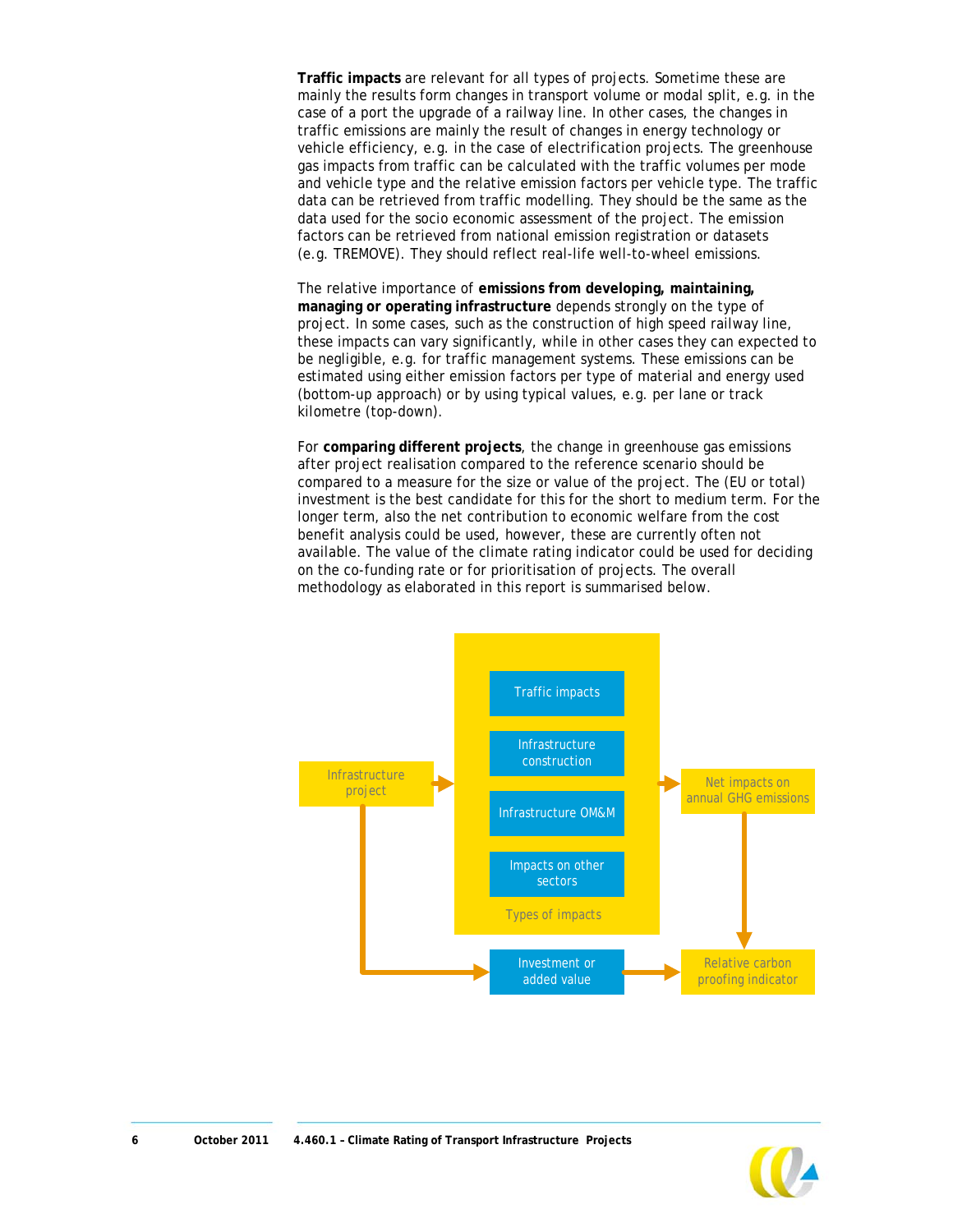#### **Conclusions and recommendations**

The methodology has been applied to a few concrete examples. From this it can be concluded that climate rating is possible and can help to integrate climate and infrastructure objectives. A further development of the methodology is strongly recommended, both at the EU level (e.g. by the TEN-T Agency) as well as at national level, with support of relevant experts.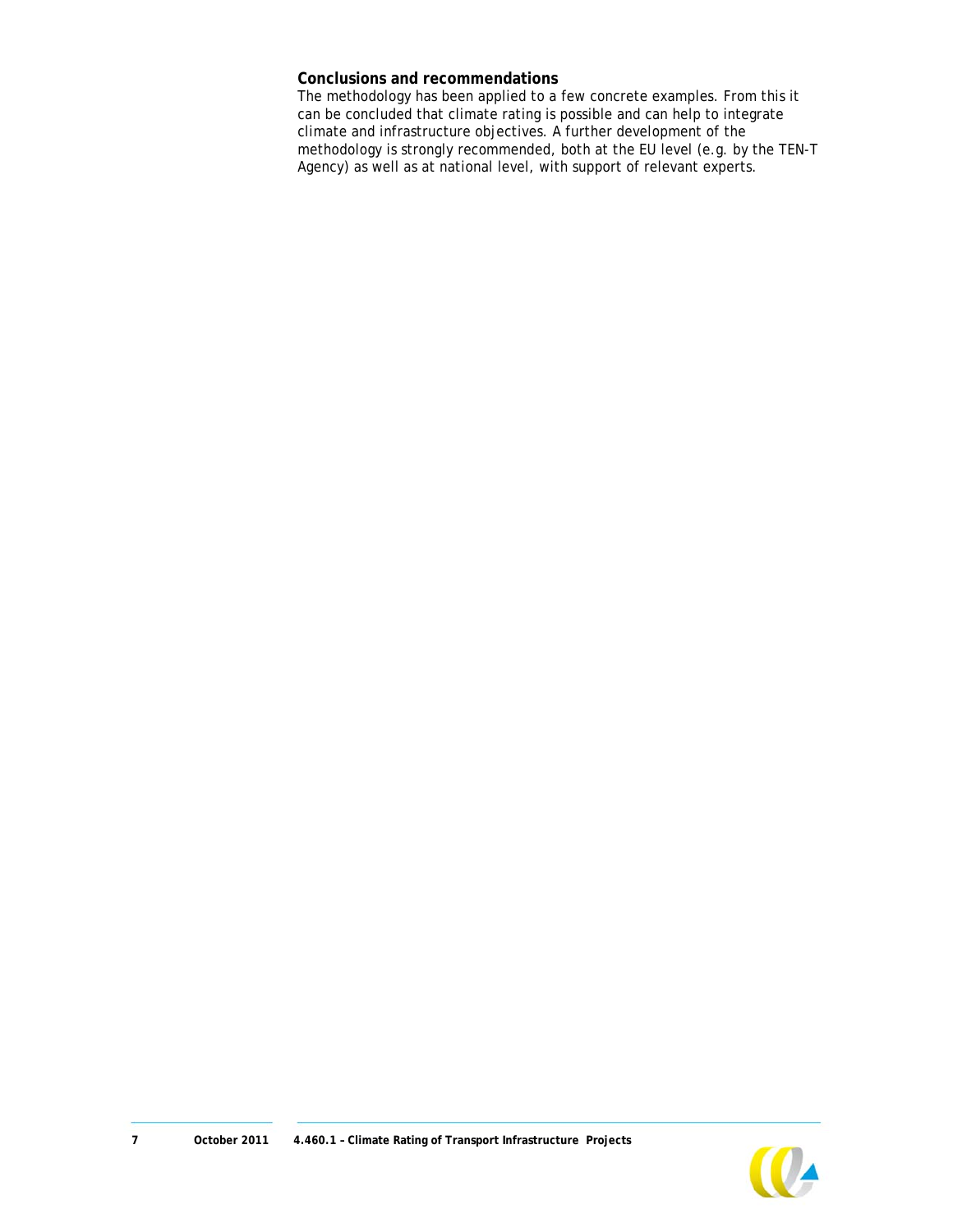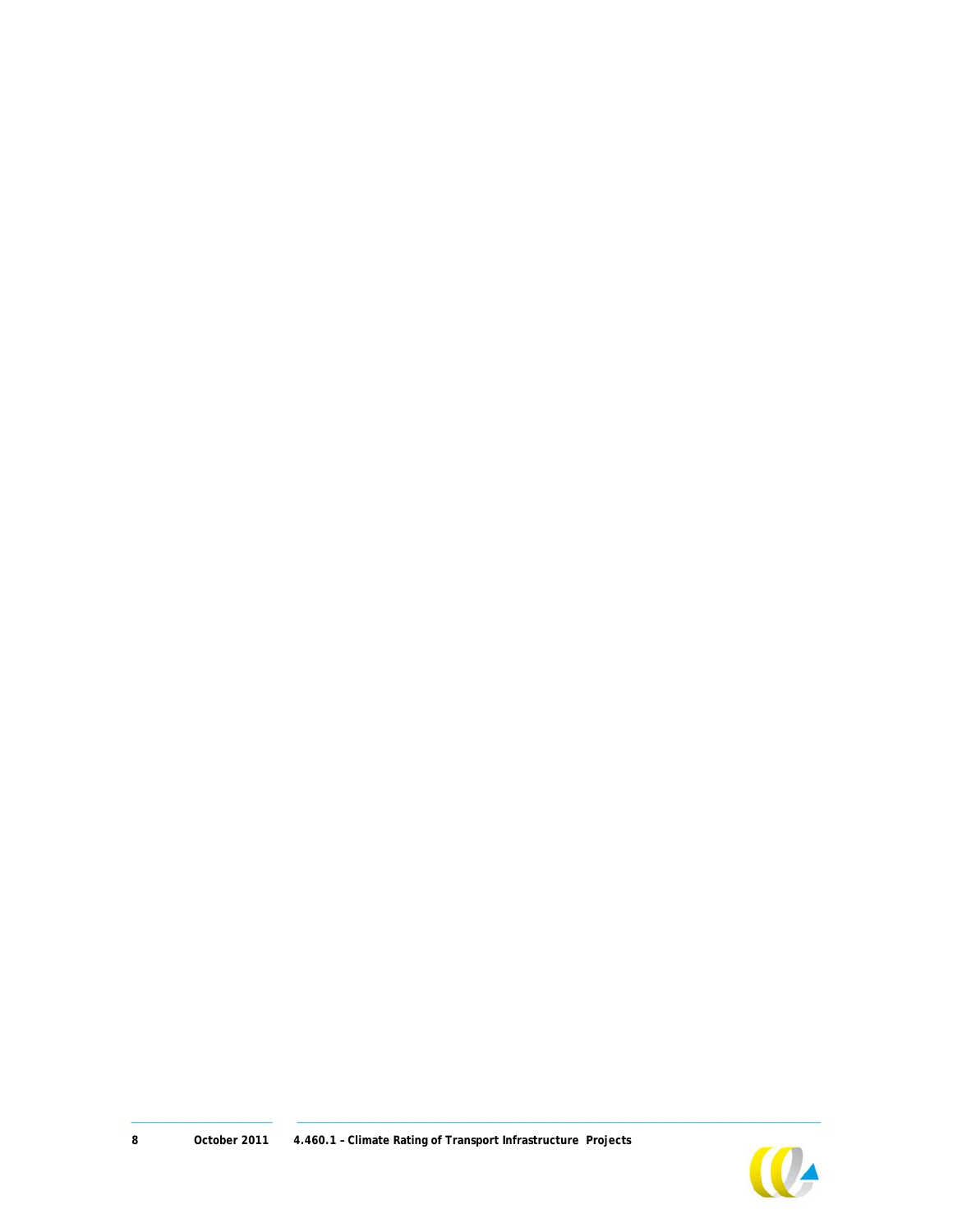# **Introduction**

#### **1.1 Background**

The European Commission stimulates economic and social development within the European Union. This is aimed at increasing welfare for all EU citizens, while taking into account environmental protection. The Commission has several instruments to stimulate the development. The Cohesion Funds and the TEN-T programme are the most important instruments where it comes to infrastructure.

The European Commission announced in its recent White Paper on Transport<sup>1</sup> 40 concrete initiatives for the next decade to build a competitive transport system that will increase mobility, remove major barriers in key areas and fuel growth and employment. At the same time, the Commission set specific objectives for greenhouse gas (GHG) reduction in transport in its Roadmap for decarbonisation<sup>2</sup>, which were further elaborated in the White Paper: a dramatic reduction of Europe's dependence on imported oil and a cut carbon emissions in transport by 60% by 2050 compared to 1990 levels. Other key goals for 2050 include:

- No more conventionally-fuelled cars in cities.
- 40% use of sustainable low carbon fuels in aviation; at least 40 to 50% cut in shipping emissions.
- A 50% shift of medium distance intercity passenger and freight journeys from road to rail and waterborne transport.

It is clear that the European Commission with this White Paper makes a clear statement for integrated policies on Transport, Infrastructure and Decarbonisation.

Currently the European Commission is preparing a revision of the guidelines that set the framework for the Trans-European Networks of Transport (TEN-T) policy. Since EU funding for transport investment is one of the most powerful tools to reach the Union's policy objectives, this is a good opportunity to strengthen several EU political priorities by taking these priorities into account in infrastructure investments decisions.

In the communication from the European Commission 'A budget for Europe 2020', the Commission states that the European climate objectives are to be met. Climate rating of infrastructure investments is one of the approaches for taking climate action into account. Climate rating means that the effect of a decision on the emission of CO<sub>2</sub> or other greenhouse gases<sup>3</sup> is taken into account. This rather broad definition can be further specified in various ways. The way this could be done is the main subject of this report. The Commission announced that it aims at making climate rating be a part of the decision process for investments (EC, 2011). However, the Commission has not yet decided on a methodology for climate rating.

 $\overline{a}$ 



<sup>1</sup> White paper - Roadmap to a Single European Transport Area - Towards a competitive and resource efficient transport system SEC (2001) 359, 28 march 2011.

<sup>2</sup> A Roadmap for moving to a competitive low-carbon economy in 2050, SEC (2011) 289.

<sup>3</sup> For the definition of greenhouse gases we refer to the IPCC-work and to SEC (2011) 289, see previous footnote.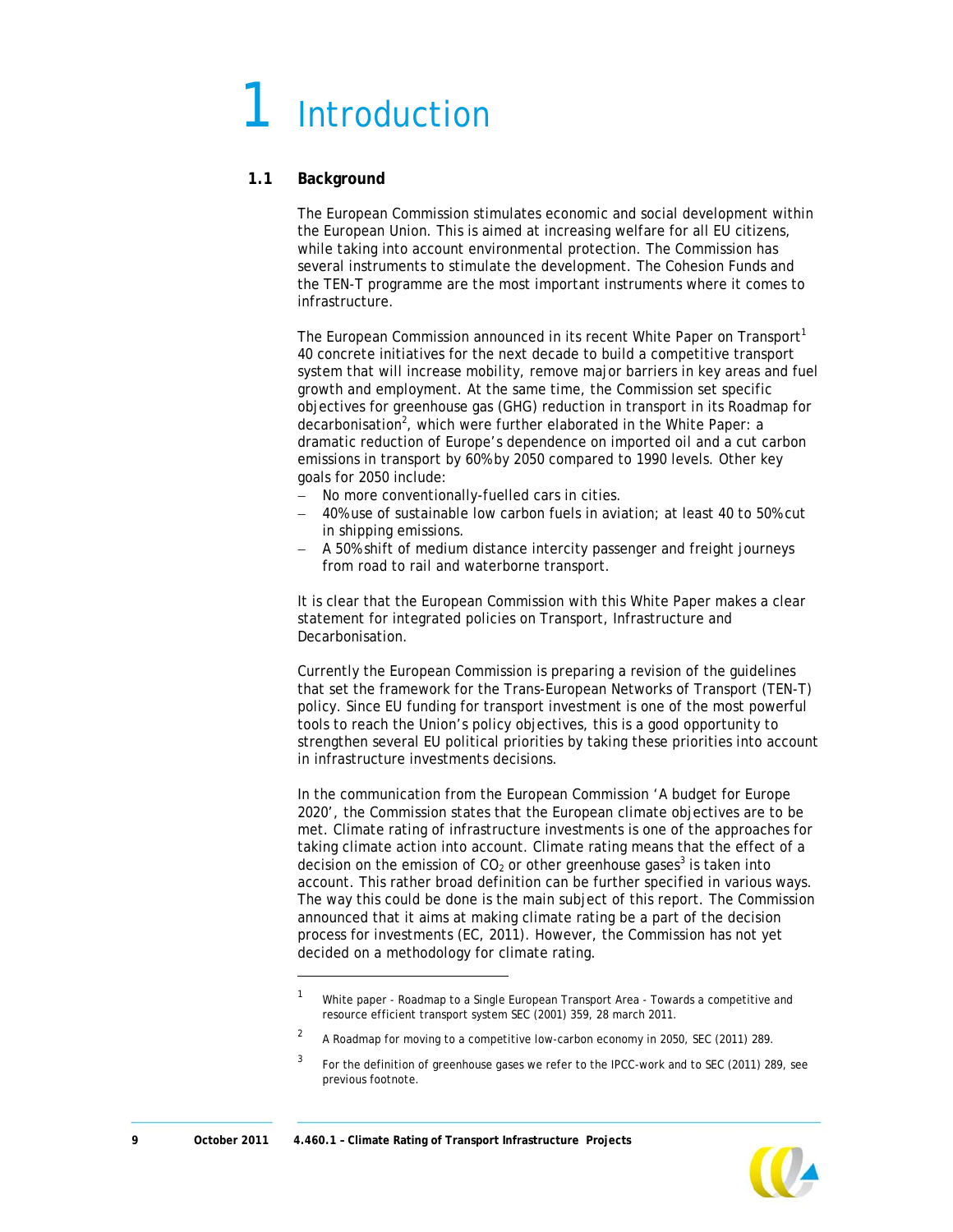Climate rating can be used in the project appraisal process in order to select the most proper infrastructure investments from a climate point of view. So, it provides a framework for integrate climate change policies into other types of EU policy. Climate rating can thus help to align EU infrastructure spending and the EU's climate policies.

#### **1.2 Why this study?**

In order to achieve the interlinking of policy objectives, the European Federation for Transport & Environment (T&E), together with partners, wants a methodology for climate rating to be developed. This methodology must contain an indicator of the climate performance of the TEN-T projects and if possible for Cohesion Fund projects as well.

The aim of this study is to develop a methodology for climate rating of transport infrastructure projects. The underlying objective is to bring EU budget spending in line with the EU decarbonisation objective of the transport sector.

Although the study primarily focuses on TEN-T, the methodology can be used for other EU funds and even national transport infrastructure project appraisal as well.

#### **1.3 Scope of the study**

Infrastructure projects that are eligible for EU subsidies concern different transport related project categories:

- Road transport.
- Rail transport.
- IWT/short sea shipping.
- Air transport.
- Intermodal transport facilitation.
- Traffic information or quidance systems (Galileo, ERTMS).

In addition, for each transport mode, a broad variety of types of infrastructure can be supported:

- New transport infrastructure.
- Upgrade of existing transport infrastructure.
- Rehabilitation of old railways/waterways.
- Interconnection of different transport modes.
- Intelligent transport systems.
- Innovative projects; e.g. new carbon free operation.

A very broad definition of infrastructure projects is in use within the transport policy. However, in the end they all aim at increasing the transport infrastructure capacity or a more efficient use of infrastructure capacity.

This study presents a methodology that makes it possible to compare the climate change effects of the different investments. It must be seen as a first assessment. It presents a methodology and shows how it could be applied. Further development of the methodology is needed. Aspects like the exact definitions, the framework or procedures need to be further elaborated.

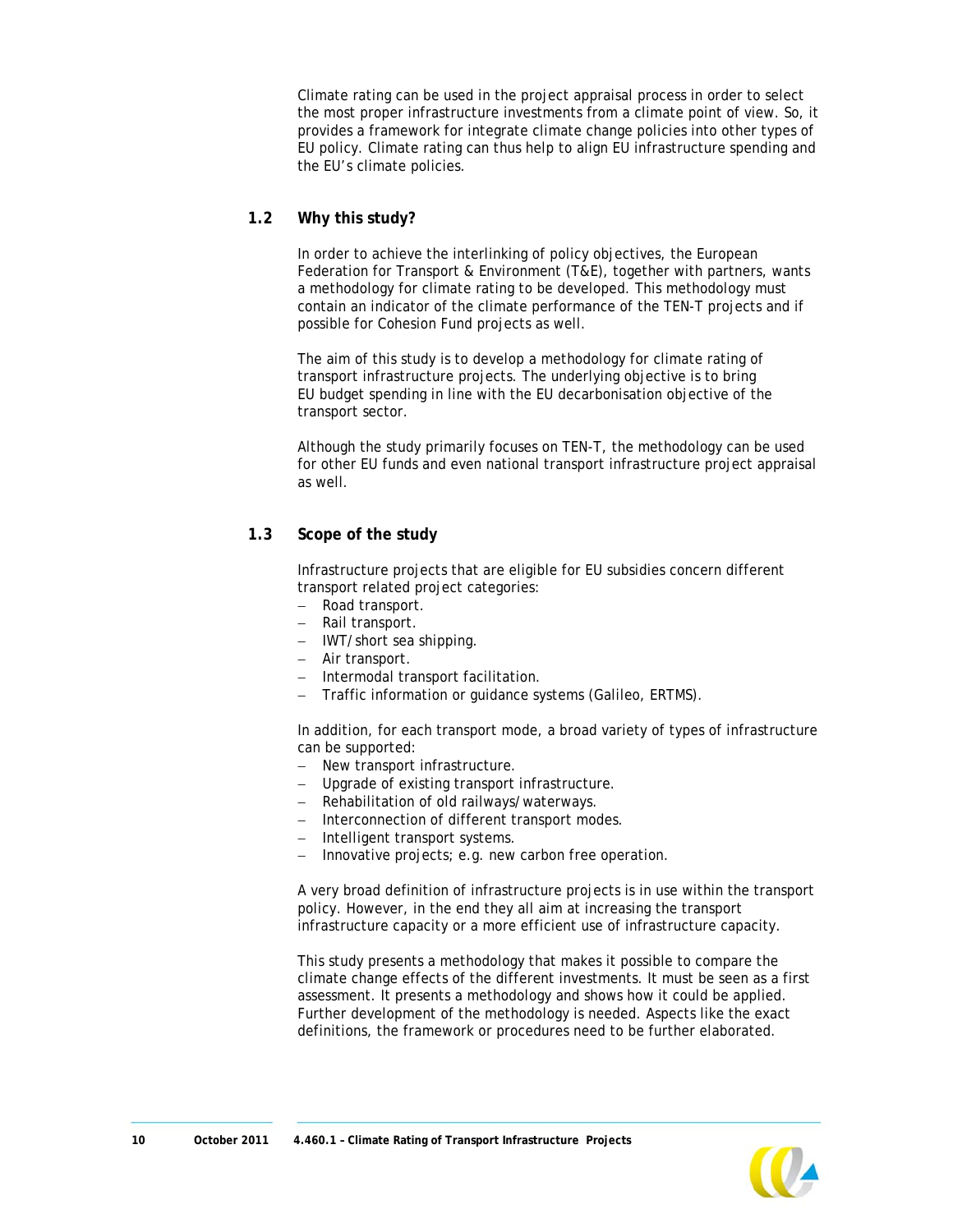#### **1.4 Reading guide**

The next chapter provides an overview of TEN-T and more general of EU funding of infrastructure projects. Chapter 3 presents the overall framework of the methodology for calculating the GHG impact of an infrastructure project.

In Chapter 4 this is further elaborated with regard to the GHG effects from traffic impacts. Chapter 5 focuses on the other GHG impacts from new infrastructure related to the developments, operation, maintenance and management of the infrastructure itself and other GHG impacts from infrastructure projects.

In Chapter 6, we show how the projects could be compared on their GHG impacts and how this could be used in infrastructure project appraisal processes.

In Chapter 7 the application of the climate rating methodology is illustrated by a few cases.

Finally Chapter 8 summarises the key conclusions and recommendations of the study.

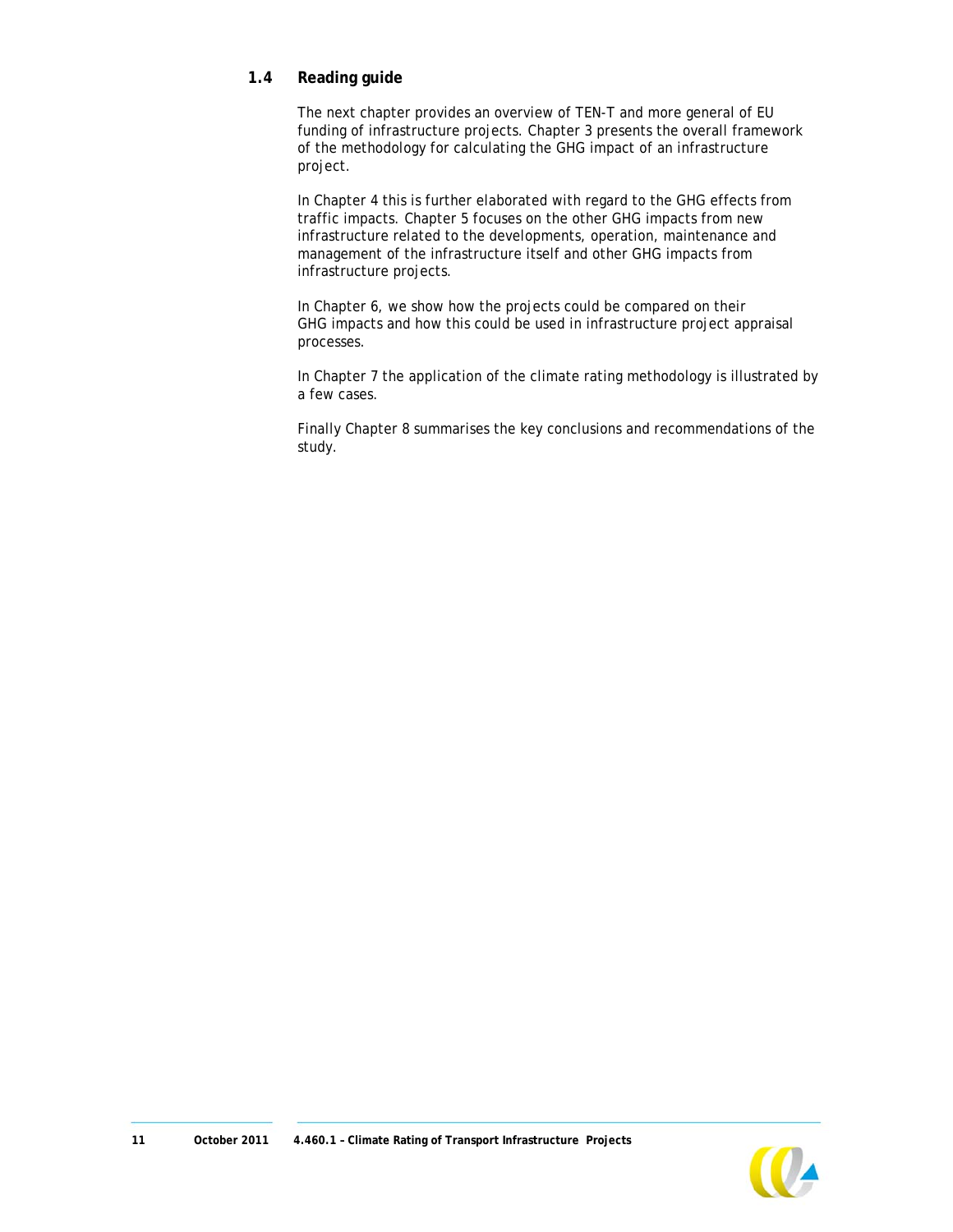

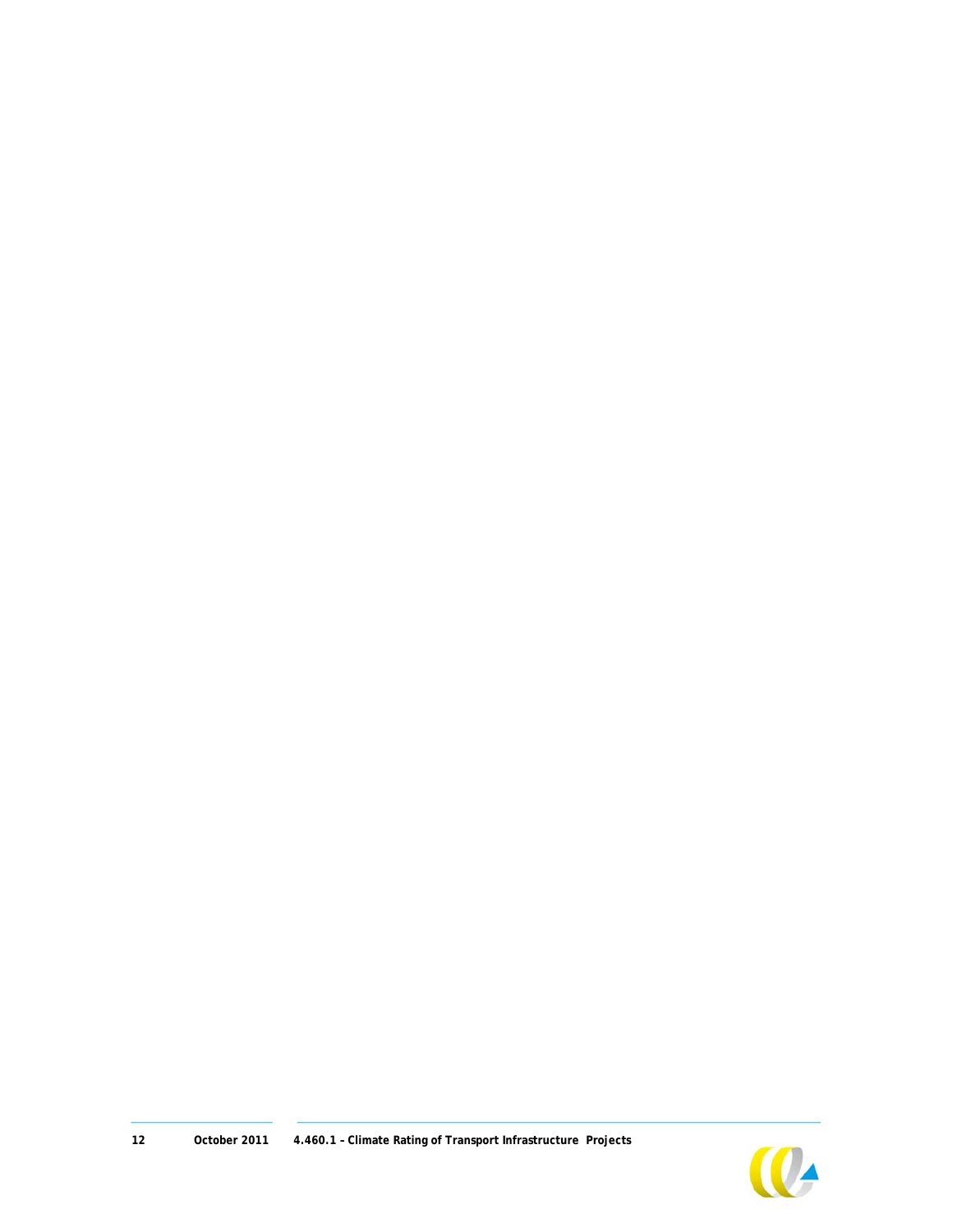# 2 Scope of the EU funding

#### **2.1 General**

The European Commission uses different financial instruments to support TEN-T implementation:

- The TEN-T programme.
- The Cohesion Fund.
- The European Regional Development Fund.
- The European Investment Bank.

In the following sections the two most important funds for infrastructure are explained. In the last section the focus is on the environmental aspects of the current guidelines for TEN-T.

#### **2.2 Cohesion funds**

The Cohesion Funds are the second largest budget of the EU, after the Agricultural budget. Funding for regional and cohesion policy in 2007-2013 amounts to 347 billion Euro. This is 35.7% of the total EU budget, for that period, just over € 49 billion a year. All cohesion policy programs are co-financed by the member countries, bringing total available funding to almost  $\epsilon$  700 billion. Transport gets the largest share of the Cohesion funds, using approximately 22% of the budget, almost  $\epsilon$  11 billion a year.

#### **Figure 1 Allocation of the Cohesion funds<sup>4</sup>**

Allocation of European Cohesion Policy by theme - EU 27 2007-2013



l 4



http://ec.europa.eu/regional\_policy/thefunds/funding/index\_en.cfm#4 (11-07-2011).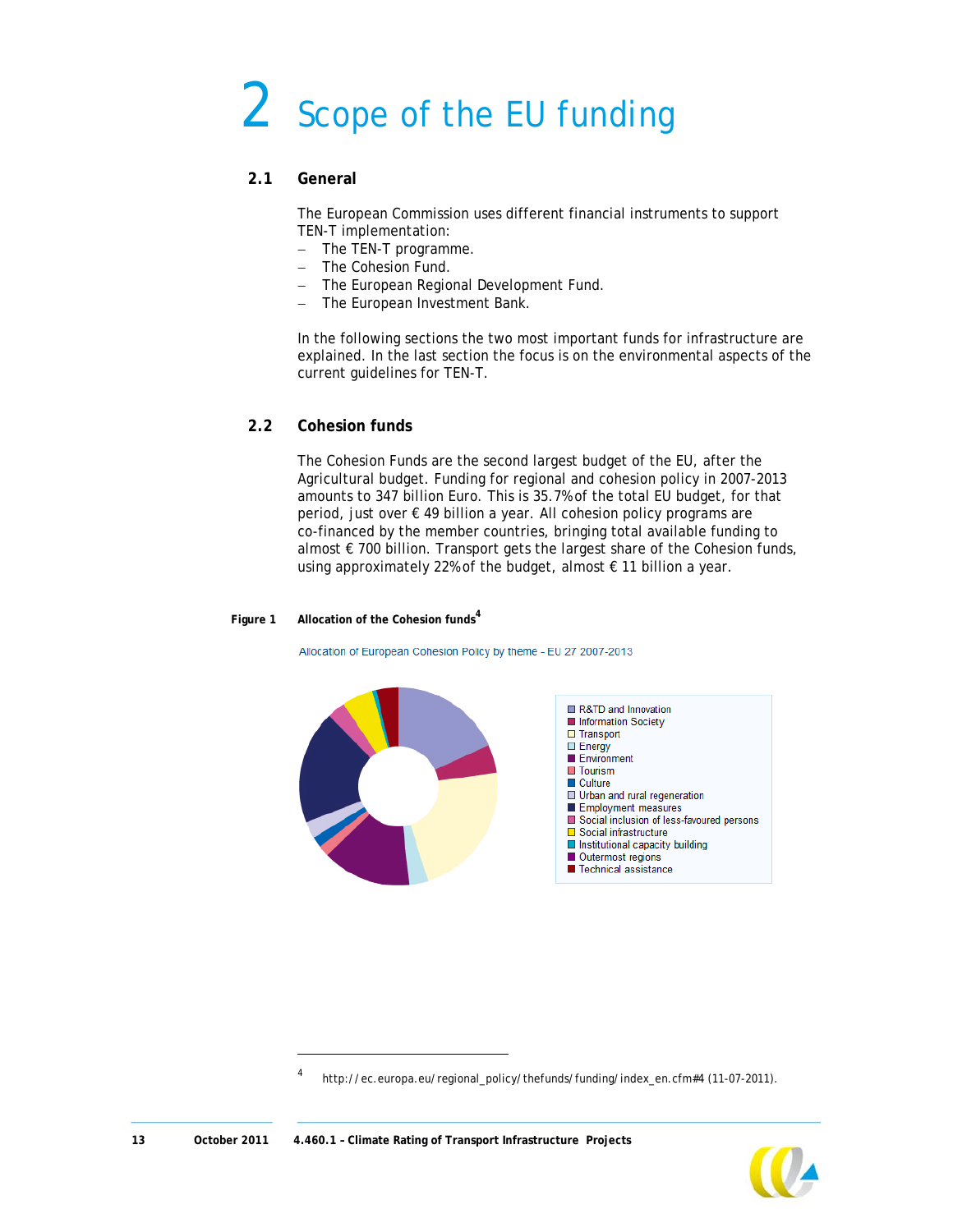#### **2.3 TEN-T**

The TEN-T programme 2007-2013 has an overall budget of approximately  $€ 8$  billion. This budget over the 2007-2013 funding period is primarily allocated to projects selected via calls for proposals which are launched each year by DG MOVE and, as of 2009, by the TEN-T Executive Agency on its behalf. The norm is that, each year, both a Multi-Annual Call and an Annual Call are launched.

Overall, the Multi-Annual Calls aim to give an important impetus to the implementation of the TEN-T priority projects - as defined in the TEN Guidelines - and to address some horizontal priorities.

Projects funded under the **Multi-Annual Calls** are expected to help complete the TEN-T network as approved by the European Parliament and the Council, with a target completion date of 2020. For this purpose, Community funding aims to mobilise as much public and private financing as needed to meet the challenging timetables. In general, Multi-Annual projects are of a larger size and longer duration than Annual projects. 80-85% of the TEN-T budget is allocated through Multi-Annual Calls.

**Annual Calls** are intended to complement the Multi-Annual Calls, thus also giving priority to projects that address key TEN-T issues such as bottlenecks or cross-border projects. However, given their annual nature, Annual Calls have a higher degree of flexibility to meet new priorities. Since a smaller portion of the TEN-T budget (15-20%) is dedicated to Annual Calls, these are not suited to cover large projects over a long period of time.

Figure 2 shows the division of the calls in 2010 by category. It is clear that road infrastructure only takes a very small part of the calls. Where shipping and rail take a large part.

Figure 3 shows that the funding of rail almost takes two third of the budget and that the supporting management systems take more than 10% of the budget.



#### **Figure 2 TEN-T result of the annual call 2010**



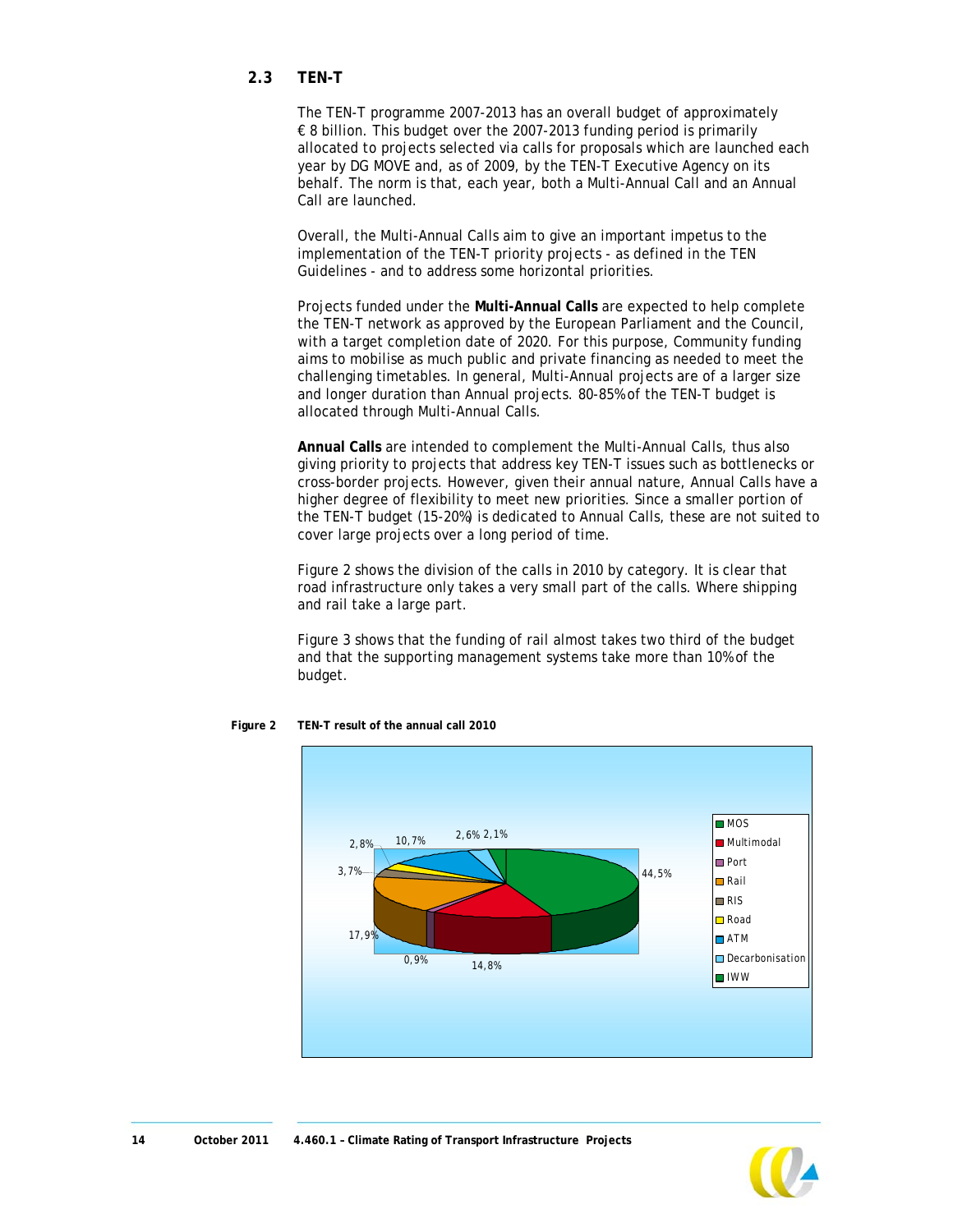

 $()$  = Number of projects

#### **2.4 TEN-T Guidelines**

TEN-T has guidelines on the application and granting of a fund. For the Environmental aspects Section 1, article 8 applies:

#### *"Environmental protection*

*1. When projects are planned and carried out, environmental protection must be taken into account by the Member States by carrying out, pursuant to Directive 85/337/EEC, environmental impact assessments of projects of common interest which are to be implemented and by applying Directives 92/43/EEC and 2009/147/EC. As from 21 July 2004, an environmental assessment of the plans and programmes leading to such projects, especially where they concern new routes or other important nodal infrastructure development, shall be carried out by Member States pursuant to Directive 2001/42/EC. Member States shall take the results of this environmental assessment into account in the preparation of the plans and programmes concerned, in accordance with Article 8 of Directive 2001/42/EC. 2. Before 21 July 2004, the Commission shall, in agreement with Member States, develop suitable methods for implementing the* 

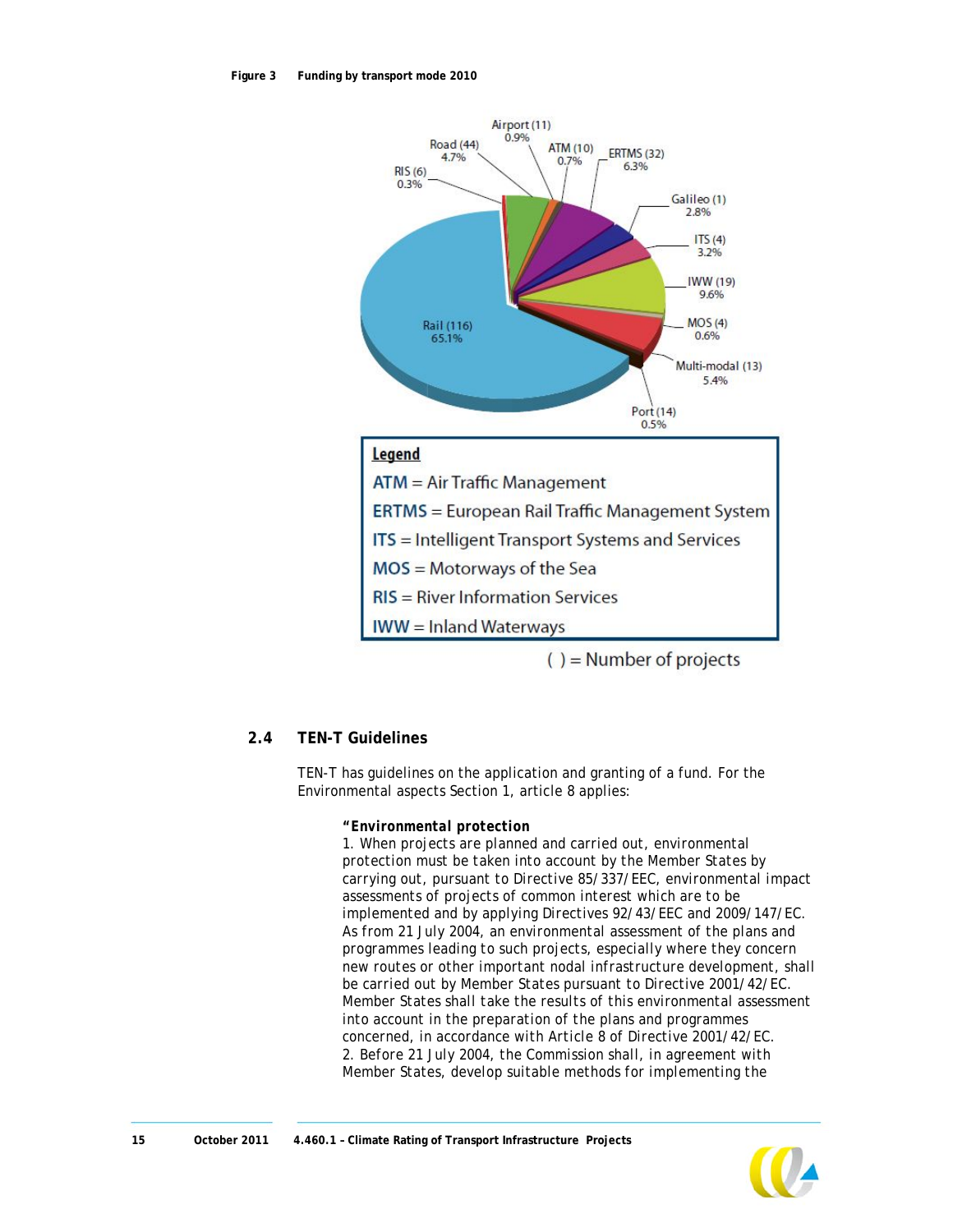*strategic environmental impact assessment with the objective of ensuring, inter alia, appropriate coordination, avoiding duplication of effort, and achieving simplification and acceleration of planning processes for cross-border projects and corridors. The results of this work and of the environmental assessment of the trans-European networks projects carried out by Member States pursuant to Directive 2001/42/EC shall be taken into account, as appropriate, by the Commission in its report on the guidelines and the possible accompanying legislative proposals to revise the guidelines, as provided for in Article 22 of this Decision."* 

This means that Member States are already obliged to assess the environmental impacts of their projects. One of these impacts is the contribution to GHG emissions, especially  $CO<sub>2</sub>$ . However, the current guidelines do not explicitly mention GHG impacts as one of the key criteria for project evaluation and/or prioritisation.

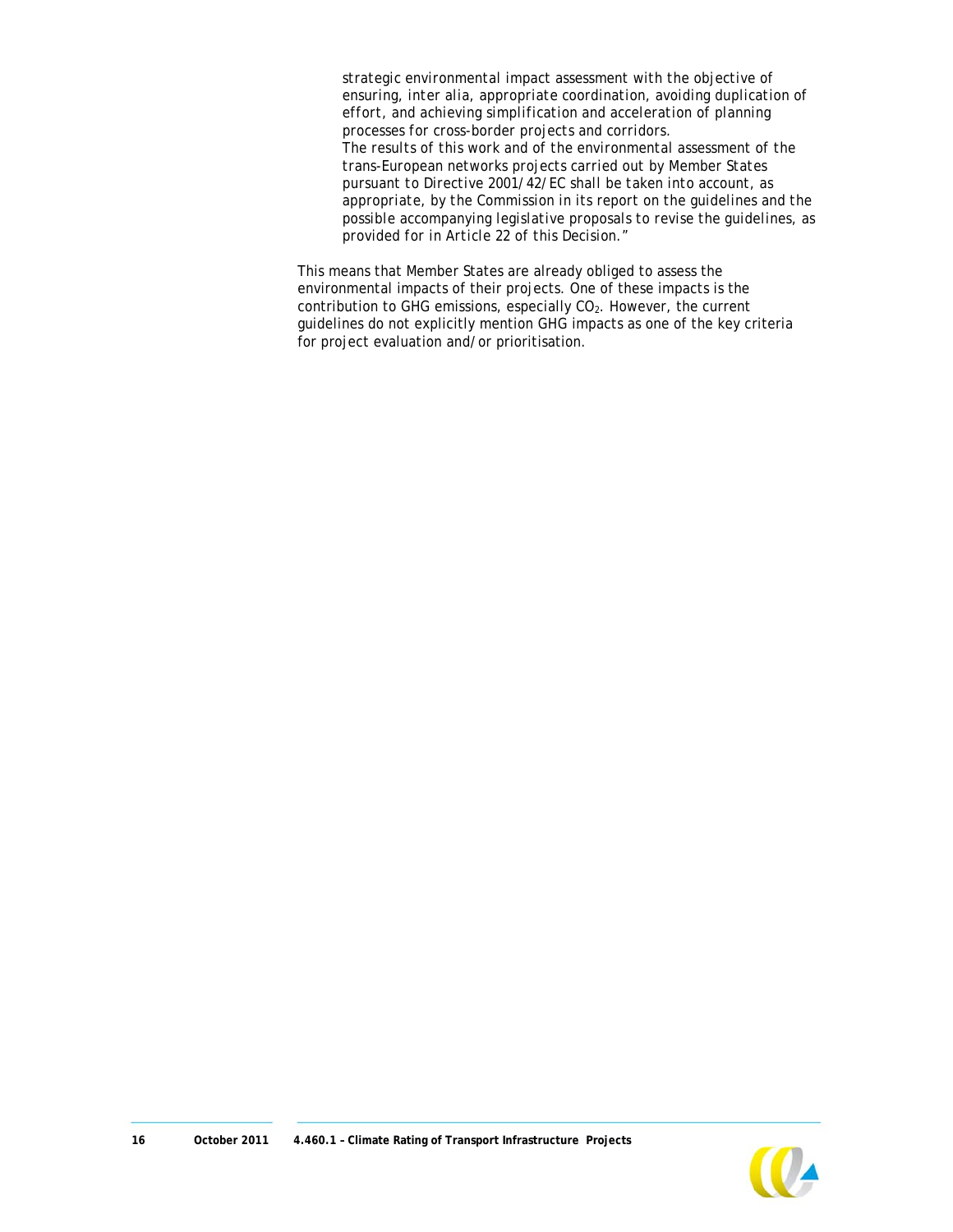# 3 Overall methodology for the impact on GHG emissions

#### **3.1 General**

The core of a climate rating methodology of transport related infrastructure projects is the approach for calculating the impact on GHG emissions. In principal the GHG impact should be available from the Environmental Impact Assessment (EIA). However, from EIAs carried out in the last few years, it becomes clear that a reliable, complete and transparent assessment of the GHG impacts is often not available from the EIA.

For a proper climate rating, a harmonized approach is imperative. Such an approach should cover all relevant GHG impacts that can be expected. The type of GHG impacts can differ widely from various types of infrastructure projects, as can be understood by the following examples. In the case of road construction projects, the impacts on road traffic volumes will usually be the main GHG impact. For the electrification of a railway link, the fuel shift from diesel to electricity will certainly be crucial, possibly complemented by some modal shift when an improvement of the rail transport quality, speed and/or capacity would also be the result. Finally for a road pricing scheme the main impacts will be related to modal shift, improvement of load factors and overall reduction of transport volume, but also changes in routing can be significant when the scheme is just implemented on certain parts of the networks (e.g. only motorways or in one country).

In this chapter we describe the overall methodology for calculating the GHG impact for all these different types of transport infrastructure projects. In the next two chapters the main elements of this methodology are further elaborated.

First, in the next section an overview is given of the main types of GHG impacts that need to be considered. Next, in Section 3.3 it is explained how various types of emission can be summed up. Section 3.4 discusses the choice of the reference year. Finally, in Section 3.5 a formula is presented that shows how the methodology can be translated to calculation rules.

#### **3.2 Overview of main types of GHG impacts**

The GHG impacts of new, extended or upgraded transport infrastructure consist of four main elements:

- 1. Changes in GHG emissions from traffic.
- 2. Changes in GHG emissions from infrastructure operation, maintenance and management (OMM).
- 3. GHG emissions from infrastructure development and end-of-life processes.
- 4. Other impacts, such as indirect effects on other sectors.

These four types of impacts are illustrated in Figure 4.

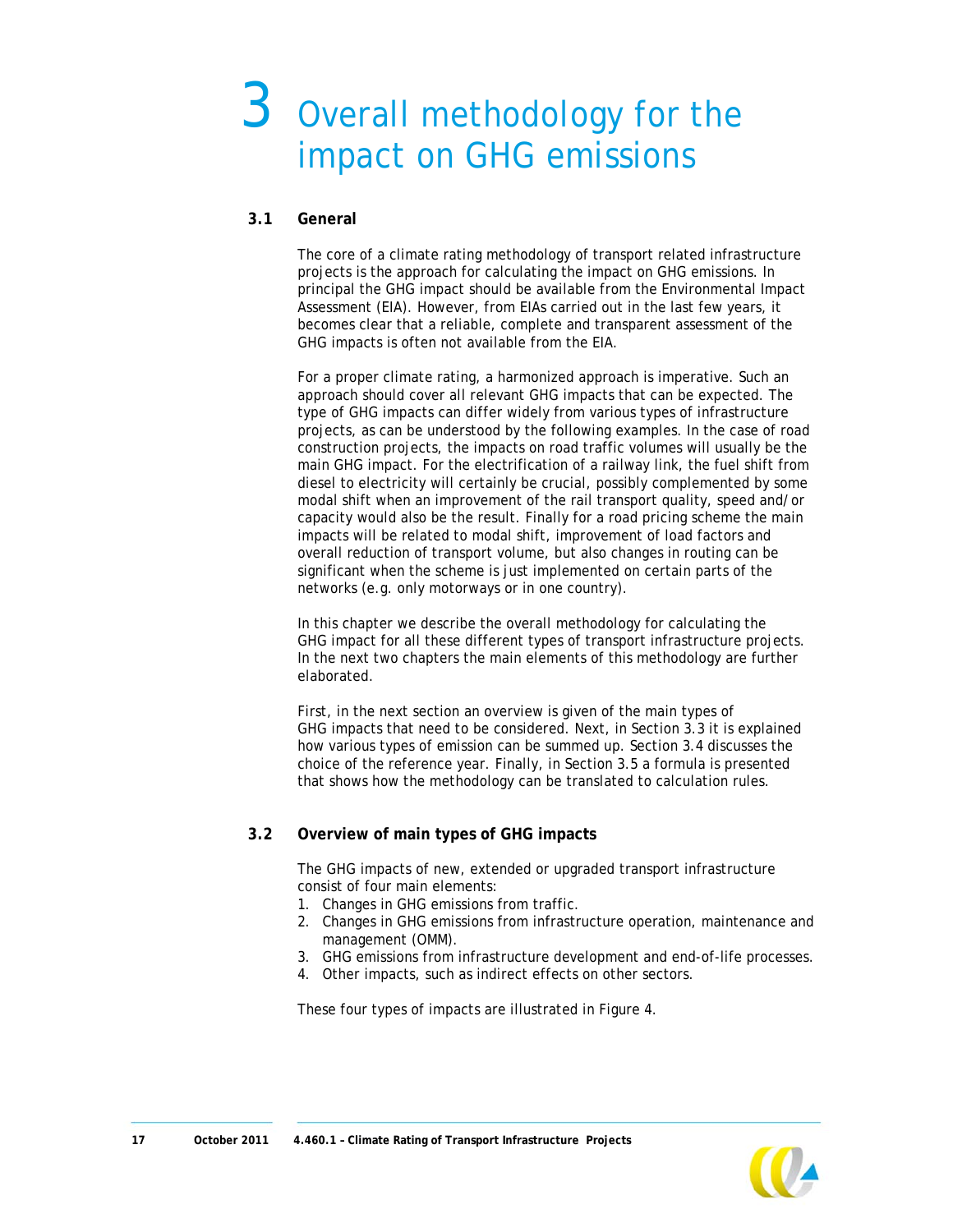**Figure 4 Overview of the types of GHG impacts of transport infrastructure projects** 



The first type of impact includes **changes in modal split, changes in the total traffic volume and changes in relative emissions** for each transport mode. This impact is relevant for all types of projects, but the kind of impact and mechanisms behind it can be different. It can be related to changes in transport volume, modal split, load factors, emissions factors, fuel mix and the type of propulsions from innovations in vehicle or energy technology.

In the case of the construction or expanding of roads, railways, waterways or (air)ports, the changes in traffic volumes and modal split will generally be dominant. However such projects may also affect the emission factors, in those cases where new infrastructure results in new vehicle stock (with usually lower emission factors) or traffic growth in certain markets that differ from the average (e.g. the container market). Therefore also in the case of projects that build new infrastructure capacity, the impacts on emission factors can be significant.

Most other types of infrastructure projects such as, pricing systems, intelligent transport systems or security systems (e.g. ERTMS) or new energy systems (e.g. electrification of a railway or infrastructure for electric road vehicles) have a significant impacts on emissions from traffic by either changing the transport demand, modal split and/or emission factors.

The GHG impacts related to **infrastructure operation, maintenance and management (OMM) and to the infrastructure development** are of a different kind than the traffic related impacts. They are partly once only, as far as it concerns the emissions from the initial construction. All these emissions can be very significant compared to the traffic related emissions. In some specific cases they may even be larger than the traffic impacts (AEA, 2011).

Building roads, railways or inland waterways causes significant GHG emissions related to the construction materials and energy needed for the construction work. Also the GHG emissions from maintenance of infrastructure can in some cases be significant. In the case of other types of infrastructure (such as an intelligent transport, traffic management, security or pricing system), the emissions from infrastructure construction and OMM may expected to be often negligible, except for cases where such systems would have extremely high

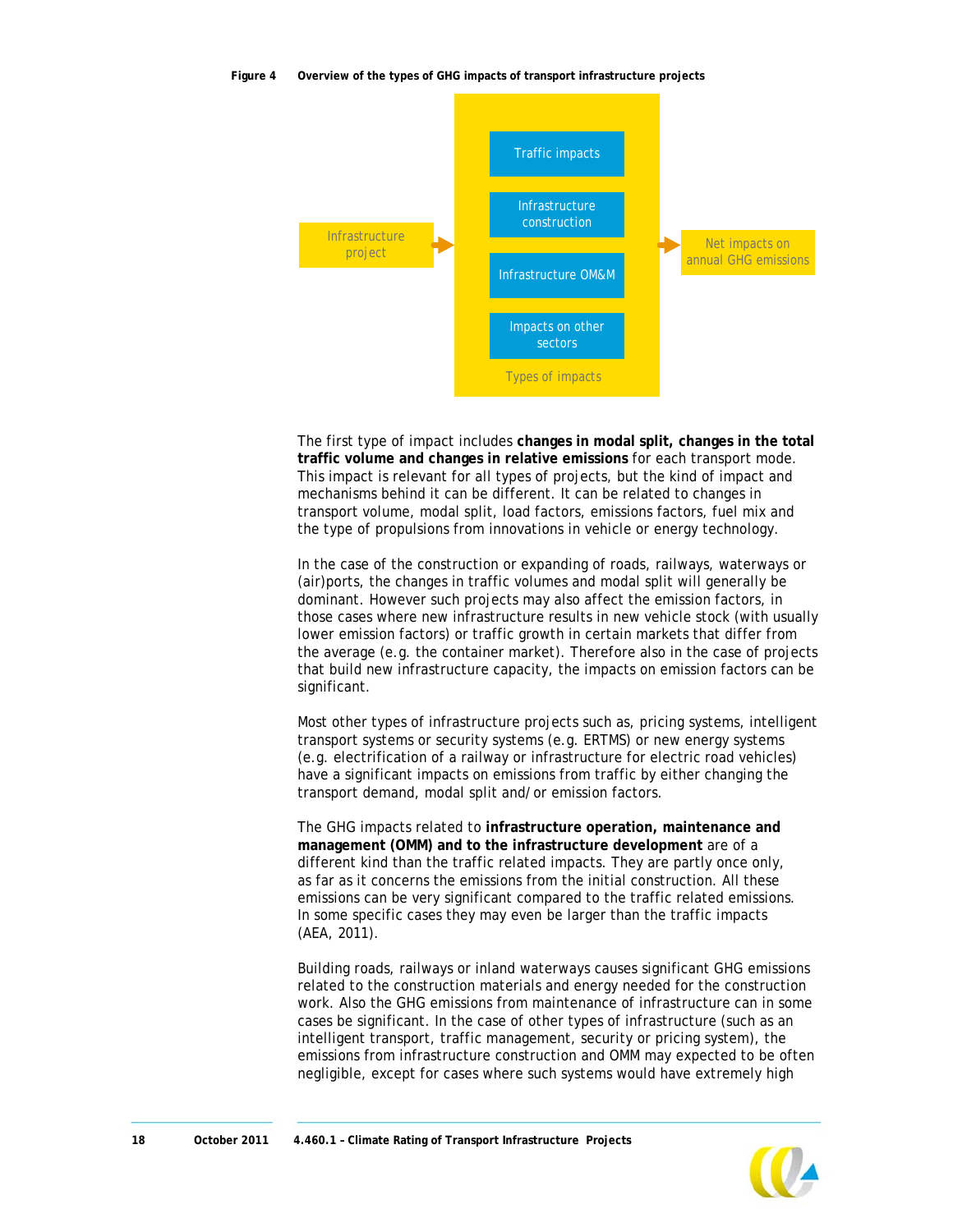electricity use. The embedded emissions from developing new energy infrastructures can generally expected to be significant.

The fourth and final type of GHG impact from infrastructure projects is related to **impacts on other sectors**, most of which will also last for the lifetime of the project. Examples are the GHG emissions from handling and storage of goods and potential indirect impacts on the magnitude and type of economic development. We will come back to this when discussing these impacts and the methodology for quantifying them (Paragraph 5.5).

As explained above, the relative importance of the four types of greenhouse gas impacts can be different for different types of infrastructure projects. Table 1 provides an indicative overview of this.

|                       | <b>Traffic</b> |          | <b>Infrastructure</b> | Infrastructure | Other             |
|-----------------------|----------------|----------|-----------------------|----------------|-------------------|
| Type of project       | Changes        | Changes  | development           | OM&M           | impacts           |
|                       | in volume      | in       |                       |                |                   |
|                       | & modal        | emission |                       |                |                   |
|                       | split          | factors  |                       |                |                   |
| New transport         | High           | Low      | High                  | High/medium    | Low               |
| infrastructure        |                |          |                       |                |                   |
| Upgrade of existing   | High           | Low      | High/medium           | Medium         | Low               |
| transport             |                |          |                       |                |                   |
| infrastructure        |                |          |                       |                |                   |
| Rehabilitation of old | High           | Low      | High                  | Medium         | $\overline{1}$ OW |
| railways/waterways    |                |          |                       |                |                   |
| Interconnection of    | High           | Low      | Medium                | Medium         | Low               |
| different transport   |                |          |                       |                |                   |
| modes                 |                |          |                       |                |                   |
| Intelligent transport | High           | Medium   | Low                   | Low            | Low               |
| systems               |                |          |                       |                |                   |
| Innovative projects;  | Low            | High     | ?                     | ?              | ?                 |
| e.g. new carbon free  |                |          |                       |                |                   |
| operation             |                |          |                       |                |                   |

**Table 1 Relative importance various GHG impacts per type of infrastructure project (indicative)** 

#### **3.3 Adding up once only and continuous emissions**

It should be noted that the timescale of GHG impacts can be very different. Some of the GHG impacts of an infrastructure project last for the entire lifetime of the infrastructure, e.g. their traffic impacts. However, other impacts occur only once, because they are related to the initial construction, development or end-of-life processes of the infrastructure.

To estimate the total GHG emissions, these different elements should be brought to the same basis for which there are two main options:

- Annual emissions for a certain year.
- Total emissions for a certain period, e.g. the lifetime of the infrastructure.

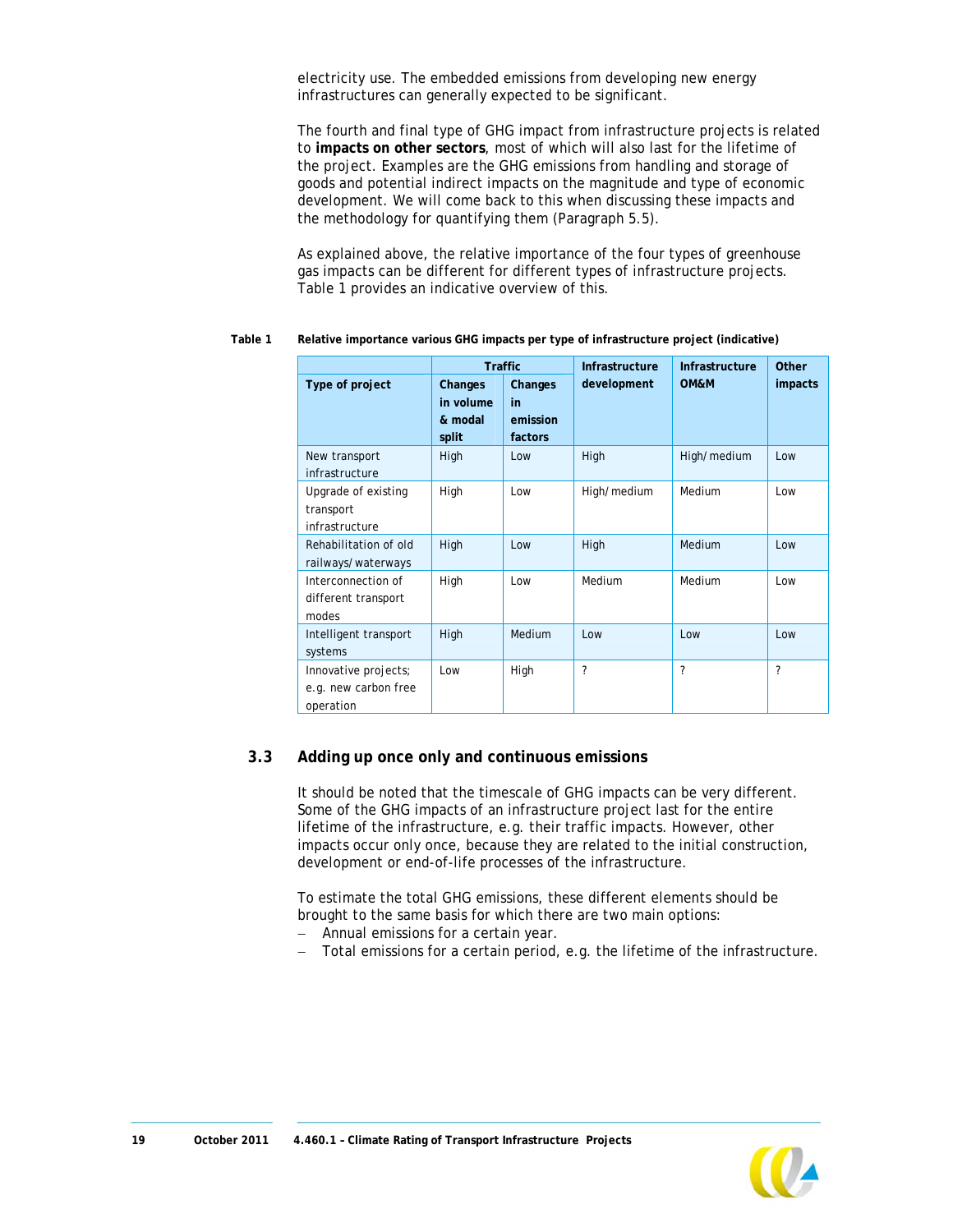The first option means that all once only emissions from development or end-of-life processes of infrastructure need to be divided by a certain lifetime.

In the case of the second option, all emissions that occur during the lifetime of the infrastructure need to be summed up. This means that traffic forecasts and projections for the emissions from operation, maintenance and management for the entire lifetime are required. In this case it is important to note that the lifetime of various types of infrastructure can be very different. It can even be different for various parts of infrastructure. Moreover, the lifetime of infrastructure is in some cases very hard to predict.

For almost all infrastructure projects, the emissions from development and end-of-life processes will be considerably smaller than the other emissions, particularly from traffic impacts. Therefore, the sensitivity for the choice of infrastructure lifetime on the calculated impact on GHG emission will be smaller when annual emissions are compared instead of emissions over the entire lifetime. When emissions over the entire lifetime would be the basis of the comparison, the maybe arbitrary choices of the lifetime could have huge impacts on the results. This could make it difficult to compare projects on an equal basis.

In addition, also the GHG impacts of other policy measures are usually expressed in emissions per year. For these reasons, this approach is to be preferred. The choice of the infrastructure lifetime remains an important choice as part of the once only emissions. This topic is further discussed in Chapter 5.

#### **3.4 Choice of the reference year**

GHG emissions from traffic, construction and all other impacts of infrastructure change over time. The average energy efficiency of vehicles generally improves, power generation is decarbonised and the carbon impacts of fossil fuel production increases. Such developments make that the choice of a reference year is critical for a fair comparison of various projects. Therefore, the GHG impacts of projects should be compared for one and the same reference year.

The choice of a reference year can be chosen in accordance with the time schedule of the projects within a certain programme that need to be compared. The reference year should be a few (five to ten) years after the planned finalisation of the projects. As an example, the time period for the new TEN-T programme is 2014-2020. For this programme 2025 seems an appropriate reference year as all projects should be finalised by 2020. The reference year should not be chosen too close after the completion of the projects as otherwise there will not yet be the full traffic impacts of the new infrastructure.

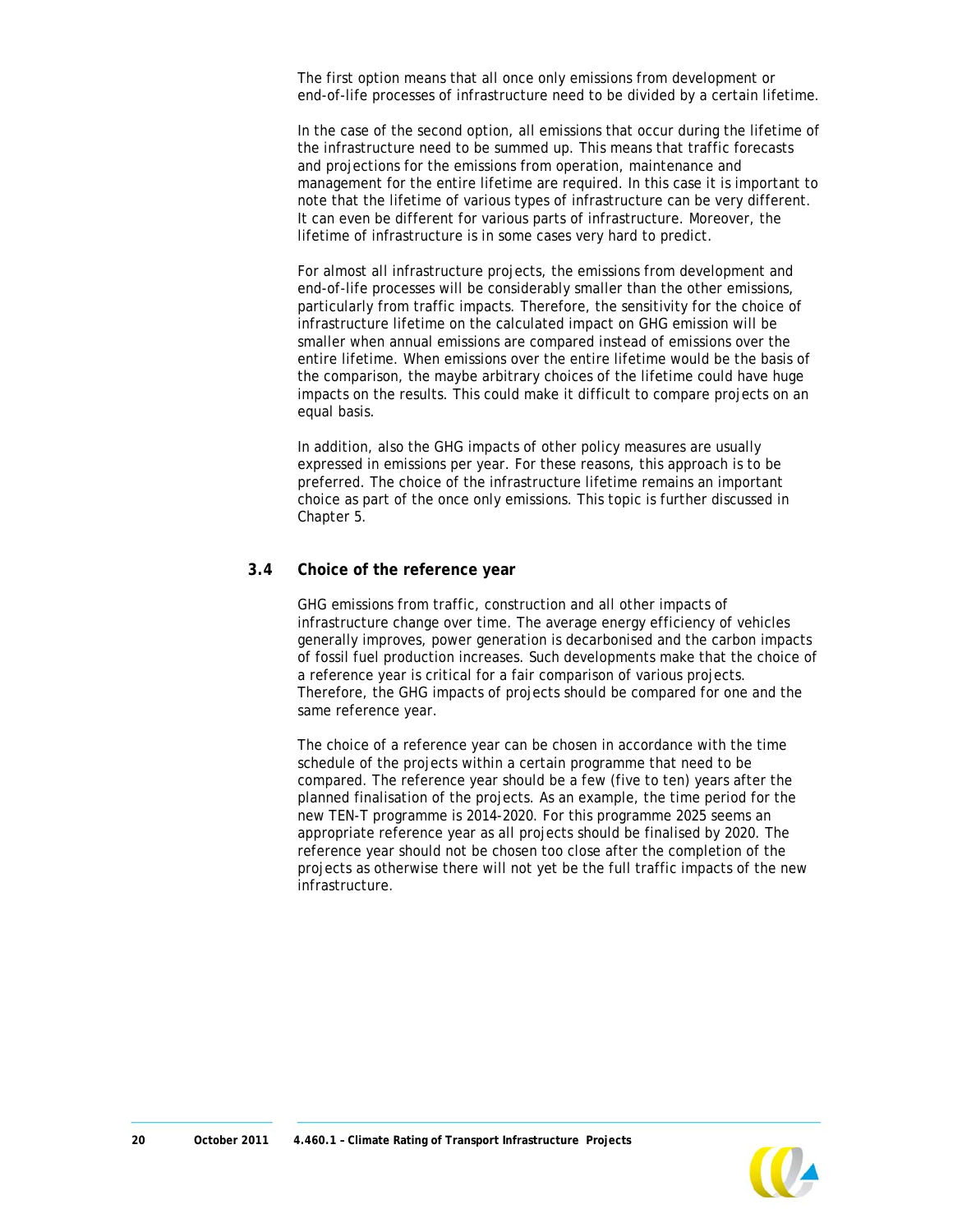#### **3.5 Formula for calculating the total GHG impacts**

The various elements of GHG impacts can be brought together in one formula, which can be regarded as the core framework of the climate rating methodology. The following formula can be used to calculate the total GHG impact of a project:

 $Epa_{total} = Epa_{traftic} + Epa_{OMM} + E_{embedded} / L + Epa_{other}$ 

| $Epa$ <sub>total</sub><br>Epa <sub>traffic</sub> | Total GHG emissions per annum.<br>The total GHG emissions from traffic per year (for all modes).                     |
|--------------------------------------------------|----------------------------------------------------------------------------------------------------------------------|
| Epa <sub>OMM</sub>                               | The total annual GHG emissions due to operation, management<br>and maintenance of all modes.                         |
| $E_{\mathsf{embedded}}$                          | Total GHG emission related to the development and end-of-life<br>phase of infrastructure.                            |
|                                                  | Technical or economic lifetime of the infrastructure.<br>Total of emissions in other sectors related to the project. |

The impact of a project is represented by the *change* in GHG emissions. This can be calculated by subtracting the total emissions for the reference scenario (business as usual) from the total emissions of the scenario with completion of the project.

In the subsequent chapters a methodology is elaborated for each of the types of GHG impacts distinguished above. First the GHG impacts from changes in traffic are discussed in Chapter 4. Next in Chapter 5 all other GHG impacts from new infrastructure are discussed: impacts related to the development, operation, maintenance and management of the infrastructure itself and other types of GHG impacts.

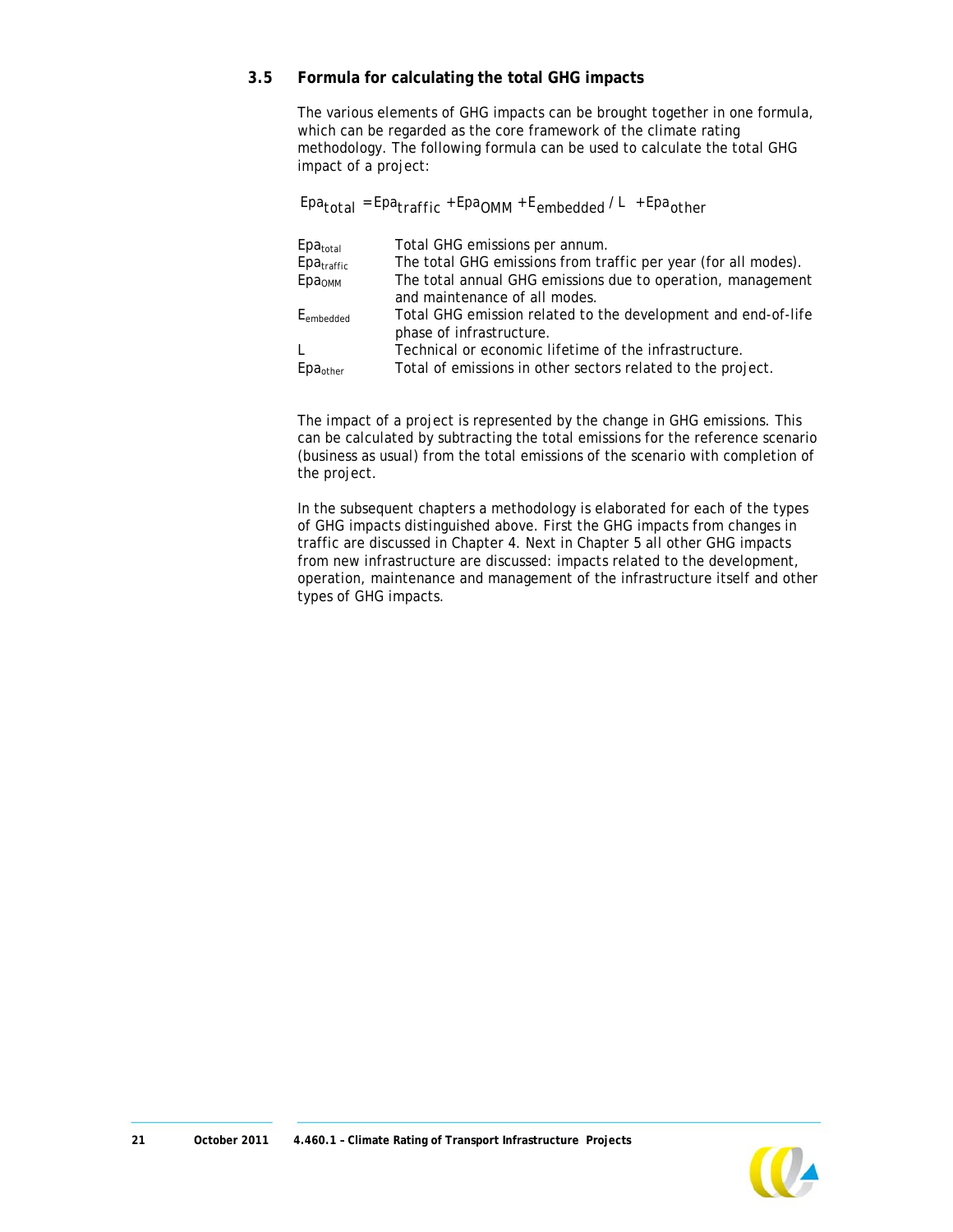

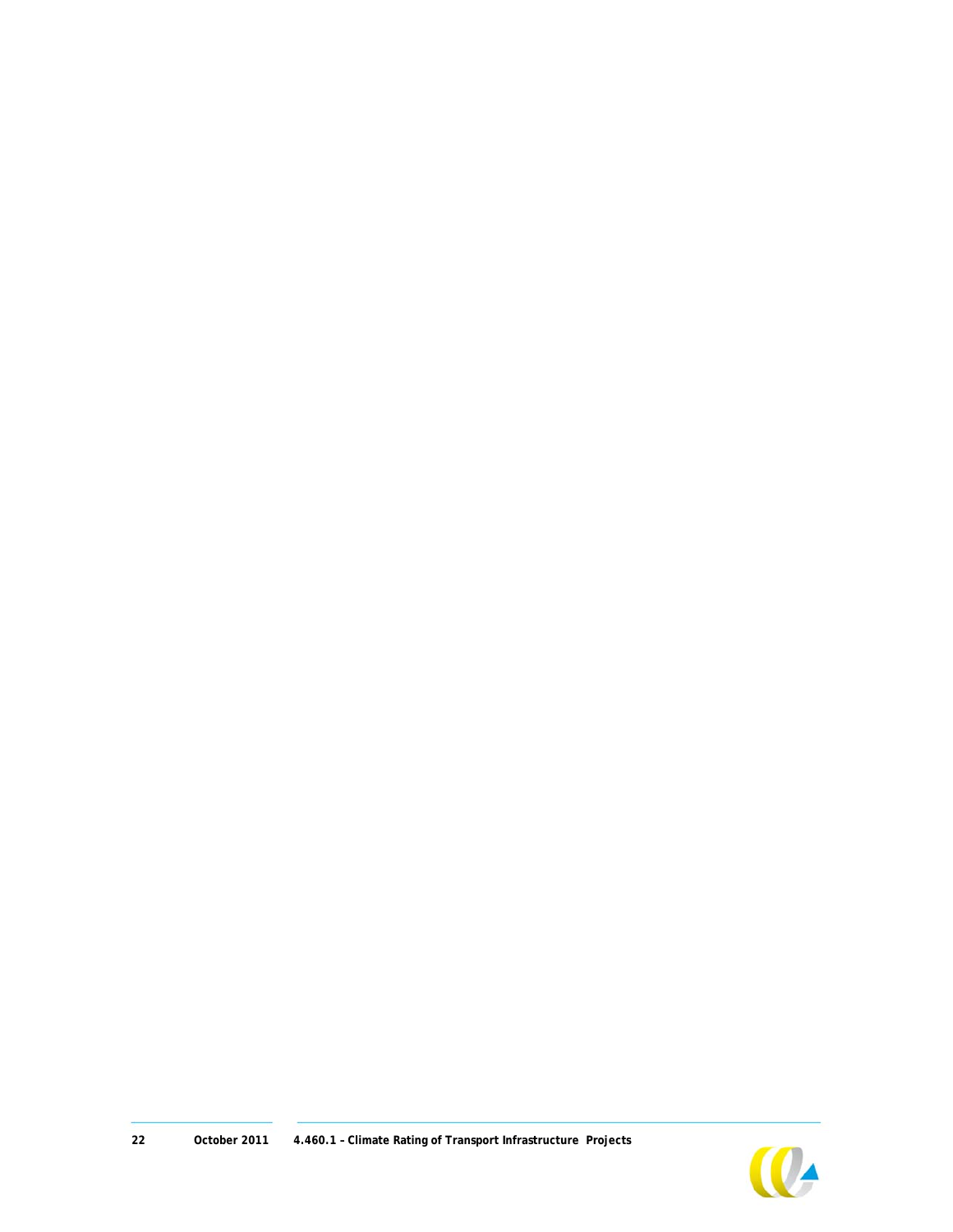# 4 Methodology for changes in GHG emissions from traffic

#### **4.1 Framework**

In this section, the methodology for traffic related emissions is discussed. This is the first element from the formula presented in Paragraph 3.5, see also Figure 5:

*Epatotal* = *Epatraffic* + *EpaOMM* + *Eembedded* /*L* + *Epaother*





Basically all types of infrastructure projects affect the GHG emissions from traffic. This is obviously true for a new railway link, port or an upgraded motorway, but also for other types of infrastructure such as an electronic road charging scheme or intelligent traffic management system.

There is a broad range of changes in GHG emissions from traffic. The following effects can be distinguished:

- 1. Changes in traffic volumes and modal split (expressed in the total annual distance per vehicle type).
- 2. Changes in the average emission factors for direct vehicle emissions (tankto-wheel) per vehicle type.
- 3. Changes in average emission factors for upstream emissions from production of fuels or electricity (well-to-tank) per vehicle type.

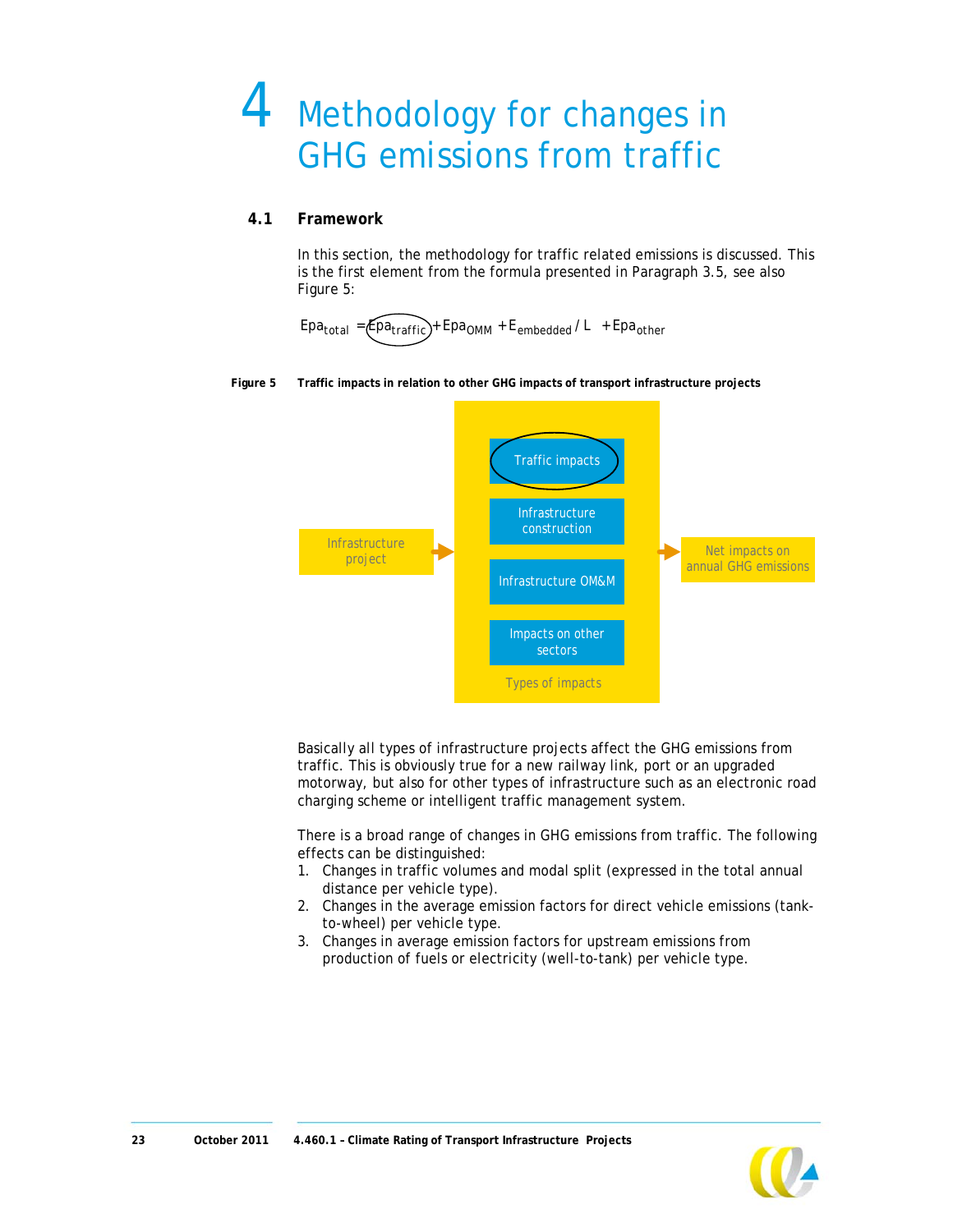For projects on *physical infrastructure<sup>5</sup>* , it is clear that all direct and indirect emissions from the traffic on the new infrastructure should be taken into account. In addition changes in traffic on existing infrastructure from the same mode and changes in traffic of other modes (modal shift) need to be included. Such a project will in any case affect the traffic volumes of one ore more transport modes. However, it can also significantly affect the emission factors, e.g. because of a shift within a certain transport mode to vehicles that have different energy efficiency, vehicle size or vehicle utilisation than the average.

For other types of infrastructure which are more ICT types of infrastructure (e.g. ITS or ERTMS), the types of impacts are principally the same. However, the relevance or magnitude of the changes in traffic volumes or emissions factors can be different. In those cases both volume and modal shift impacts can occur as well as significant changes in emission factors of vehicles or the production of energy carriers.

In the case of energy infrastructure, it is obvious that emission factors are affected. However, in this case also the traffic flows can be changed significantly because of changes in transport costs or infrastructure capacity (e.g. electrification railway can increase the capacity of railway networks because it enables the use of more advanced security systems).

For calculating the emissions from traffic, the following formula can be used:

 $Epa_{\text{traffic}} = \sum_{\text{vehicle\_types}} [(EFTTW_{\text{vehicle\_type}} + EFWTT_{\text{vehicle\_type}}) * Vpa_{\text{vehicle\_type}}]$ 

| Epa <sub>traffic</sub>                    | The total GHG emissions from traffic per year     |
|-------------------------------------------|---------------------------------------------------|
|                                           | (for all modes and vehicle types).                |
| $\mathsf{EFTTW}_{\mathsf{vehicle\_type}}$ | Emission factor tank-to-wheel (per vehicle type). |
| $\mathsf{EFWTT}_{\mathsf{vehicle\_type}}$ | Emission factor well-to-tank (per vehicle type).  |
| $Vpavehicle_type$                         | Transport volume per year (per vehicle type).     |

In the next sections, the methodology for each of these elements is elaborated. In this formula, the transport volume can be defined either in vehicle-kilometres (vkm) or in passenger-kilometres (pkm) and tonnekilometres (tkm). The choice between those two options has certain consequences. In the case of the first option (per vkm), the emission factors should be expressed in g/vkm, while in the second case they should be defined as g/tkm and g/pkm. However, the two options are not fundamentally different as they can be easily translated from one into the other by applying the average load factor per vehicle type.

A crucial choice in the calculation of traffic impacts is the vehicle types that are distinguished. This depends on the type of project. The minimum differentiation that is required is distinguishing the various transport modes. If also significant changes in the fleet can be expected (e.g. changes in fuel mix, average energy efficiency or average load), a further differentiation to the relevant parameters is required. Table 2 below summarises the minim differentiation required and also an example of further differentiations that can be relevant in some cases.

 $\overline{a}$ 5



We mean here with physical infrastructure projects the construction, upgrade or extension or roads, railways, waterways, (air)ports or terminals. These are to be distinguished from *non-physical* infrastructure projects such as road pricing systems, intelligent transport systems, etc.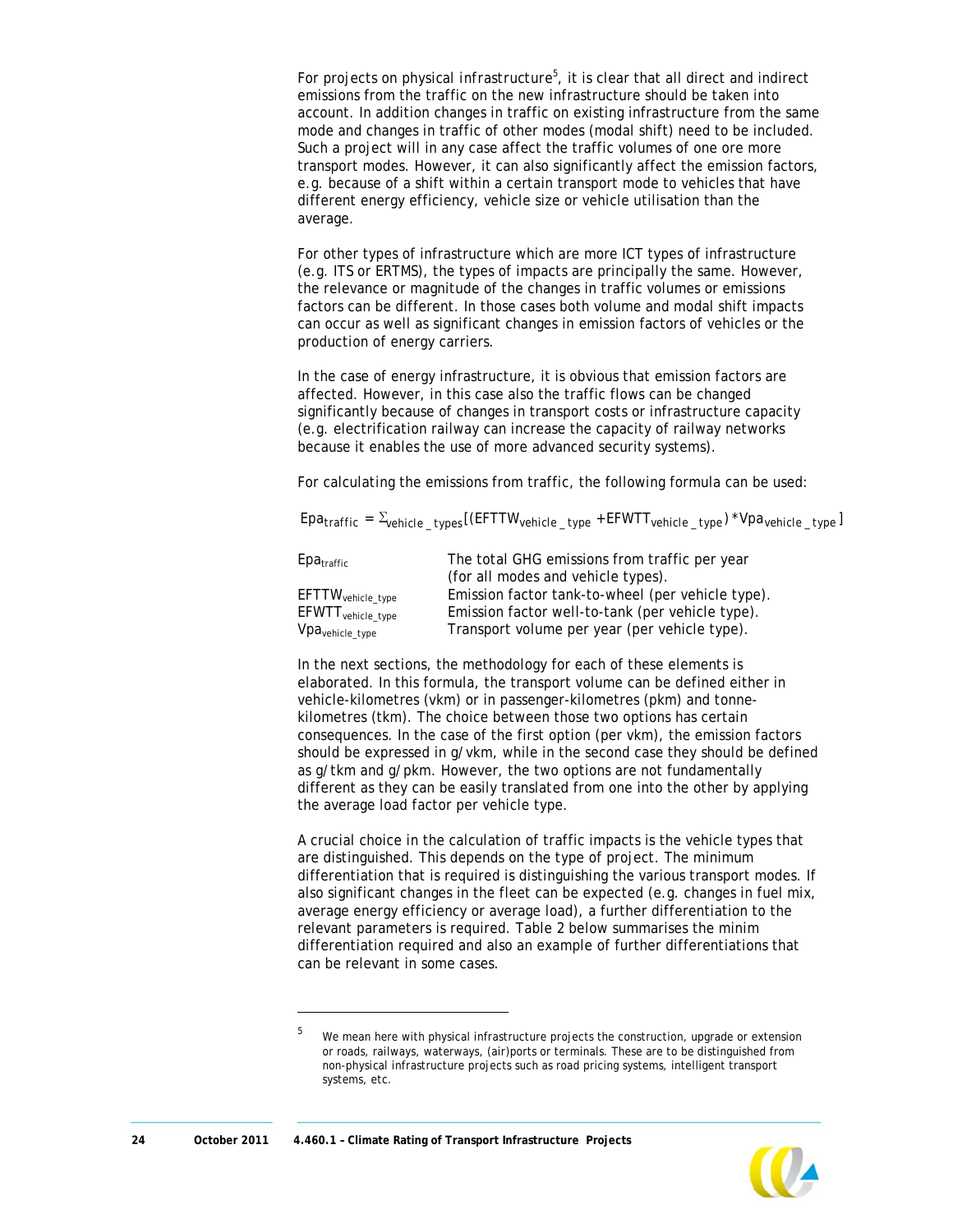**Table 2 Overview of vehicle types to be distinguished** 

| Type of<br>transport | Minimum set                     | <b>Additional differentiations</b>                                                                               |
|----------------------|---------------------------------|------------------------------------------------------------------------------------------------------------------|
| Passenger            |                                 |                                                                                                                  |
|                      | Passenger car                   | Fuel types (petrol, diesel, LPG, CNG, full electric)<br>Size or engine classes                                   |
|                      | <b>Bus</b>                      | Fuel types (petrol, diesel, LPG, CNG, hybrid)<br>City bus, regional bus, coach                                   |
|                      | Tram/metro                      | Vehicle type: tram, metro                                                                                        |
|                      | Train                           | Electric or diesel<br>Regional train, Intercity, High speed train                                                |
|                      | Aircraft                        | Aircraft size                                                                                                    |
|                      | Cycling/walking                 |                                                                                                                  |
| Freight              |                                 |                                                                                                                  |
|                      | Van/light commercial<br>vehicle | Fuel types (petrol, diesel, LPG, CNG, full electric)<br>Size classes                                             |
|                      | Truck                           | Size classes<br>Type of goods (e.g. bulk, container, miscellaneous<br>qoods)                                     |
|                      | Train                           | Energy type (electric or diesel)<br>Size classes<br>Type of goods (e.g. bulk, container, miscellaneous<br>goods) |
|                      | Inland barge                    | Size classes<br>Type of goods (e.g. bulk, container, miscellaneous<br>qoods)                                     |
|                      | Sea ship                        | Size classes<br>Type of goods (e.g. bulk, container, miscellaneous<br>qoods)                                     |
|                      | Aircraft                        | Aircraft size                                                                                                    |

#### **4.2 Traffic volume and modal split**

The changes in traffic volumes of each mode are part of the broader social economic assessment of infrastructure projects. Therefore changes in traffic volume and modal split will generally be available from that assessment. These impacts are usually estimated using traffic or transport models.

A general rule should be that the climate rating builds on the same traffic impacts as used for economic assessment of the project. This is true for both the reference scenario as well as the traffic impacts of the project. This guarantees that the growth of traffic volumes, resulting from a certain project and contributing to its socio-economic benefits, is equally taken into account in the assessment of GHG impacts.

There are various critical issues regarding the assessment of traffic impacts:

- What is used as business as usual (BAU) traffic (among others related to GDP).
- Geographical scope and granularity of the network considered.
- Types of response mechanisms included.

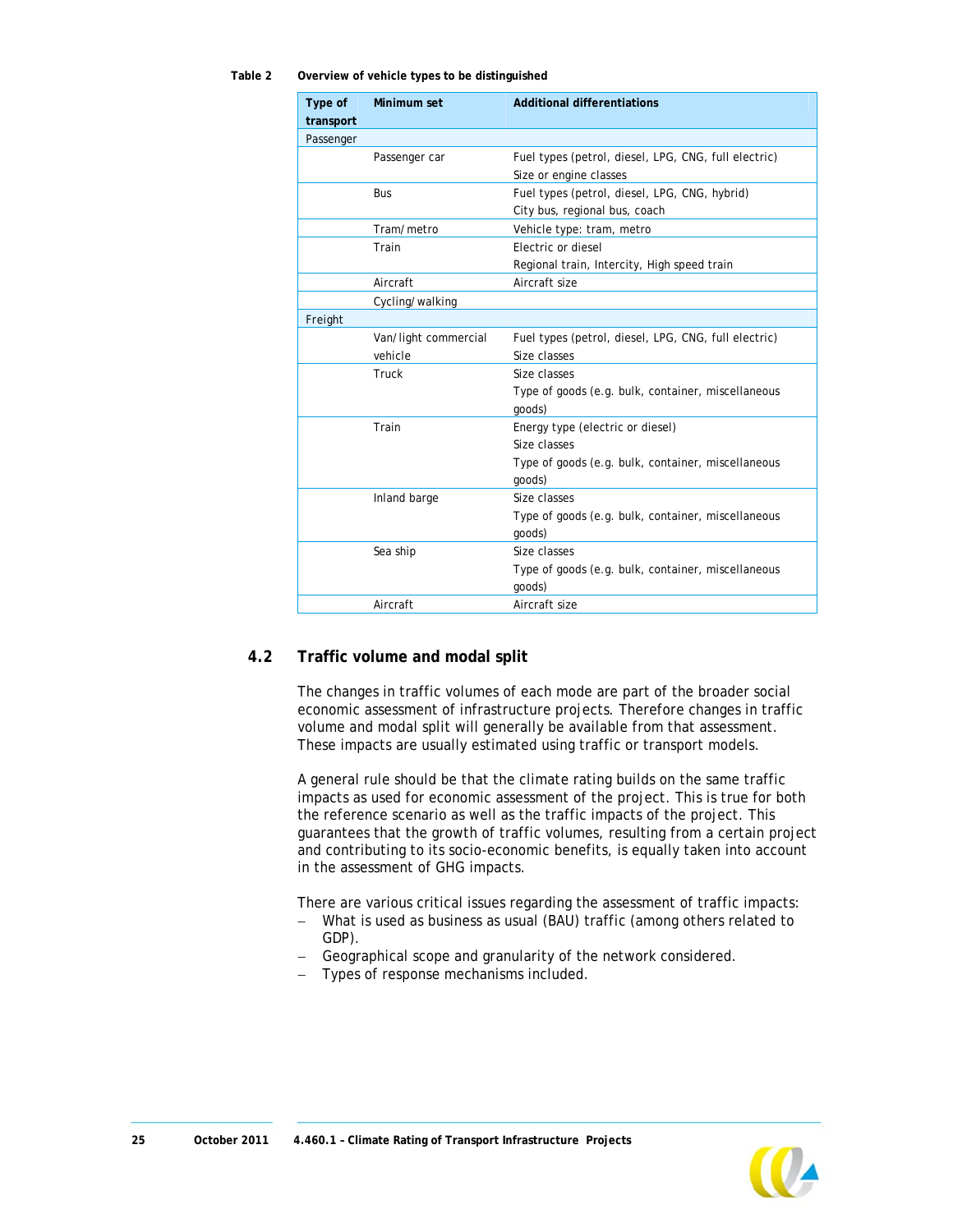There exist already some guidelines for traffic models within the context of infrastructure project assessment (like in HEATCO, 2006 or IMAGINE, 2006) and many member states and regions have their own traffic models. In addition there is a range of EU wide models such as the TransTools network model. It is beyond the scope of this study to discuss transport modelling in detail. However, there are a few critical issues regarding the modelling of traffic demand and modal shift impacts and how these could be taken into account in a climate rating methodology. These are briefly discussed in the next subsections.

#### **4.2.1 Reference scenario**

The choice of the reference scenario is important because this is the reference against which the project will be assessed. This is not only true for the climate rating but as well for the socio-economic assessment.

The reference scenario should be defined in a transparent way and reflect the business as usual situation without the project. Particularly attention should be paid to the following assumptions:

- GDP growth (to be based on official EU or national projections).
- Oil price development (to be based on official EU or national projections).
- Resulting traffic growth.
- Other infrastructure development: all other (infrastructure) projects that are already formally decided should be taken into account.
- In specific cases also assumptions on changes in population size and geographical distribution (e.g. changes in citizens of relevant cities because of urbanisation) can be relevant and should preferably be based on official national projections.

#### **4.2.2 Geographical scope and granularity of the network**

For all types of GHG impacts, it is important to define the geographical scope for which the impacts are calculated. In principle one could argue that the reference case and the scenario with the project should be compared *ceteris paribus* without any geographical limitation*.* However since all significant impacts will usually occur in a certain geographical area and for practical reasons, the assessments will be limited to a certain geographical region. The size of the region varies per project and depends on the area insignificant impacts can be expected. Generally these will be higher for infrastructure for long distance traffic such as a sea port or airport and smaller for more regionally oriented projects.

A similar reasoning applies to the granularity of the network. The granularity should be chosen in such a way that all significant impacts are included. As an example, in the case of a motorway road charging scheme also impacts on the underlying network should be considered.

It should be highlighted that in the specific case of infrastructure to (air)ports, also impacts on maritime traffic or aviation should be considered. For example, connecting an airport with a high speed rail link can in some cases mainly result in a modal shift from road to rail, while in other cases the increase in air traffic is much more important and more than compensating the effect of modal shift.

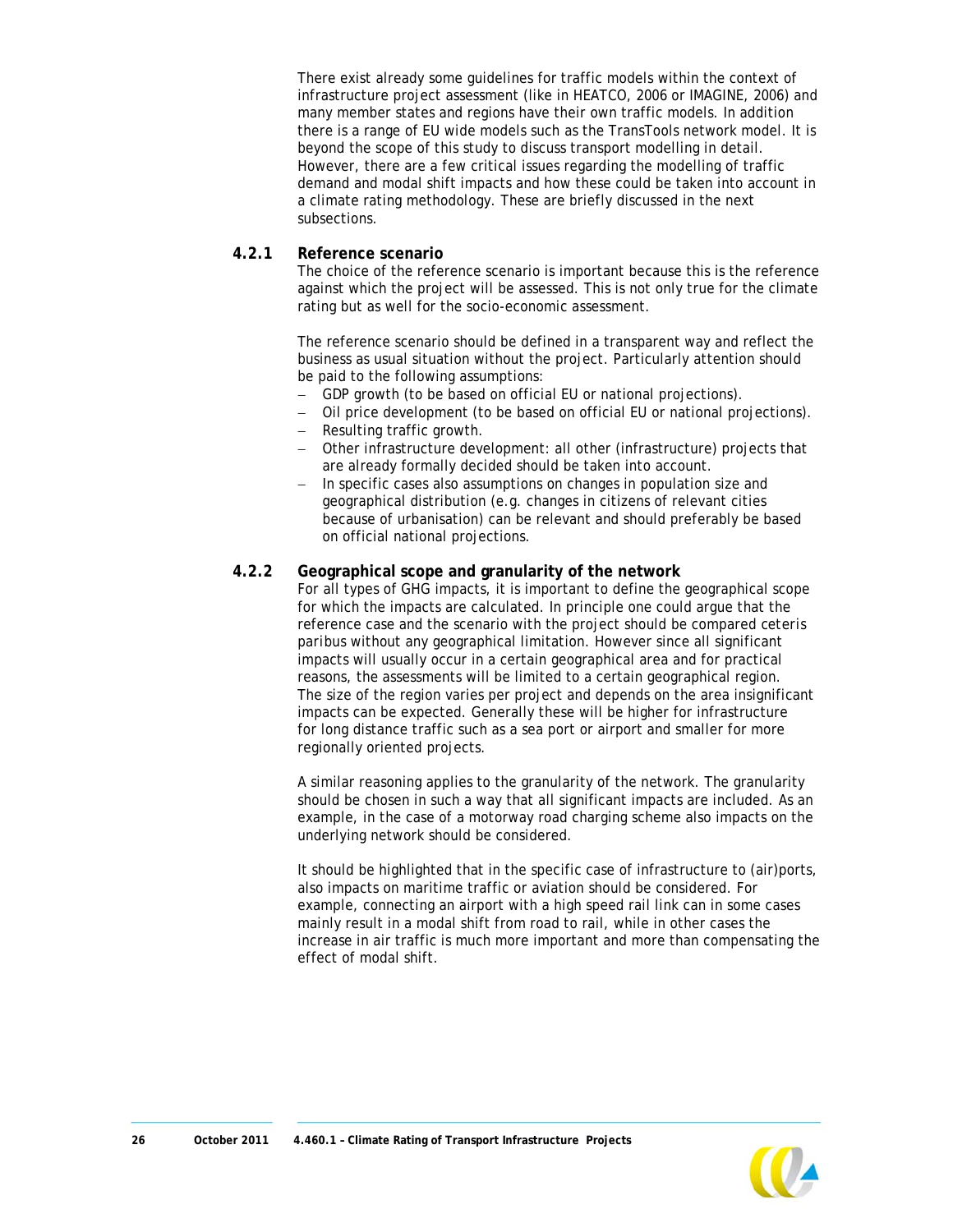#### **4.2.3 Response mechanisms**

For assessing the traffic impacts of an infrastructure project it is important that the traffic model used, does take account of all relevant response mechanisms. In generally these are:

- **Modal shift** between transport modes (including transport to and from terminals).
- Changes in **overall transport demand** because of new (economic) activities or changes in origin and destination patterns, but also resulting from changes in average speed or (generalised) transport cost.
- Different impacts on different **market segments** (e.g. relatively high growth of container transport compared to bulk in the case of the development of a new railway).
- Changes in average **load factors and vehicle size** (e.g. changes in average load factors in the case of the upgrade of a inland waterway link).
- Potential **interaction between freight and passenger traffic**, particularly for road and rail transport (e.g. impacts on freight transport on the regular railway network in the case of the development of a new high speed railway link).

In some cases, some of the last three impacts mentioned above may be irrelevant or likely to be insignificant.

Not all transport models are capable to assess all these impacts. If the model used has some limitations here, additional assessment should be made in order to take account of the relevant responses that are not covered by the model.

#### **4.3 Emission factors – tank-to-wheel and well-to-tank**

The second element that determines the emissions impacts from traffic is the set of emission factors used. GHG emissions from transport fall apart into:

- Tailpipe emissions from the vehicles (usually referred to as *tank-to- wheel*  emissions). And
- Emissions from upstream processes such as electricity generation or fuel production vehicles (usually referred to as *well-to-tank* emissions).

Both types of emissions should be taken into account.

The tank-to-wheel emission factors will generally be available from national emission registration. However, in the case of climate rating, the factors used should reflect the emission levels in the reference year e.g. 2025 (see Paragraph 3.4). This means that the autonomous development in emission factors (e.g. because of fleet renewal) as well as changes induced by policy (e.g. EU  $CO<sub>2</sub>$  emission regulation of cars and vans or national vehicle tax differentiation to improve the fuel efficiency of the fleet) should be taken into account.

The emission factors should reflect real-life emissions, so not refer to test cycle values (like the type approval test cycles for cars and vans).

The average emission factors, both well-to-tank and tank-to-wheel, can vary considerably across countries. Therefore, the set of emission factors should generally be country specific.

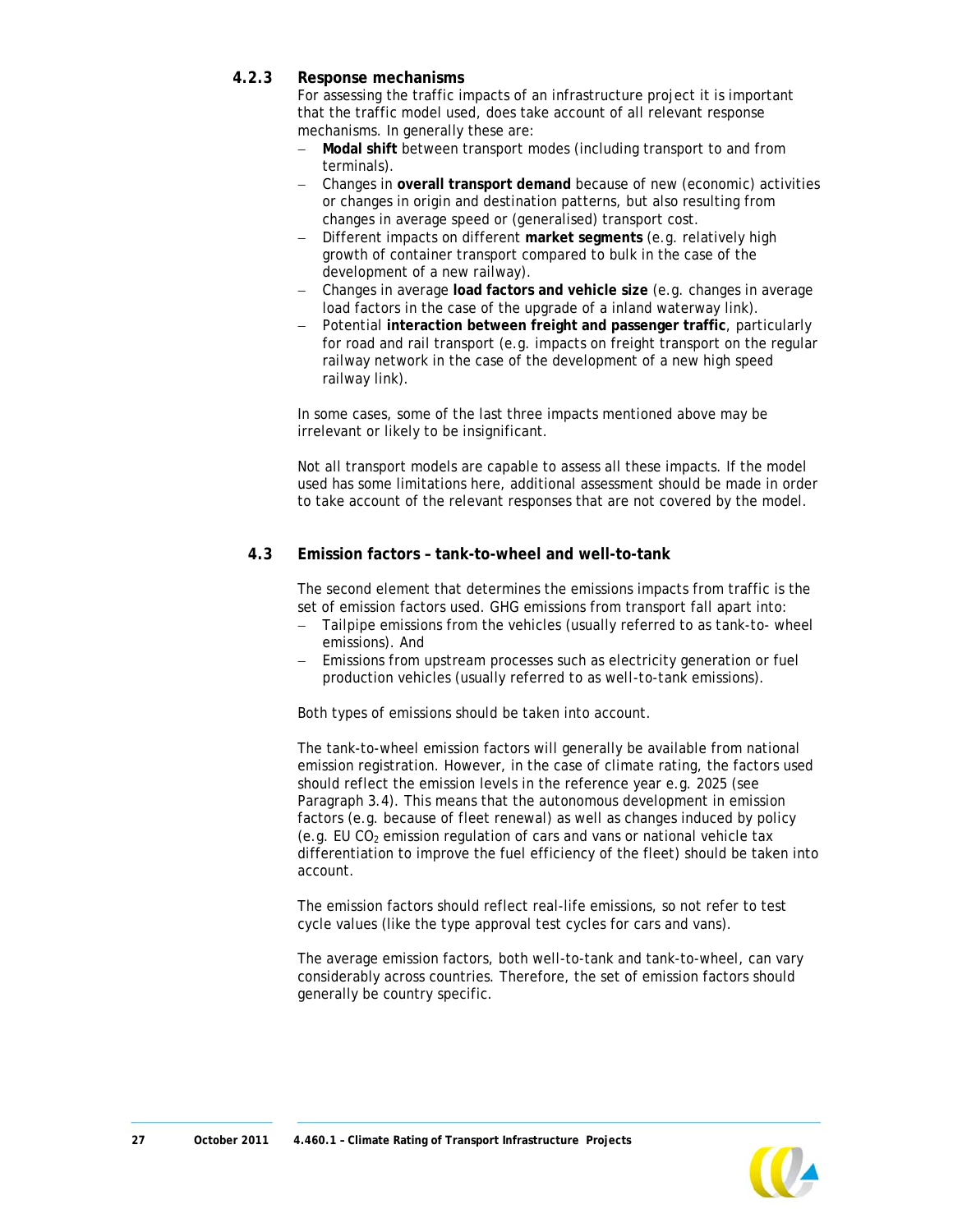To avoid the possibility of gaming with the emission factors, a harmonized approach is to be preferred. Many member states have their own national emission registration and projections. Using those official emission factors seems an appropriate way of standardizing the emission factors. An alternative approach would be to use a single European set, such as the emission factors from Copert as available via the TREMOVE transport model. This has the advantage that:

- The set includes data for all member states.
- It covers various reference years (every year up to 2030).
- The set includes both tank-to-wheel and well-to-tank emissions.
- The emission factors reflect real-life emissions (no test cycle values).
- The values are differentiated to vehicle size category, fuel type and road type.
- The data are based on a single, EU wide and validated methodology.

The type of transport emissions that contribute to global warming are mainly  $CO<sub>2</sub>$  emissions. There is evidence that also black carbon (from PM emissions) may contribute to global warming. However, it currently lacks data to be able to quantify these impacts.

The main type of non-CO<sub>2</sub> emissions that should be taken into account are the **non-CO2 emissions from aircraft** at high altitudes and also their contribution to cloudiness. Various studies were carried out to quantify these impacts. Usually these impacts are related to the climate impacts of the  $CO<sub>2</sub>$  emissions of aircraft and expressed in multiplier.

Lee et al. (2009) can be regarded as the state of the art on this. It estimates that the GWP of aviation including preliminary estimates for the effects of aircraft induced cloudiness are a, 0.9 to 1.0 the size of impacts of the  $CO<sub>2</sub>$  emissions; so this corresponds with a multiplier of 1.9-2.0. As noticed by Lee et al. themselves the uncertainties in this index are, although unknown, probably large. However, as this is the state of the art on this topic, we recommend this factor of 2 for estimating the non-CO<sub>2</sub> climate impacts of high altitude emissions from aviation.

#### **4.3.1 Tank-to-wheel emission factors**

The tank-to-wheel emission factors from TREMOVE or national datasets are not differentiated to the speed profile of the traffic (apart from the three road types considered in TREMOVE and similarly in most national data sets). Some infrastructure projects might have significant impacts on traffic speeds, e.g. by reducing congestion. That has impacts on the emission factors. If those impacts are expected to be significant, additional assessment could be carried out, e.g. by applying correction factors for the average emission factors before and after the infrastructure project. However, those corrections should take well account of the fact that congestion is usually limited to certain peak hours and only limited part of the network. Therefore the overall impact on the GHG emission factor is usually limited.

In addition, when considering the potential impact of congestion reduction on the emission factors, the demand impact of congestion reduction, due to the increase in average travel speed, is to be included as well, as this latter impact on GHG emissions is usually more significant than the first.

#### **4.3.2 Well-to-tank emission factors**

For the well-to-tank emission factors, we can distinguish:

- Emissions from fuel production.
- Emissions from power generation.
- Calculating the emissions of biofuels.

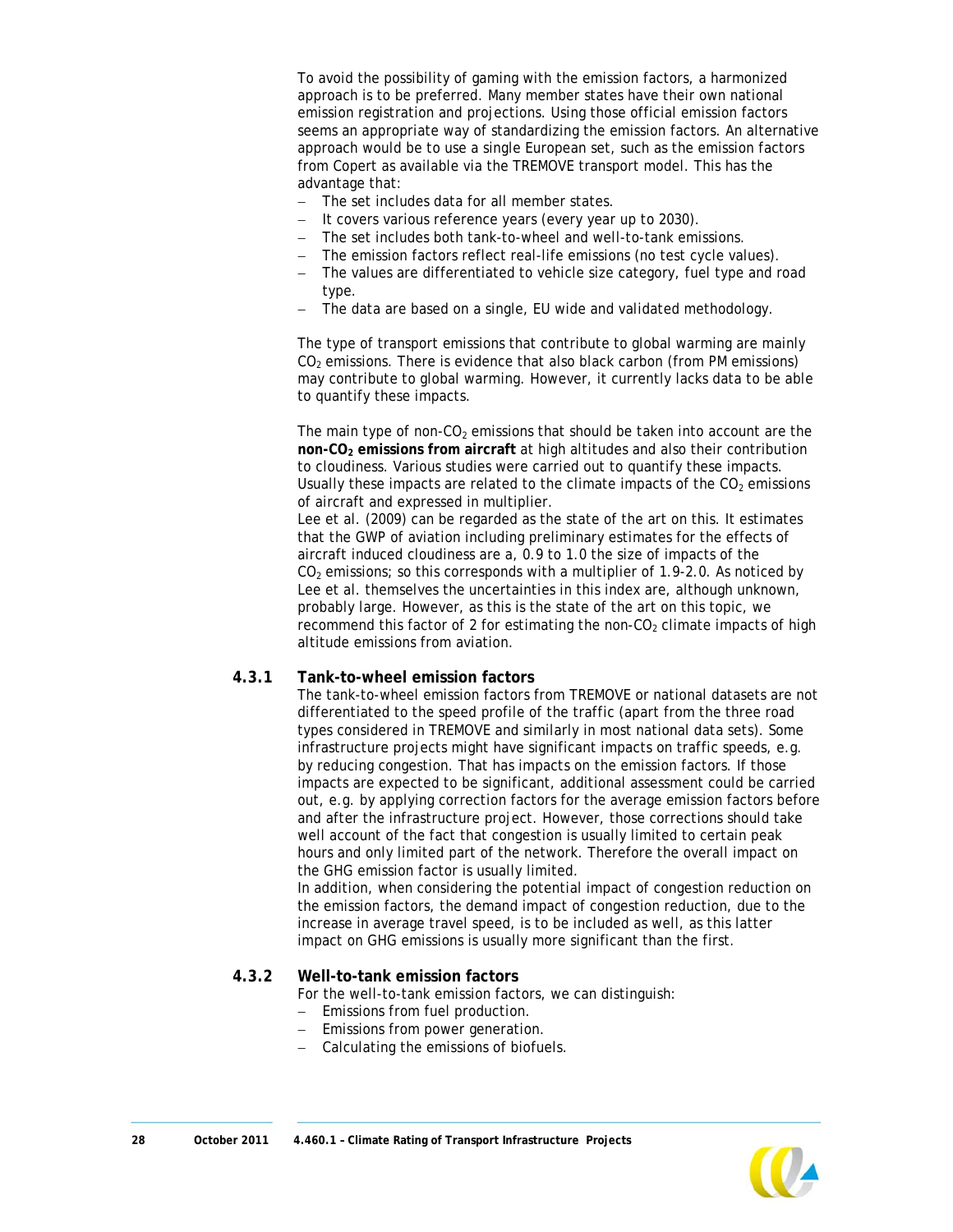The upstream emissions from **fuel production** can best be treated with by applying a mark-up to the tank-to-wheel factor. According to TREMOVE (Version 3.3) the well-to-tank emissions of diesel production are 13.0% of the well-to-wheel emissions from burning the fuel; for petrol this percentage is 13.7%. These factors are the same for all vehicles and countries and within TREMOVE assumed to be constant over the next decades.

For the emissions from **electricity production**, a similar dataset can be used as for the tank-to-wheel emission factors. Again, a (preferably EU wide) harmonized, data set with country-specific values for future year is required. The same options are available as for the tank-to-wheel emission factors: official national datasets or an EU wide dataset such as TREMOVE.

It can be argued that the electricity mix from rail transport operators can be quite different from national averages. The EcoTransit emission tool contains data for all main European railway companies. However, these data refer to the current situation and not 2020, 2025 or 2030. Therefore, these data seem less suitable and data official national projections or from an EU-wide dataset like TREMOVE more appropriate.

Another issue to be discussed is the fact that power production is included in European ETS. The extra electricity use may therefore not have a direct impact on emissions, because the emission cap is fixed and the emissions will be offset elsewhere. However, also under the ETS activities still result in GHG emissions, which should also be included in the assessment.

A third type of upstream emissions is related to **biofuels**. Biofuel production can have various impacts on GHG emissions. First the growth of the crops used for biofuels has negative GHG emissions as during the growth  $CO<sub>2</sub>$  is taken from the air. However, biofuels can not be considered to be carbon neutral, as sometimes claimed, for various reasons. First, the production of biomass itself requires energy for machine and processing the biomass to fuel. In addition it requires fertilizers with often relatively high GHG effects. Last but not least biofuel production can have significant impacts on land use (so called indirect land use changes), often largely off-setting the GHG reduction from production. For some types of biofuels, net GHG reductions can occur, but this depends heavily on the type of fuel, source, production method, etc.

For each mode, the share of biofuels in transport fuels is still low (less than 10%). Therefore and for the reasons mentioned above, we recommend for the short to medium term to make no corrections for the use of biofuels in climate rating of infrastructure projects.

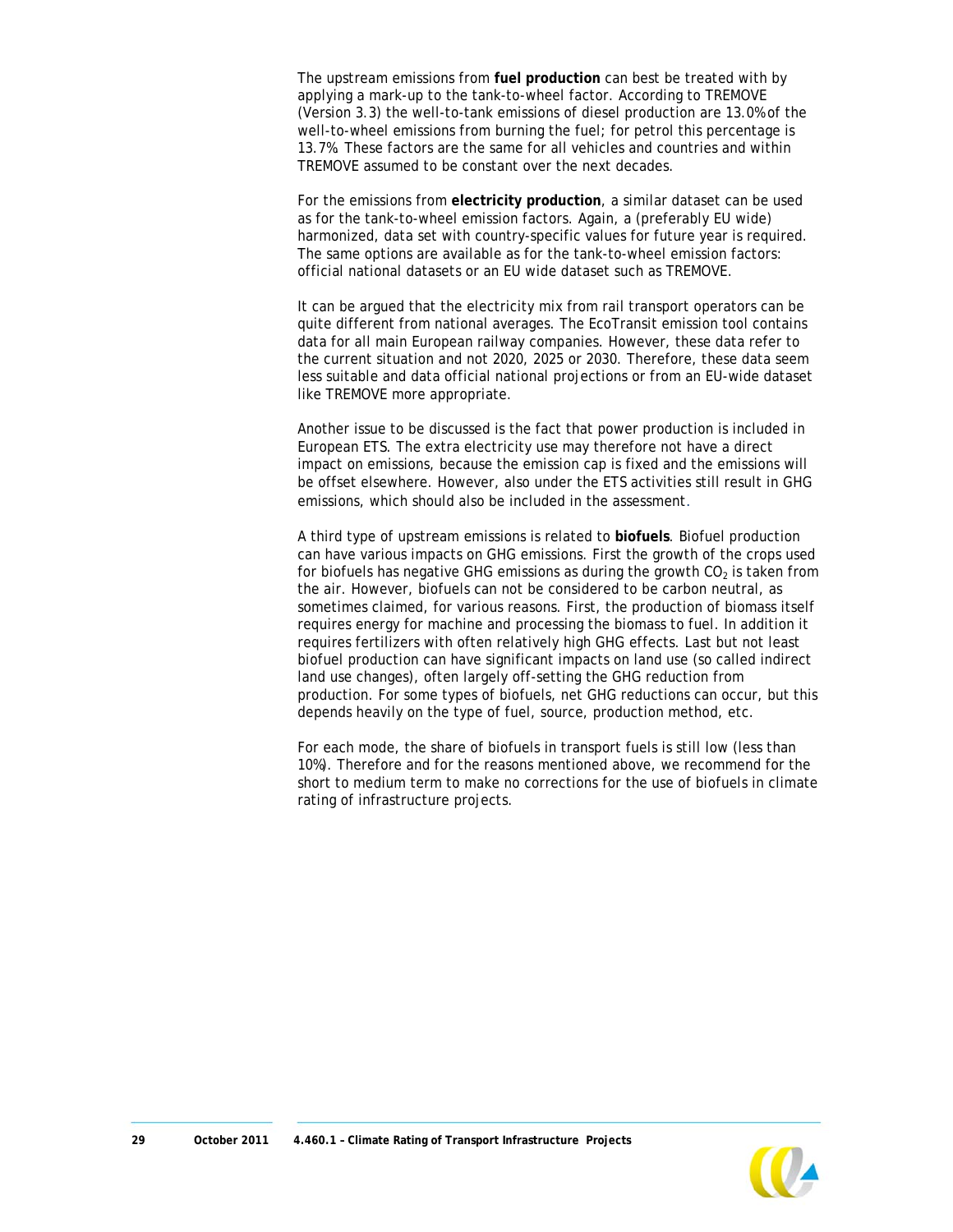

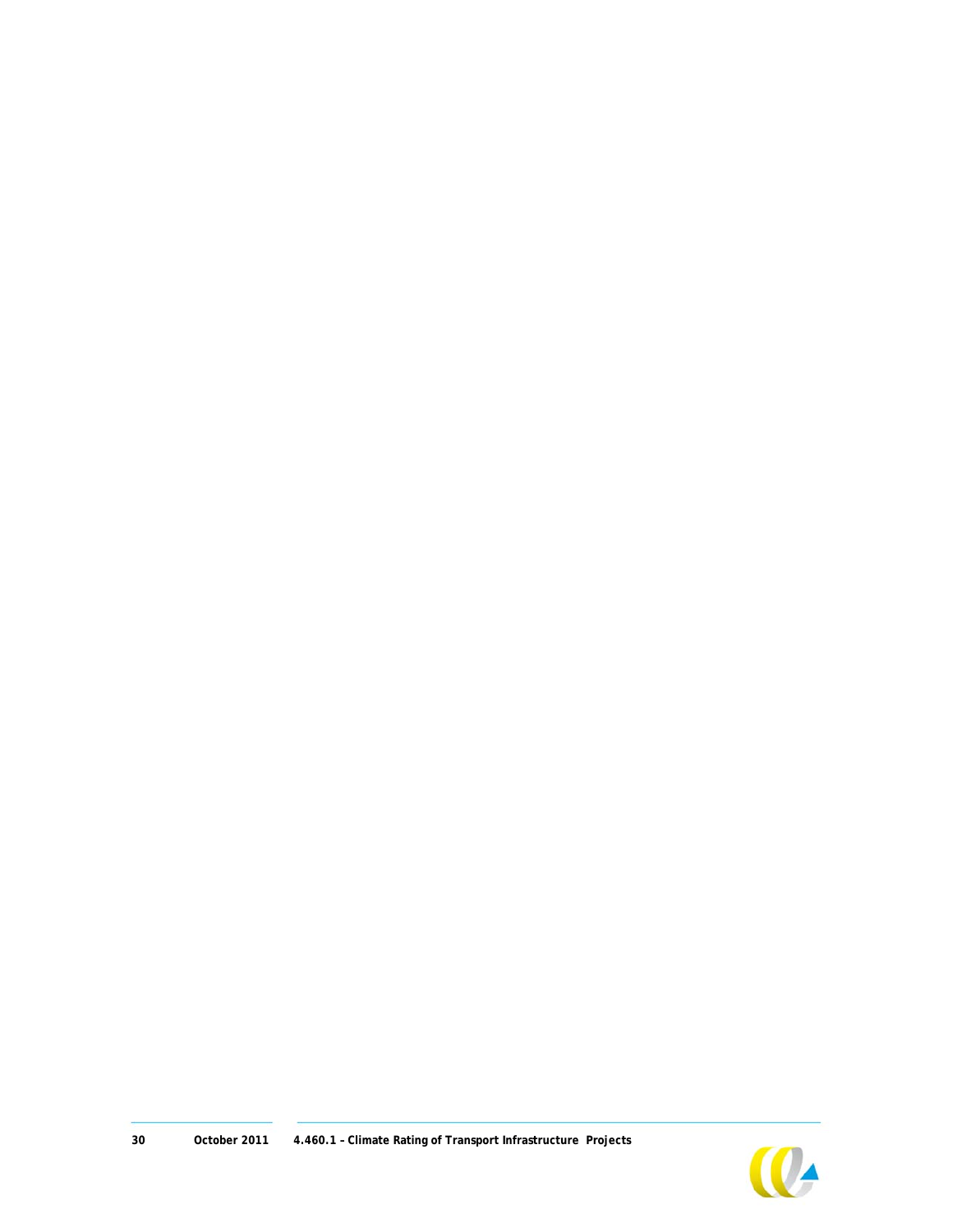# 5 Methodology for other GHG impacts

#### **5.1 Introduction**

In this chapter all impacts of infrastructure that are not directly resulting from the traffic are discussed. First, we generally discuss the GHG impacts from the development and end-of-life processes of new infrastructure as well as the impacts from operation, maintenance and management of the infrastructure (Paragraph 5.2). Next we discuss in more detail how these could be quantified in the specific case of physical infrastructure (Paragraph 5.3). Finally we discuss other GHG impacts from infrastructure projects, particularly related to impacts on other economic sectors (Paragraph 5.5).

#### **5.2 GHG emissions related to the infrastructure itself**

#### **5.2.1 Overview**

As explained in Chapter 3, the GHG emissions related to the infrastructure itself consist of:

- GHG emission related to the development and end-of-life phase of infrastructure.
- GHG emissions due to operation, management and maintenance.

These are the second and third element from the formula presented in Paragraph 3.5, see also Figure 6:

 $Epa_{total} = Epa_{traffic} + Epa_{OMM} + E_{embedded} / L) + Epa_{other}$ 

- 
- **Figure 6 Impacts from infrastructure development, operation and maintenance in relation to other GHG impacts of transport infrastructure projects**



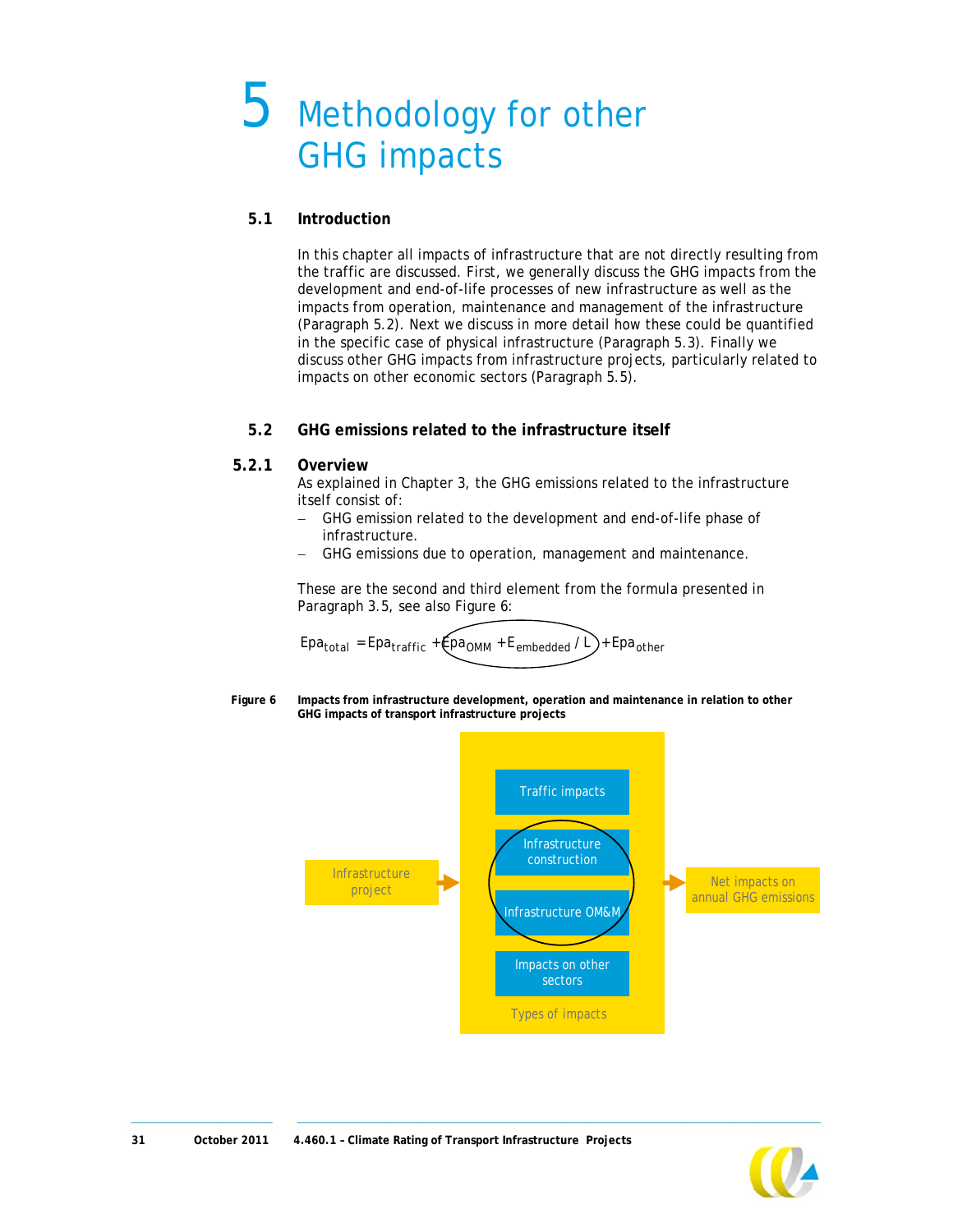This is true for all kinds of infrastructure, so not just physical infrastructure such as new or extended roads, railways, waterways, (air)ports, terminals, etc., but also for all other types of infrastructure like traffic managements systems, intelligent transport systems or road pricing infrastructure.

In the case of physical infrastructure there is quite some data available on their embedded GHG emissions (these are further discussed in the next section). For the other types of infrastructure this is not a subject on which much information is available. Although in the latter the relative share of embedded emissions can in general be expected to be relatively low, they might in specific case still be significant, e.g. in the case of electronic devices in large numbers of vehicles.

#### **5.2.2 Formulas for calculating infrastructure emissions**

In general the GHG impacts from the embedded emissions from **infrastructure development** and end-of-life processes can be calculated with the following formula:

*Eembedded* = *Econstr* + *Eeol*

**Where** *Econstr* = *Eenergy* + *Ematerials* + *Eland use*

Eeol is the energy related to the end-of-life phase of the infrastructure. It consists of energy use for demolition, transport and recycling or disposal.

Eenergy reflects the energy that is used for developing and building the infrastructure. Carbon contents for various energy carriers (like diesel, natural gas, electricity) are either default values or in the case of electricity available from national data sources or EU wide datasets such as TREMOVE (see also Paragraph 4.3.2).

Ematerials is the GHG emission related to the materials used. This value can be calculated using the GER<sup>6</sup> values for all materials used. For physical infrastructures this usually includes sand, rock and concrete, asphalts, steel and copper. For non-physical infrastructure these emissions will usually be low.

Eland-use represents the GHG emissions related to the direct and indirect landuse change due to the construction of the infrastructure. An example of direct land-use change is the turnover from woods or agricultural land to road infrastructure.

l



<sup>6</sup> GER = Gross Energy Requirement, the energy use of producing the material (including mining, extraction, etc.).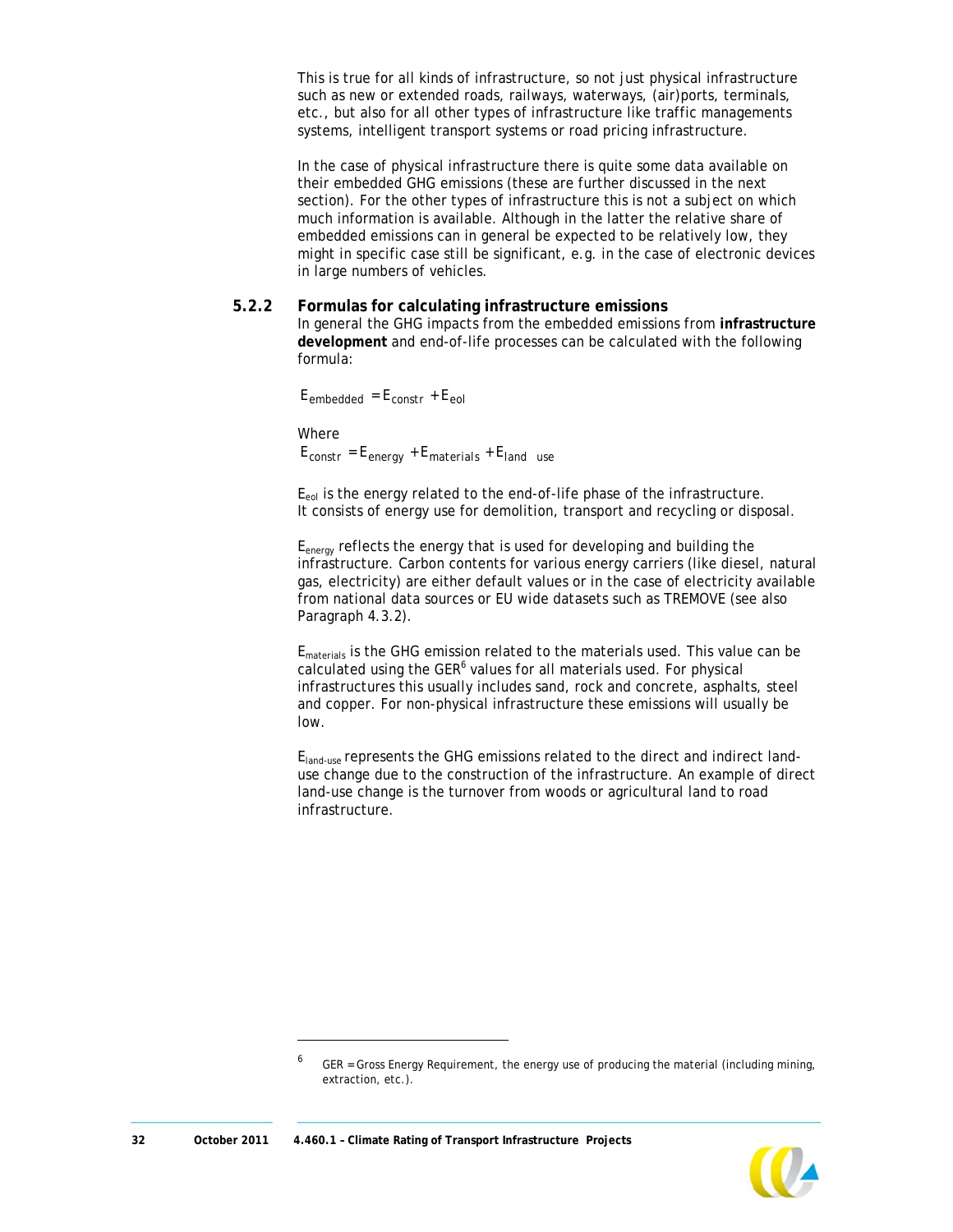The GHG emissions related to the **operation, maintenance and management** of the infrastructure usually consists of E<sub>energy</sub> and E<sub>material</sub>. The can be calculated in a similar way as the, with the difference that these emission are not once only, but rather annual (see Paragraph 3.3). In addition, infrastructure projects may in some cases have impacts on the OOM emissions of multiple modes. Therefore the formula for these emissions is as follows:

 $Epa_{OMM} = \sum_{\text{mod } es} [Epa_{mat} + Epa_{energy}]$ 

With:

Epa<sub>mat</sub> Annual emissions from materials used for OMM processes.<br>Epa<sub>enerav</sub> Annual emissions from energy used for OMM processes. Annual emissions from energy used for OMM processes.

For physical infrastructure, particularly the maintenance of for example the tracks and road surface are relevant and tome some extent also those from lighting along motorways (AEA, 2011). Studies quantifying these impacts usually also cover emissions from infrastructure construction. The impacts of development and OMM processes of physical infrastructure are further discussed together in Paragraph 5.3. For other types of infrastructure (nonphysical) these are discussed in Paragraph 5.4.

#### **5.3 Methodology for physical infrastructure**

Before describing a methodology for estimating the emissions related to physical infrastructure, it is useful to have an indication of the relative share of these emissions. This can be retrieved from a draft report of an ongoing study by AEA (2011).

This report included a kind of meta-analysis on the GHG impacts from infrastructure development, maintenance, operation and management. The study covers all main transport modes, but just what we call here the 'physical infrastructure'.

It shows that in the case of road, the share of the infrastructure development, operation, maintenance and end-of-life processes may range from just a few per cent to over 10% of total road transport lifecycle emissions. In very few estimates the shares are higher, reaching up to over 40%.

For rail, the same study concluded that the share of infrastructure is generally higher than for road and differs considerably according to various parameters. A study for UIC (2009) developed a carbon footprint of high speed rail infrastructure. As part of this study, the energy used and emissions associated with infrastructure were analysed in the context of emissions from the operation of high speed rail, the construction of the rolling stock, and the construction of the infrastructure itself. Three scenarios were considered:

- Scenario 1: Electricity mix with low carbon footprint, average share of tunnels and bridges, high traffic on rail network, high load factor.
- Scenario 2: Electricity mix with high carbon footprint, average share of tunnels and bridges, high traffic on rail network, high load factor.
- Scenario 3: Electricity mix with high carbon footprint, high share of tunnels and bridges, low traffic on rail network, low load factor.

The share of embedded emissions related to the infrastructure varies from 9 to 83%. The results of these studies as presented in AEA (2011) are provided below.

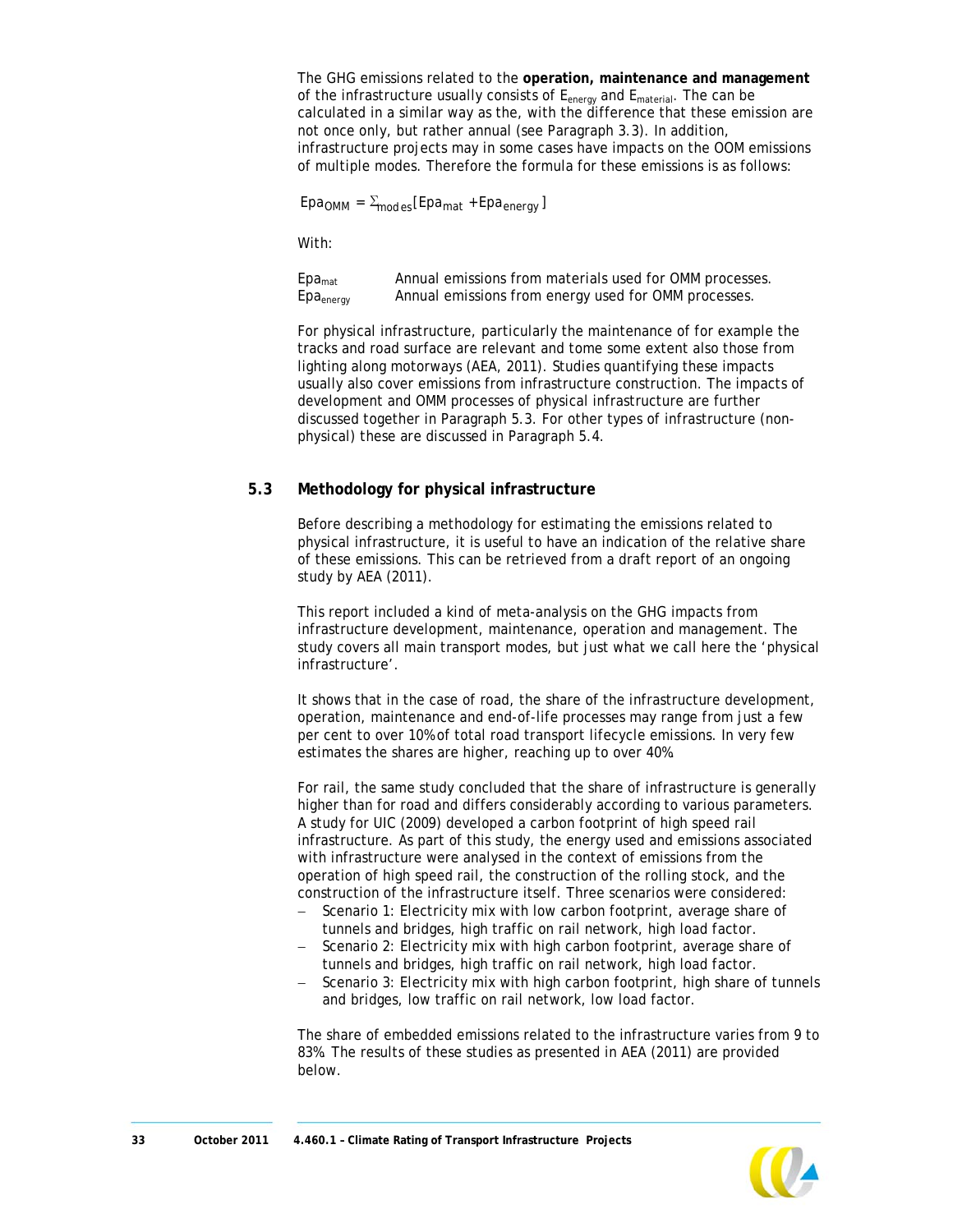#### **Figure 7 Carbon footprint of High Speed Rail for three scenarios (adapted from UIC, 2009)**



Source: AEA, 2011.

These examples make clear that in the case of physical infrastructure such as new or extended road, rail or inland waterway infrastructure, the share of embedded emissions may be considerable. Particularly some specific elements such as bridges or tunnels can have relatively high GHG impacts.

For these reasons, it is concluded that the embedded emissions of physical infrastructure are often significant and need to be assessed on a case by case basis. However, since in the assessment phase of a project, not all details are known regarding construction, materials used, etc., some default values for estimating these emissions are useful. Such values could be provided at various levels of aggregation:

- The average emission for each type of material and energy used (bottomup approach).
- Per infrastructural part per unit (e.g. lane-kilometre for rail or trackkilometre for road), plus additional emissions fro specific elements such as tunnels, bridges, etc. (top-down approach).

In case of the **bottom-up approach**, calculating the GHG impact requires an estimate of amount of materials and energy used for construction. For physical infrastructures this usually includes sand, rock, concrete, asphalts, steel and copper. The GHG emission can then be calculated by combining this with the GER values for all materials used. Default values for this are available from the Eco-invent database.

In the case of the **top-down approach**, default values can be used per type of infrastructure element. Such values for road and rail infrastructure are given in AEA (2011).

The data required for both approaches are available. This makes clear that both approaches are feasible. In a further development of climate rating, it is recommended that the data to be used are standardised.



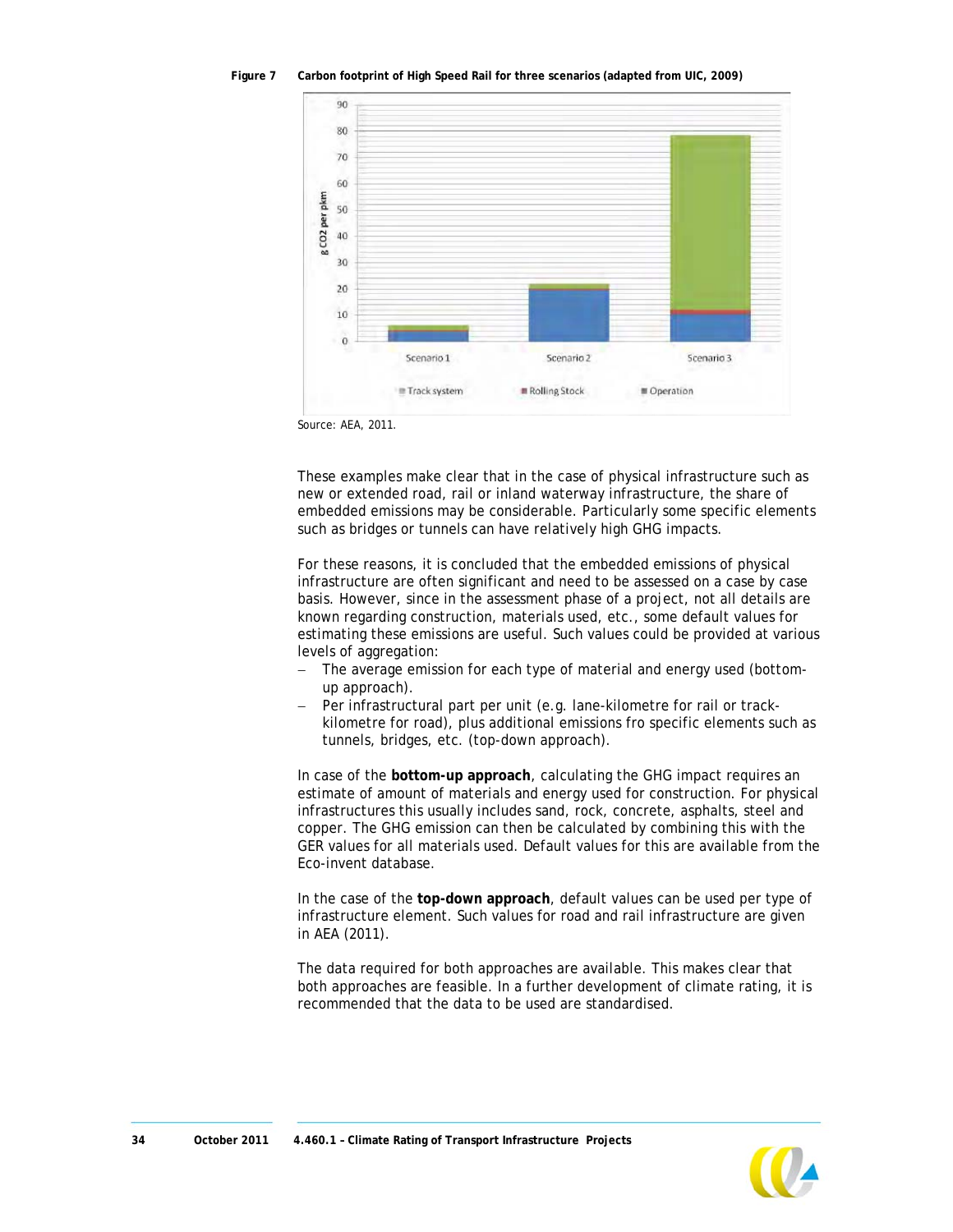An important choice to be made is whether also various reference years should be considered. It should be noted that most lifecycle analysis studies only consider the GHG emission impacts of embedded energy and GHG emissions as a result of *present day* GHG intensities of material production. However, in the future it is to be expected that the production of many of the materials used today will be decarbonised as part of the general economy-wide drive to significantly reduce EU (and indeed global) greenhouse gas emissions through to 2050. This is expected to be particularly significant for those materials that are (a) significant (industrial) sources of GHG emissions in the economy, and/or (b) are significantly influenced by the GHG intensity of energy supplies (particularly electricity).

However as infrastructure projects that are currently considered for funding are likely to be realised within a decade the errors with using today's values are likely to be relatively limited.

Another is issue is the choice of the lifetime of infrastructure. One default value (e.g. 30 or 40 years; see Fraunhofer-ISI & CE, 2008) is the easiest and most transparent approach. An alternative would be to use a differentiated set, per type of infrastructure element, taking account of the different lifetimes of various types of infrastructure. The choice between those two options is left as subject for further study.

Specific attention should also be given to the way recycling of materials is used (see text box).

#### **Specific choices related to recycling of materials**

In assessing the embedded emissions (or related environmental lifecycle assessment) of transport infrastructure, it is important to account correctly and consistently (as far as possible) for the method/impacts of recycling. There are broadly three types of methods that can be adopted:

- 1. Recycled content approach (100:0 method).
- 2. Substitution method (also known as closed loop system expansion, or 0:100 method).
- 3. 50:50 method (50:50).

There are advantages and disadvantages of each approach and it is important to consider the boundaries of a study (e.g. cradle to gate, cradle to grave) to ensure the selection of an appropriate method. Most studies calculate with the use of recycled materials in the production/construction phase and therefore apply emissions of recycled materials within the initial calculations. As a consequence, these studies allocate recycling energy/emissions benefits to the recycled products. Other studies use the substitution method and calculate with virgin materials energy/emissions factors and apply a recycling stage in the end, with allocation of recycling credits at this point. In reality the true impacts are likely somewhere in-between and the 50:50 method is based on a (relatively arbitrary) mid-point between the two extremes.

Source: AEA, 2011.

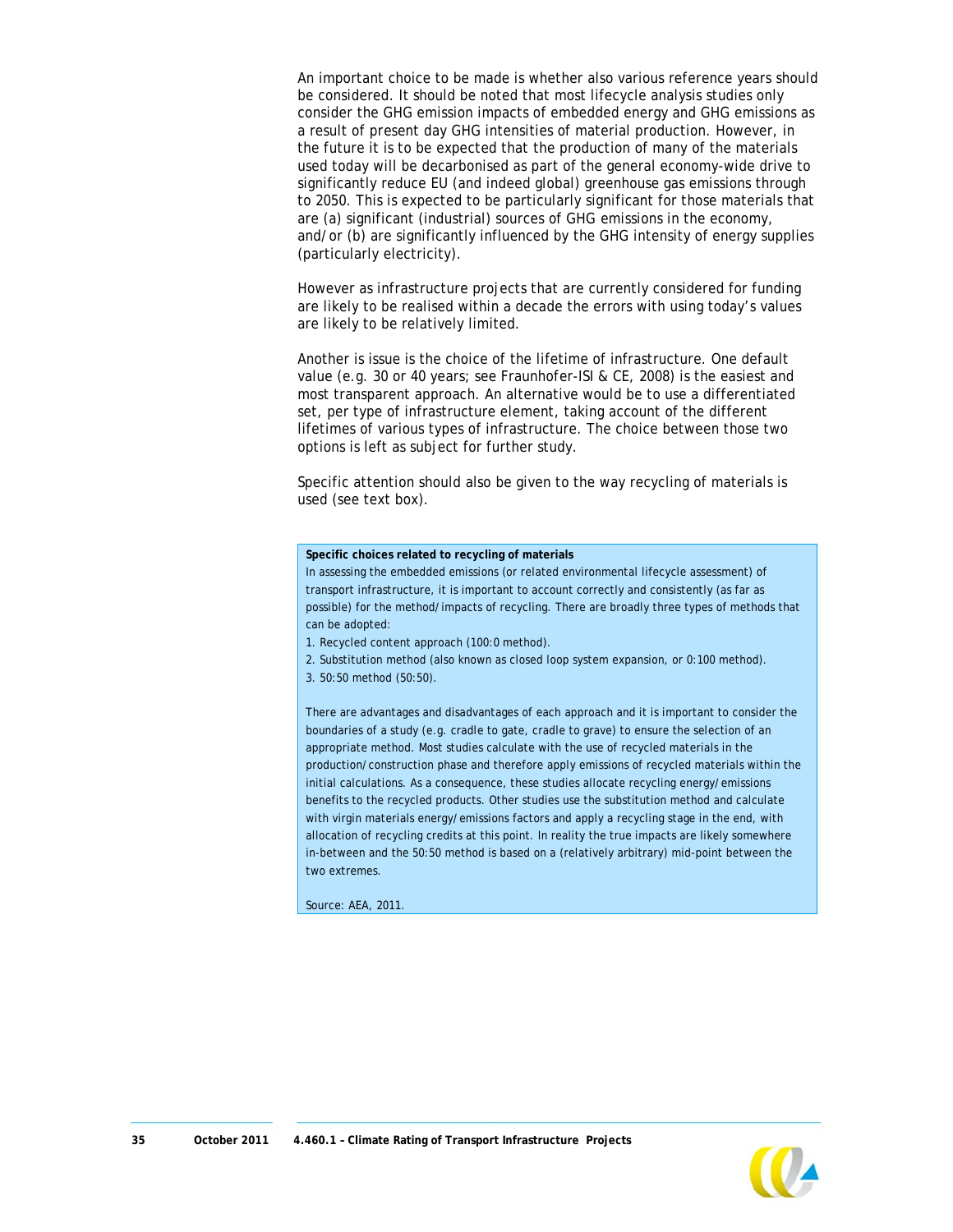#### **5.4 Methodology for non-physical infrastructure**

For non-physical infrastructure the emissions from operation, maintenance and management are mainly related to emissions from data centres, electronic devices (in vehicles or along physical infrastructure), etc. The direct energy use of those devices (often mainly electricity) is likely to be the most relevant here, but in most cases still relatively low. Emissions related to material use will generally be even more limited. Also the emissions from infrastructure development will generally be very low for these types of infrastructure. Overall we expect that all infrastructure-related emissions of non-physical infrastructure will often be negligible compared to those from their traffic effects.

The approach for quantifying these emissions could therefore be as follows:

- Estimate of the order of magnitude of infrastructure development and OMM emissions, based on electricity use and material use.
- Comparison with GHG emissions from traffic impacts.
- If infrastructure related emissions are significant (e.g. more than 5% of the traffic emission impact) a more detailed tailor-made assessment could be required.

#### **5.5 Contributions from impacts on other sectors**

In this Paragraph, the methodology for other emissions is discussed. This is the fourth element from the formula presented in Paragraph 3.5, see also Figure 8:



**Figure 8 Impacts on other sectors in relation to other GHG impacts of transport infrastructure projects** 



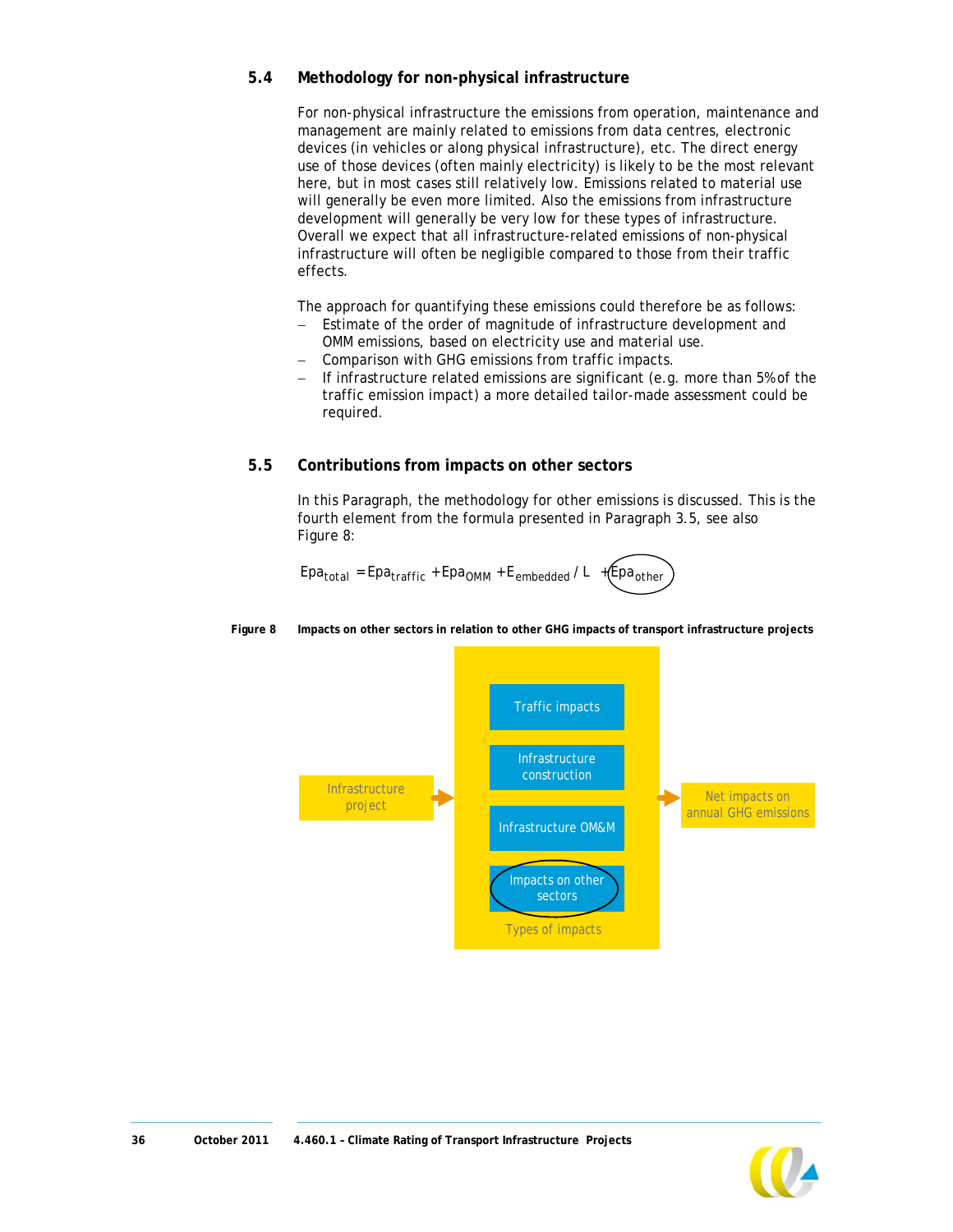Besides the impacts GHG emissions from changes in traffic, infrastructure development and infrastructure operation, management and maintenance there may be other impacts from transport infrastructure, e.g.:

- Emissions from handling and storage of goods.
- Emissions related to changes in industrial activity.
- Impacts related to changes in water management (in case of waterway projects).
- Potential impacts on other economic sectors.

For most of the effects listed above it is not possible or useful to define a general methodology. These other type of impacts will only occur in specific cases or are very hard to quantify.

Emissions from handling and storage of goods are an exception as these are relevant for many projects. Transhipment of goods is relevant for any project that has a significant impact on the freight modal split. However the relative contribution of transhipment to the total GHG emissions of freight transport is very small (according to CE, 2011).

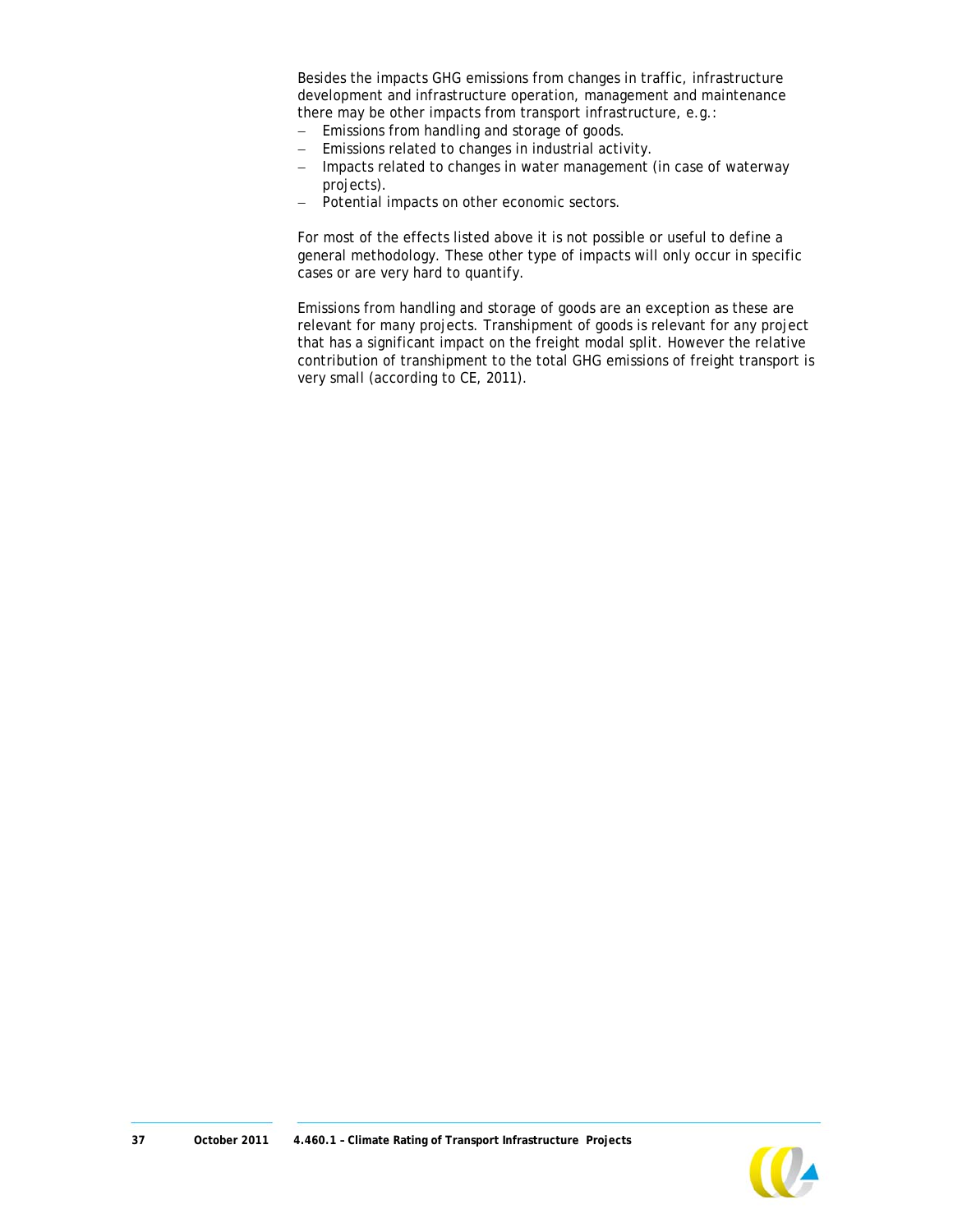

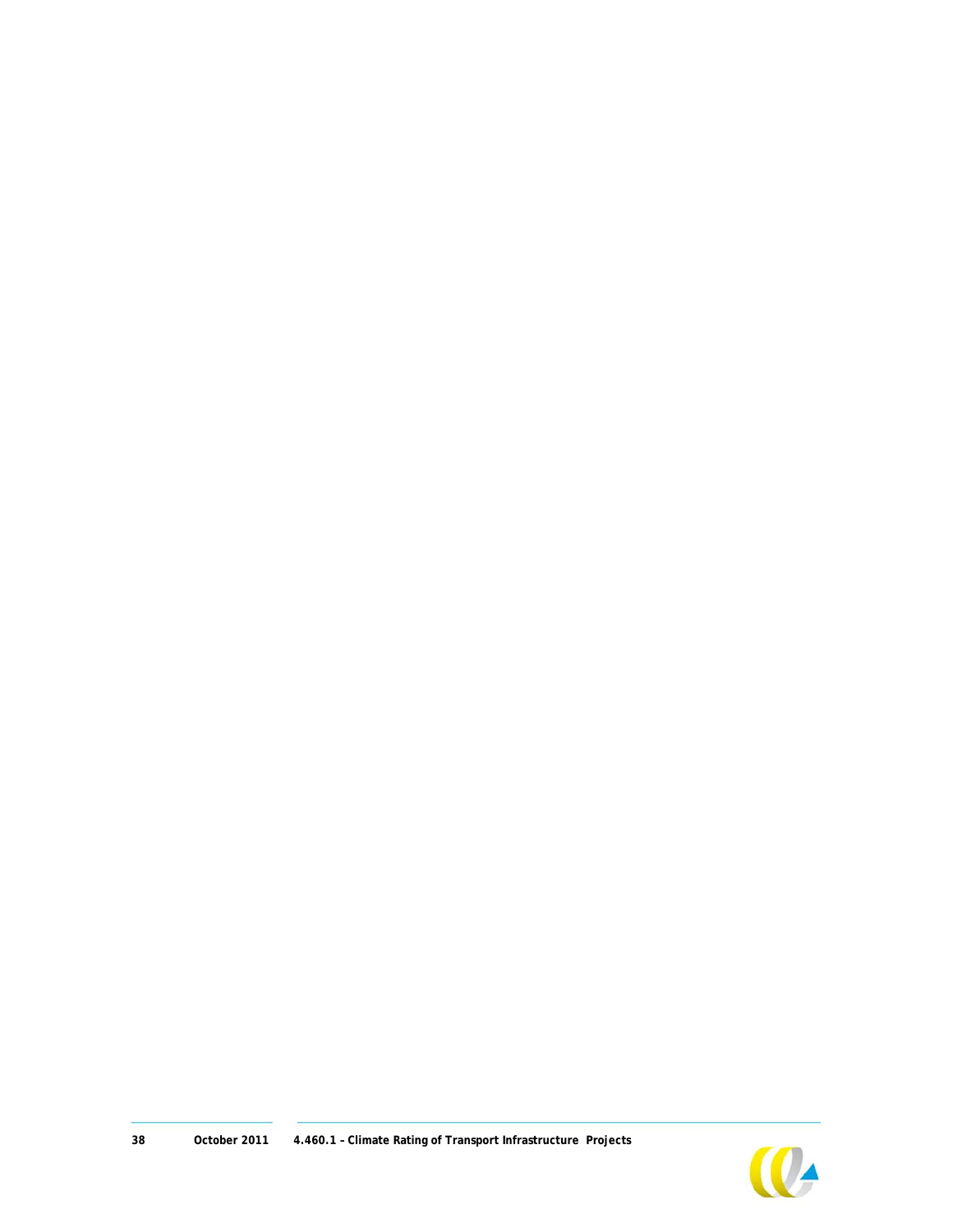# **6** Climate rating in the context of project assessment

#### **6.1 Introduction**

The previous three chapters described a methodology for estimating the GHG impacts of transport infrastructure projects. In this chapter, it is discussed how all this can be used for the assessment of infrastructure projects.

First we discuss how the different projects could be compared on their GHG impacts (Section 6.2). Next we discuss how the result of such a comparison could be used within the project appraisal process (Section 6.3).

#### **6.2 Criteria for climate rating of infrastructure**

Before discussing the way infrastructure projects could be compared on their climate performance, we first discuss the main criteria that such an approach should meet.

First of all, climate rating should reveal the overall GHG impacts of a project. In the previous chapters it was discussed how this could be done. However, climate rating should also be an easy and clear method for taking the GHG emissions into account in decision making. Therefore the overall approach should be:

**Accountable** 

This means that a quantitative approach is required and that all required data should be available for all types of projects.

**Reliable** 

This means that the methodology is well described and can be applied in a similar way for different project. It also requires the possibility to check the data basis that is for assessing a certain project.

**Understandable**

It should be clear what a climate rating indicator means and it should preferably be understandable for non-experts.

**Uniform**

The approach should be applicable to all transport modes, Member states, types of infrastructure projects (aimed at increasing capacity and/or better use of capacity). It should also be suitable for comparing projects of very different size on their GHG impacts.

#### **6.3 Comparing projects on their GHG impacts**

The net GHG impact as such is not an appropriate indicator for comparing projects. The reason is that project may have very different 'sizes', in terms of their financial, economic, geographic and environmental impacts. Comparing projects on their absolute GHG impacts would benefit small projects for all projects that result in a net increase of GHG emissions and large projects that result in net GHG reduction.

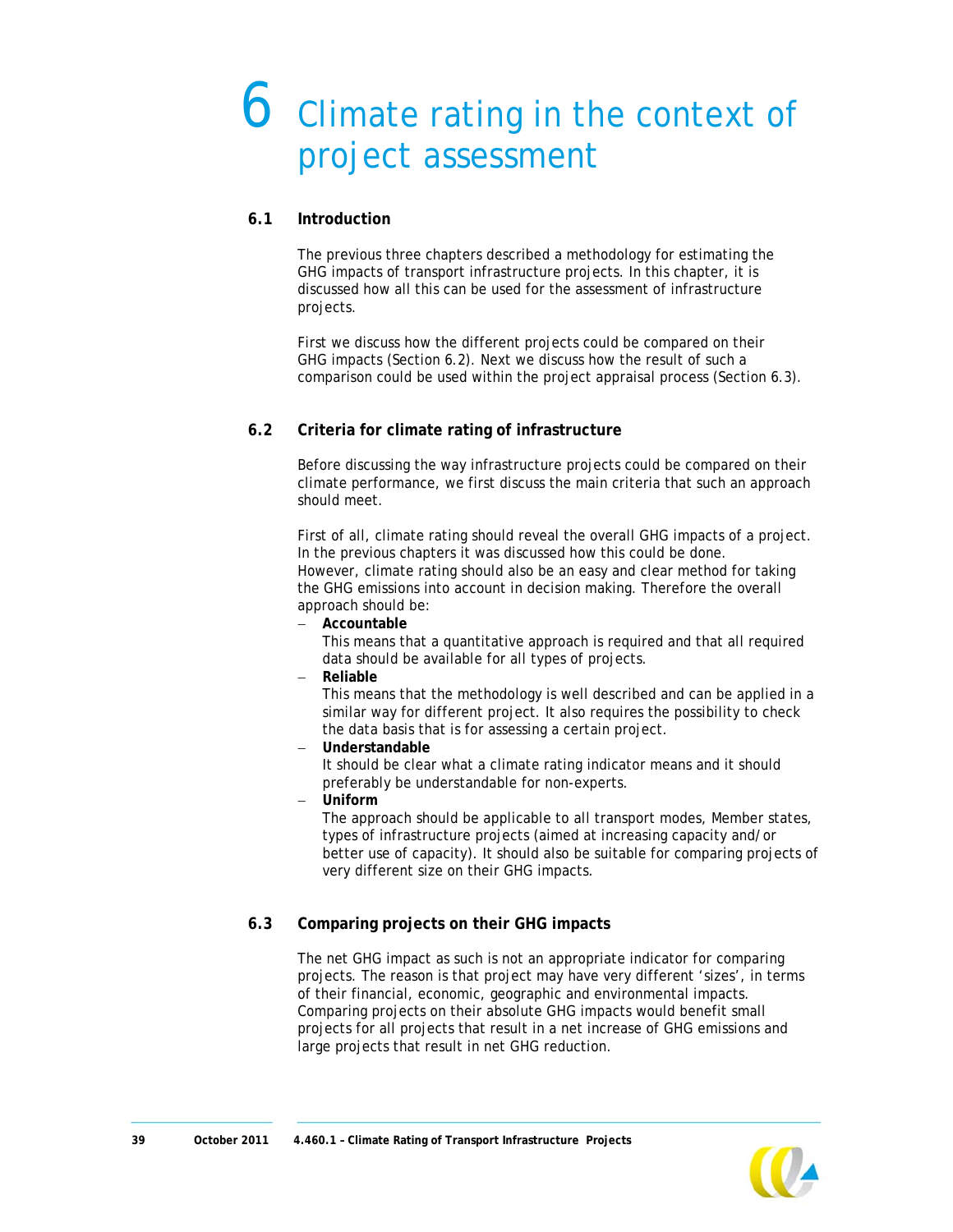In order to be able to compare projects of different size and focus, a relative measure is required. This means weighting the GHG impacts with some type of measure for the size or value of a project.

Figure 9 provides an overview of how this relates to the other elements of the overall climate rating methodology.



#### **Figure 9 The relative climate rating indicator in the relation to other elements of the methodology**

This raises the question what would be a useful measure for the size or value of the project. There are various options for this:

- Amount of additional transport facilitated.
- Overall investment.
- EC contribution to the project investment.
- Contribution to GDP.
- Total economic benefits.
- Net added value from SCBA (total benefits minus total social costs).

The amount of additional transport is not a good option since projects might have an objective to facilitate change in transport modes, less congestion, etc.

The overall investment and the EC contribution are good indications of the size and value of a project.

The funding schemes from the EU, both TEN-T and Cohesion funds, aim at the development, and therefore the contribution to GDP could be regarded as a suitable option. However, also other welfare effects (congestion, environmental impacts, etc.) play an important role in case of infrastructure development and should be taken into account.

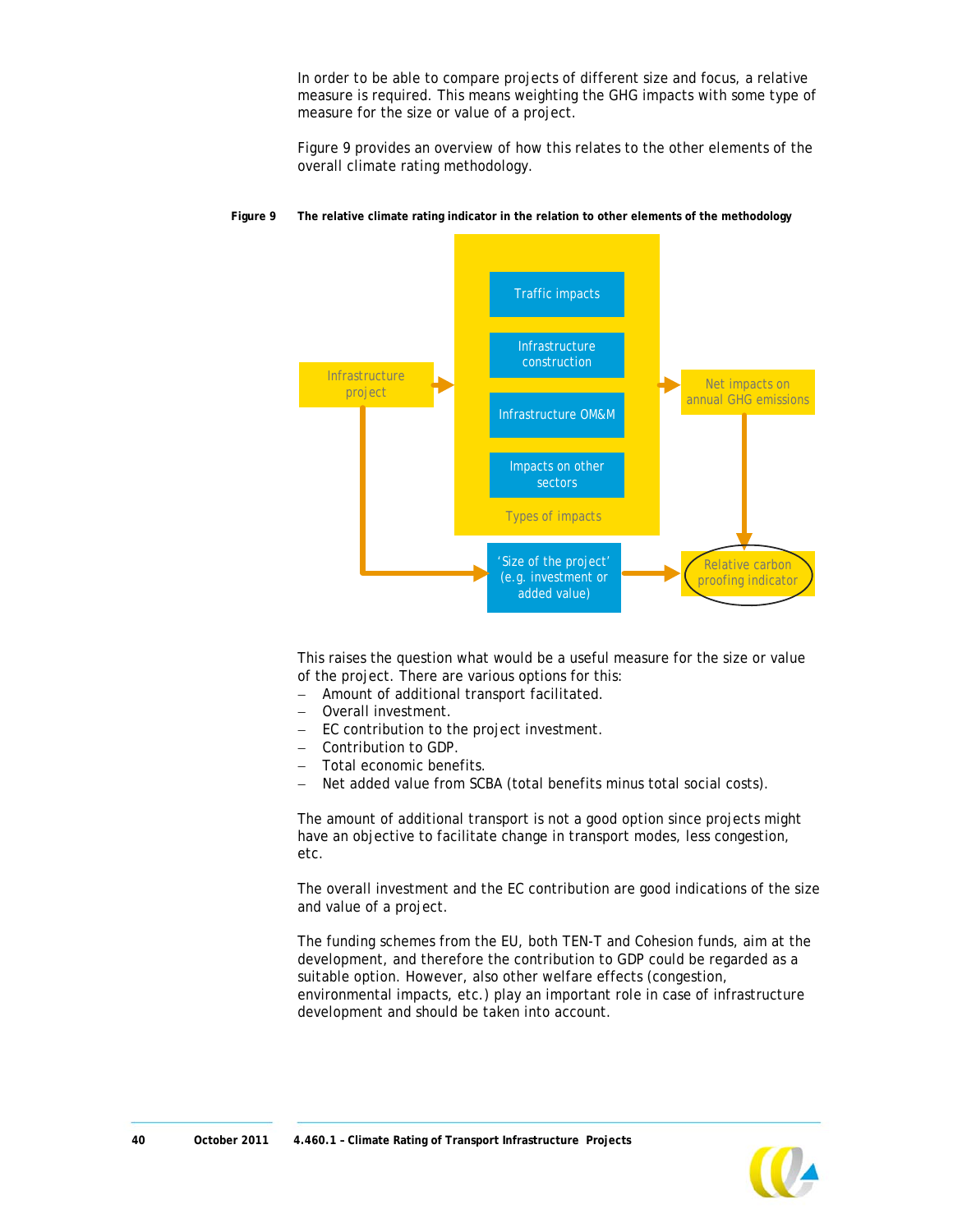Also the total economic benefits of a project give an indication of the importance of the project, but they do not take account of costs (e.g. investment costs, maintenance, external costs, etc.). The net added value as it is calculated in a Social Costs and Benefit Analysis (SCBA) reflects the real value of the project to society and takes account of all benefits and costs. However, it has the disadvantage that for many projects no propose SCBA is carried out. In addition, GHG emissions are already part of the net added value calculated in an SCBA. However, in cost benefits analysis of infrastructure projects, the relative value of climate impacts is usually very small, so in practice this risk of 'double counting' is generally limited.

From a macro-economic point of view, the net GHG impact per unit of welfare growth, seems the most appropriate indicator for comparing projects. However, given the fact that SCBAs are not yet commonly applied in project appraisal, the GHG impact per Euro of EU funding (or eventually of project investment) seems more practical and feasible, particularly at the short term.

#### **6.3.1 Indicator for the short term**

The indicator that seems most appropriate for comparing infrastructure projects on their carbon impacts is the following:

| <i>Efficiency of investment</i> $=$ | $\Lambda G H G$           |
|-------------------------------------|---------------------------|
|                                     | $(EU)$ project investment |

The lower the value of this indicator, the better the project scores regarding its climate impacts.

When the indicator is used to decide on EU funding, it seems more logical to use the EU contribution. However, when the indicator is rather interpreted as a measure of guaranteeing that public expenditures are well in line with the overall climate policy objectives, also the total of public spending on the project or even the total investment might be considered.

This indicator does not account for operation, maintenance and management costs of the infrastructure. For infrastructure for which this is a relatively high share in the infrastructure cost, this might be problematic. This might be solved by including the net present value of the OMM cost over a certain period (e.g. 40 years). However, this has the disadvantage that it makes the indicator more complicated.

#### **6.3.2 Indicator for the long term**

In the case of welfare impact, projects would be compared on their scoring on the following indicator:

*welfare growth Efficiency of investment* =  $\frac{\triangle GHG}{\triangle G}$ 

This indicator show which infrastructure projects result in most welfare growth against the lowest GHG emissions. It can be regarded as a kind of climate efficiency of infrastructure project, similar to the cost effectiveness of climate policy. It should be noted that this latter indicator is only suitable for comparing projects with a net social benefit and resulting in an increase in overall GHG emissions, as explained in the text box below.

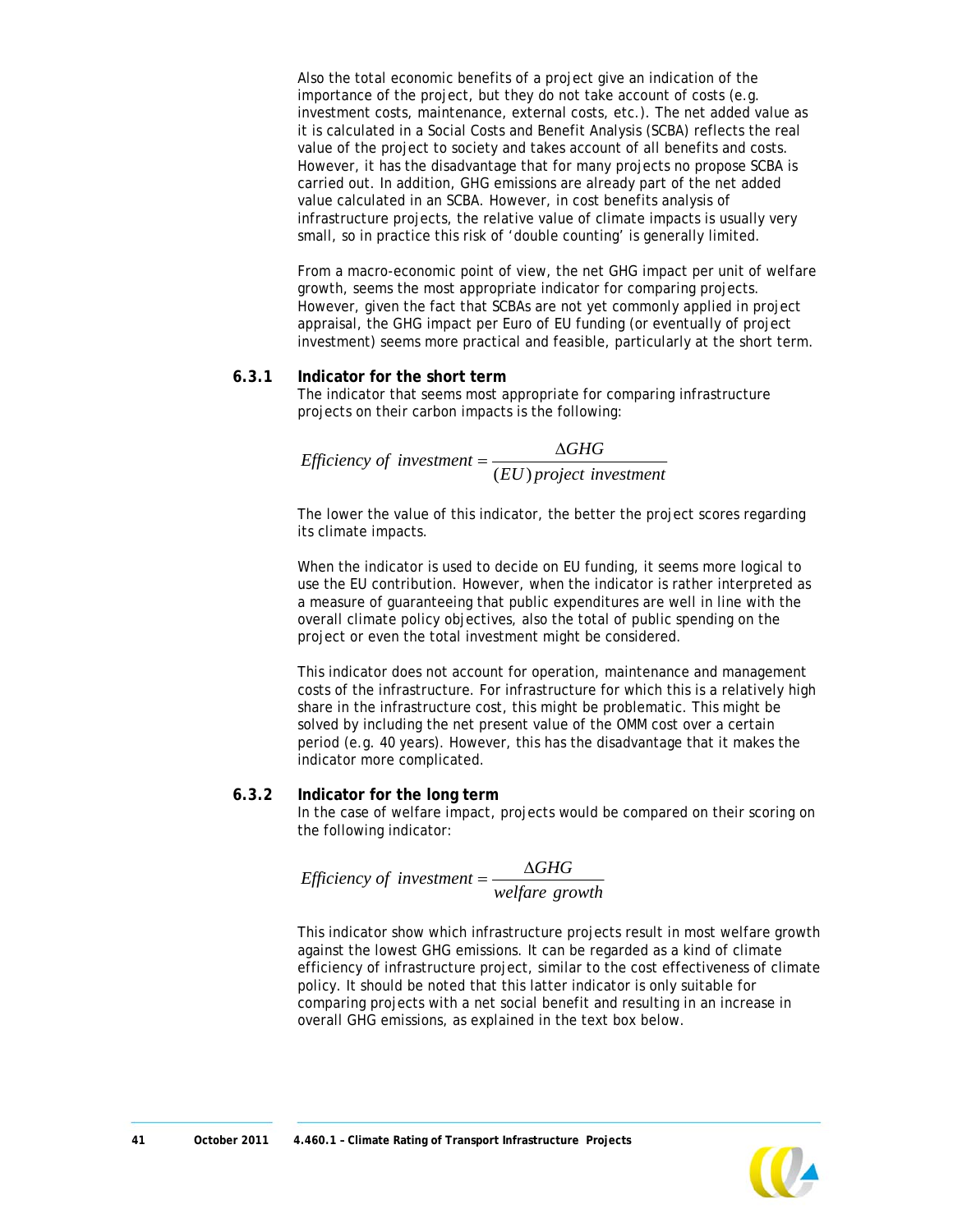**Using the indicator for projects with net GHG reduction** 

The indicator is best suitable for comparing projects with an increase in overall GHG emissions. The reason is that projects with a net reduction in GHG emissions would result in a negative value of the indicator, where the magnitude depends on the ratio between overall added value and GHG reduction. One cannot say that projects with a lower (more negative) value are to be preferred. When two project have the same GHG reduction, but one of the two has higher net social benefits, this would score worse than the other, which is not rational. From a climate point of view all projects that contribute to both welfare and GHG reduction are favourable and cannot be compared reasonable on the ratio between the two benefits.

Therefore this indicator should be part of a two-step methodology where the first step is to assess whether a project contributes to a net increase or decrease of GHG emissions. If it results in a net decrease it can be ranked as best in terms of climate rating. If it results in a net increase in emissions, which will often be the case, the indicator can be used to compare various projects, where projects with a higher score on the indicator score worse than project with a lower score.

Regarding projects with net social cost, the following can be noted. Decisions under the framework of the cohesion funds or the TEN-T programme aim at economic and social growth, in other words growth of welfare. Therefore it is assumed that a project that does not contribute to growth of welfare effects does not contribute to the overall objectives of infrastructure development and should therefore not be supported by EU funding.

#### **6.4 How to use the results of climate rating?**

Once an indicator has been defined, projects can be compared on their climate impacts. The next question is how the results of such an assessment can be used in the process of infrastructure project appraisal.

The following options can be distinguished:

- As a selection criteria for EU funding.
- For prioritisation of projects for EU funding.
- For determining the maximum share EU funding.

The first option would mean that projects that score too badly on the climate rating indicator are not eligible for EU funding. This would require a certain threshold, a minimum score that a project should have to be eligible for EU funding.

The second option means that the climate rating score is used for prioritising projects, e.g. by granting extra points in an overall appraisal procedure.

The third option would require a matrix with maximum shares of EU funding for various scorings of the climate rating indicator.

The feasibility, pros and cons and consequences of these various options are subject for further study. Also combinations of these options might be considered.

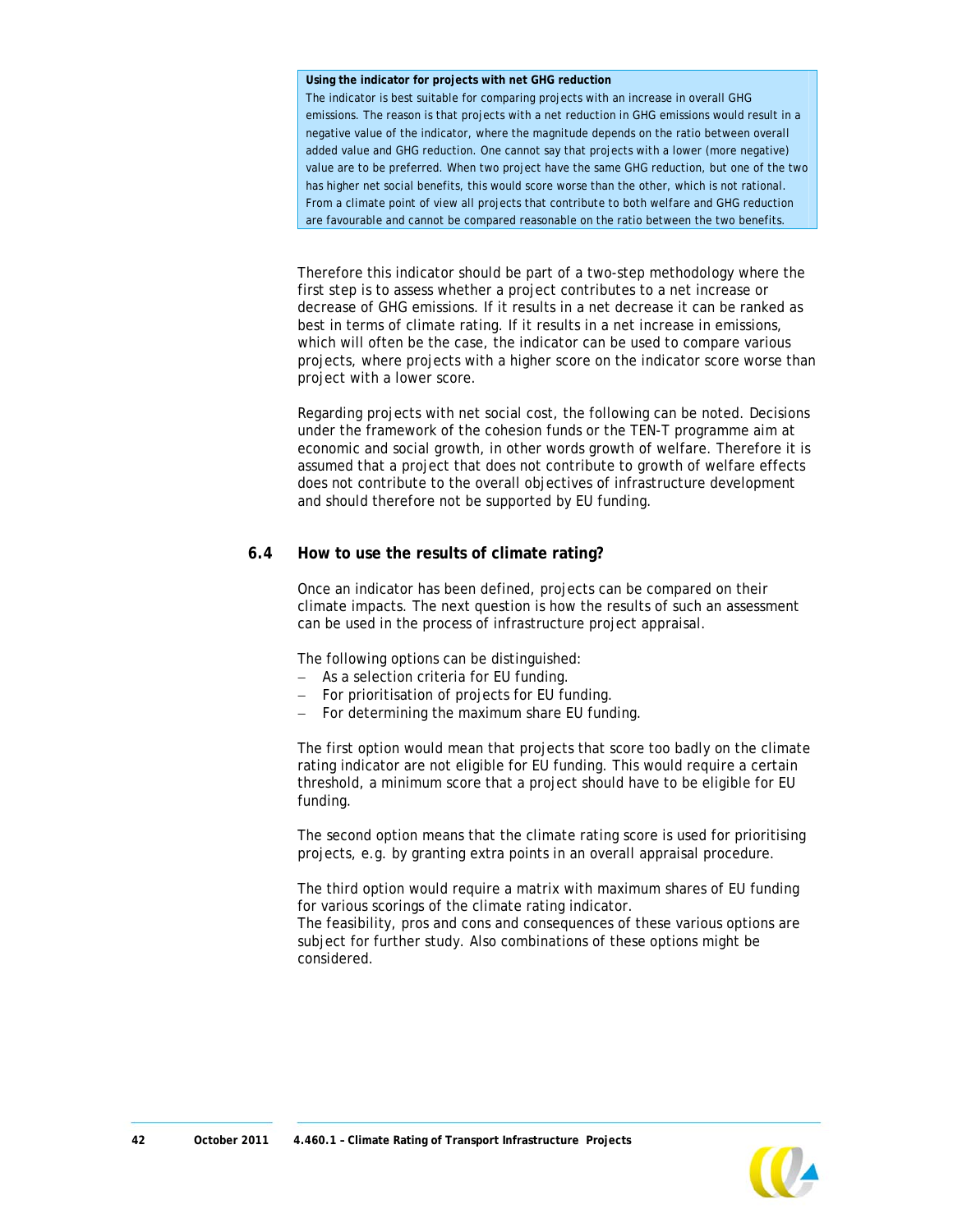In all three cases, the climate rating would also incentivise adapting already planned projects or extending them with additional measures to reduce emissions. For example, a project for the construction of a new road might be adapted to the upgrade of a current route or extended with adding a toll, multiple-occupancy lane, bus-only lane, urban freight consolidation centre, inter-modal hub, etc. (assuming that these would lower greenhouse gas impact of the project).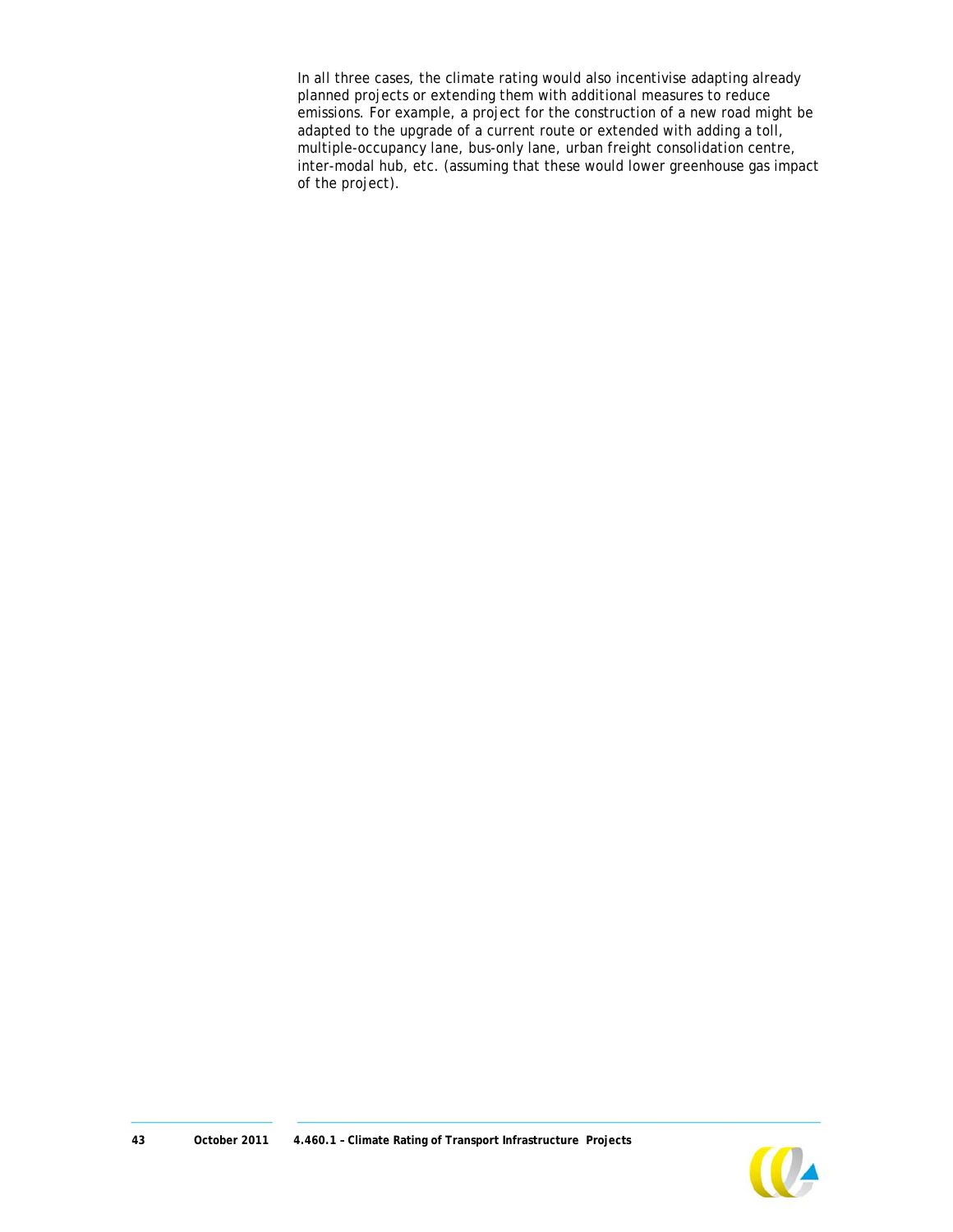

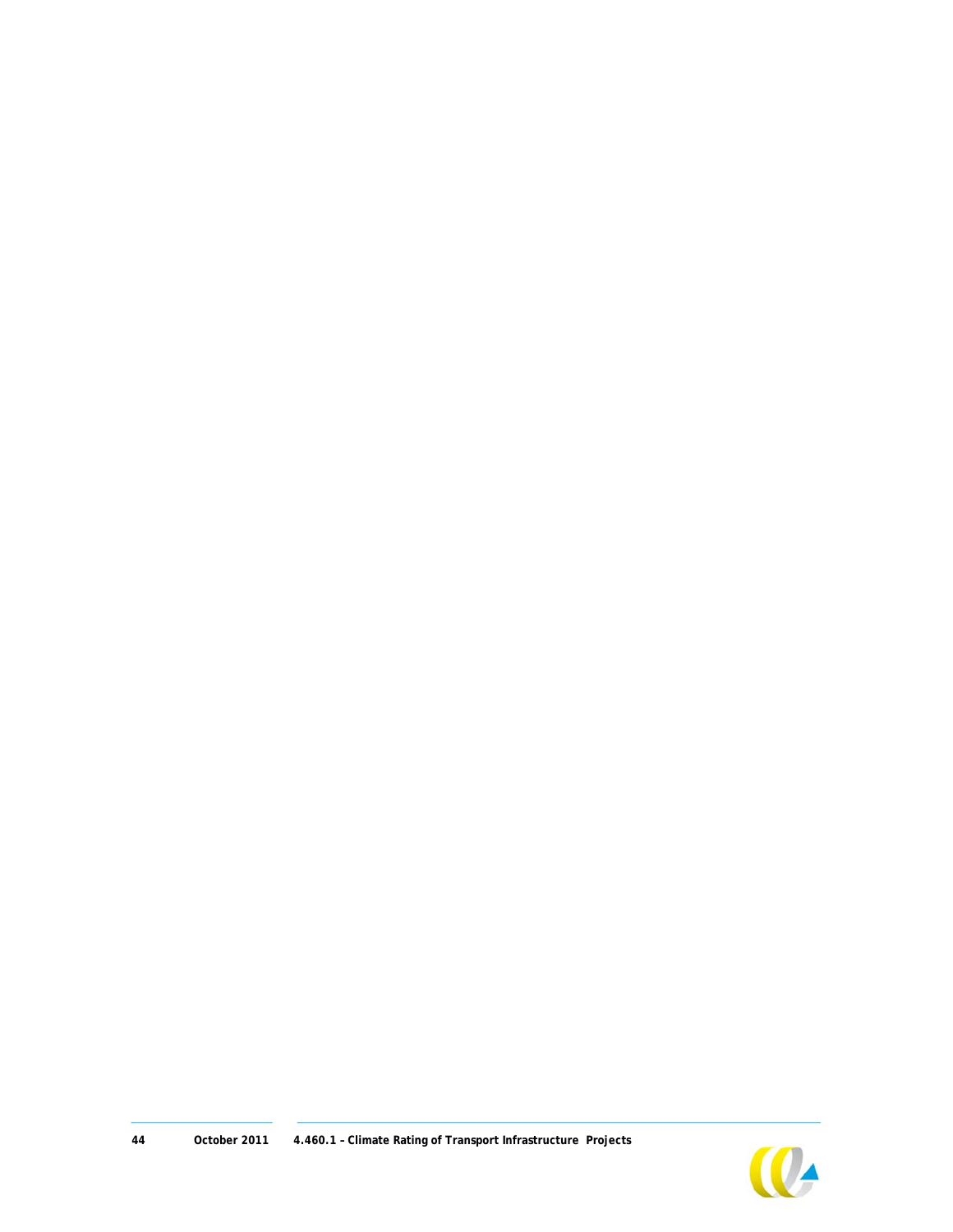# 7 Examples of application of the indicator

#### **7.1 Introduction**

In this chapter the methodology presented in this report is applied to three types of infrastructure projects. The aim of this is to show how the methodology is applicable to various types of infrastructure. Very different types of projects have been chosen:

- 1. Electrification of railways.
- 2. New road infrastructure.
- 3. Road pricing scheme.

In the following section, application of climate rating to each of these cases is described. We want to emphasize that the cases are included for illustrative purposes and the numbers used may in some cases not be fully realistic.

#### **7.2 Electrification of railways**

Electrification of railways will result in a decline of the use of diesel engine trains. The direct GHG emissions will be reduced, but the GHG emissions from electric power production will rise<sup>7</sup>.

Another effect of electrification is the increase of capacity on the railway. Electric trains can operate with higher frequency due to the possibility of automated safety systems. This can result in modal shift effects.

In the example we start with a railway track of 100 km, without electrification. Per day in 2010, 40 diesel freight trains with containers run on the track. Each train has an average load of 70 TEU (735 tonnes per train). In 2025 this amount will have risen to 60 trains per day. This is considered to be the BAU reference scenario.

The project considered is electrification of this railway line. In the subsequent subsection we discuss the various impacts.

#### **Impacts on GHG emissions from traffic**

When the electrification is ready, it is expected that 98% of all traffic on the line will use electric traction; the other 2% still runs on diesel. In addition it is expected that the capacity of the railway increases. This will result in a shift from road to rail as well as some induced traffic.

We assume that in this example, 20 additional trains will run on the track every day and that half of this is from modal shift from road (equal to a reduction of 330 trucks per day), while the other half from overall transport increase (induced traffic). The latter results in some road transport to and from the railway terminals (20 km per trip).

l 7



Not considering ETS effects, see discussion on this in Paragraph 4.3.2.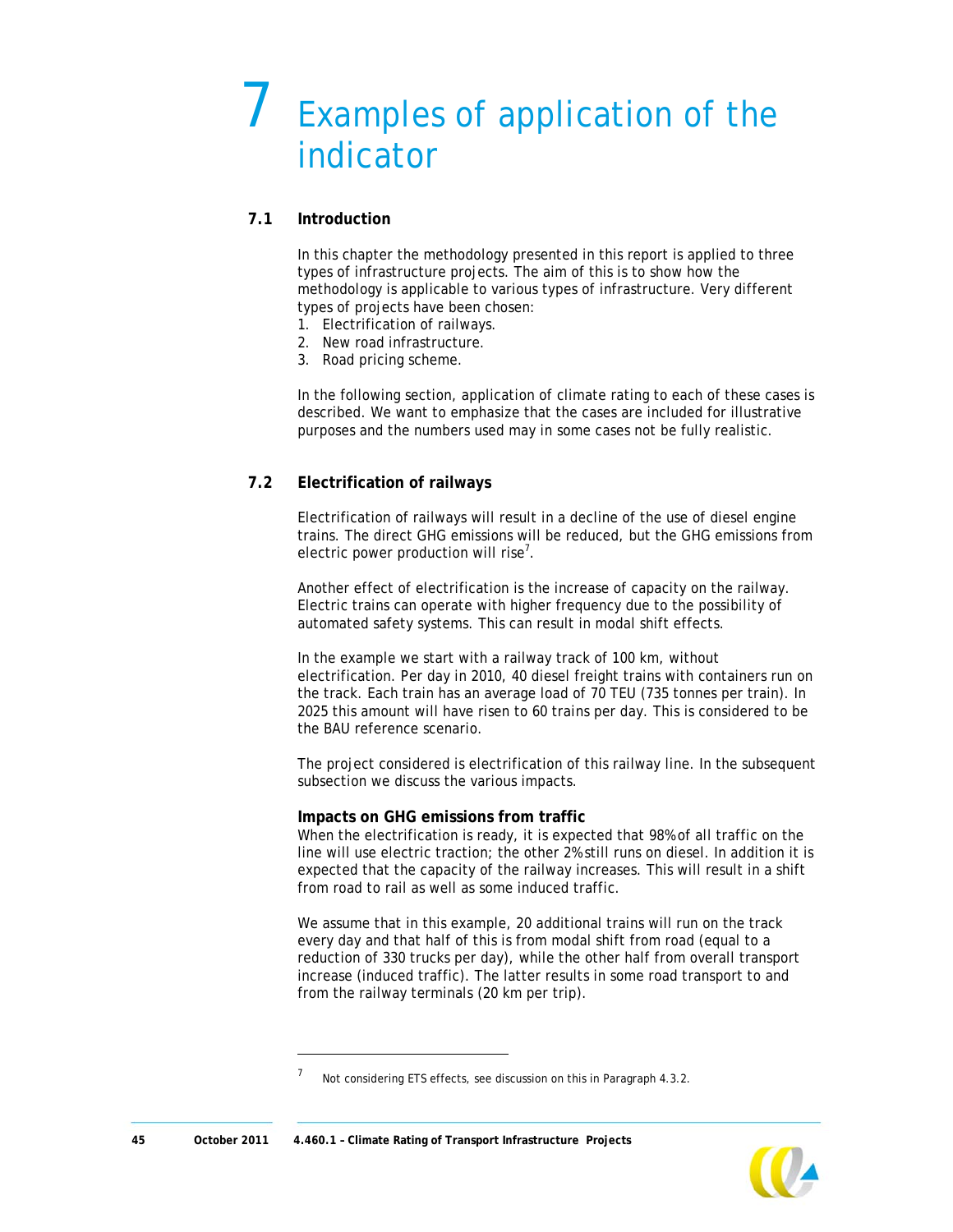The total impact on the GHG emissions from traffic in this case is then calculated with the emission factors shown in Table 3.

#### **Table 3 Case Electrification railway track – impacts on GHG emissions fro traffic**

|                                    | TEU/day | Emission     | Annual $CO2$ |
|------------------------------------|---------|--------------|--------------|
|                                    |         | factor (WTW) | emissions    |
|                                    |         | $q/tkm^8$    | kton/year    |
| BAU (2025)                         |         |              |              |
| Diesel trains (distance 100 km)    | 4,200   | 31           | 50           |
| After electrification (2025)       |         |              |              |
| Diesel trains (distance 100 km)    | 84      | 31           | 25           |
| Electric trains (distance 100 km)  | 5,516   | 12           |              |
| Reduction in trucks (modal shift;  | 700     | 69           | $-/-19$      |
| distance 100 km)                   |         |              |              |
| Additional truck (to/from railway  | 700     | 69           |              |
| terminal; distance 20 km)          |         |              |              |
| Total impact of the project on GHG |         |              | $-/- 35$     |
| emissions from traffic             |         |              |              |

So, in this example the net impact on the annual GHG emissions from traffic is a reduction of 35 ktonne of  $CO<sub>2</sub>$ .

**Impacts from infrastructure development, OMM and other impacts**  The electrification of the railway track is estimated to require the following amounts of materials, see Table 4.

#### **Table 4 Material use for electrification**

| <b>Material</b><br>(main materials<br>used) | Amount kg per<br>km per yr | Amount in kg<br>per yr | <b>Emission factor</b><br>in kg $CO2/kg$<br>material | Annual CO <sub>2</sub><br>emissions<br>kton/year |
|---------------------------------------------|----------------------------|------------------------|------------------------------------------------------|--------------------------------------------------|
| Steel                                       | 100,000                    | 10,000,000             | 1.3                                                  | 13                                               |
| Copper                                      | 2,200                      | 220,000                | 2.7                                                  | 0.6                                              |
| Concrete                                    | 800                        | 80,000                 | 0.16                                                 | 0.01                                             |
| Gravel                                      | 400,000                    | 40,000,000             | 0.08                                                 | 3.2                                              |
|                                             |                            |                        |                                                      | 16.8                                             |

The calculations have been made with an estimated lifetime of 40 years. In this illustrative example, the figures are derived from the SimaPro model. The total annual GHG emissions from construction of the electrification of the railway are about 17 ktonne  $CO<sub>2</sub>$  per year.

In this example it is assumed that the OMM effects and other impacts are negligible.

l 8



For this illustrative example, emission factors have been used from STREAM, CE (2011).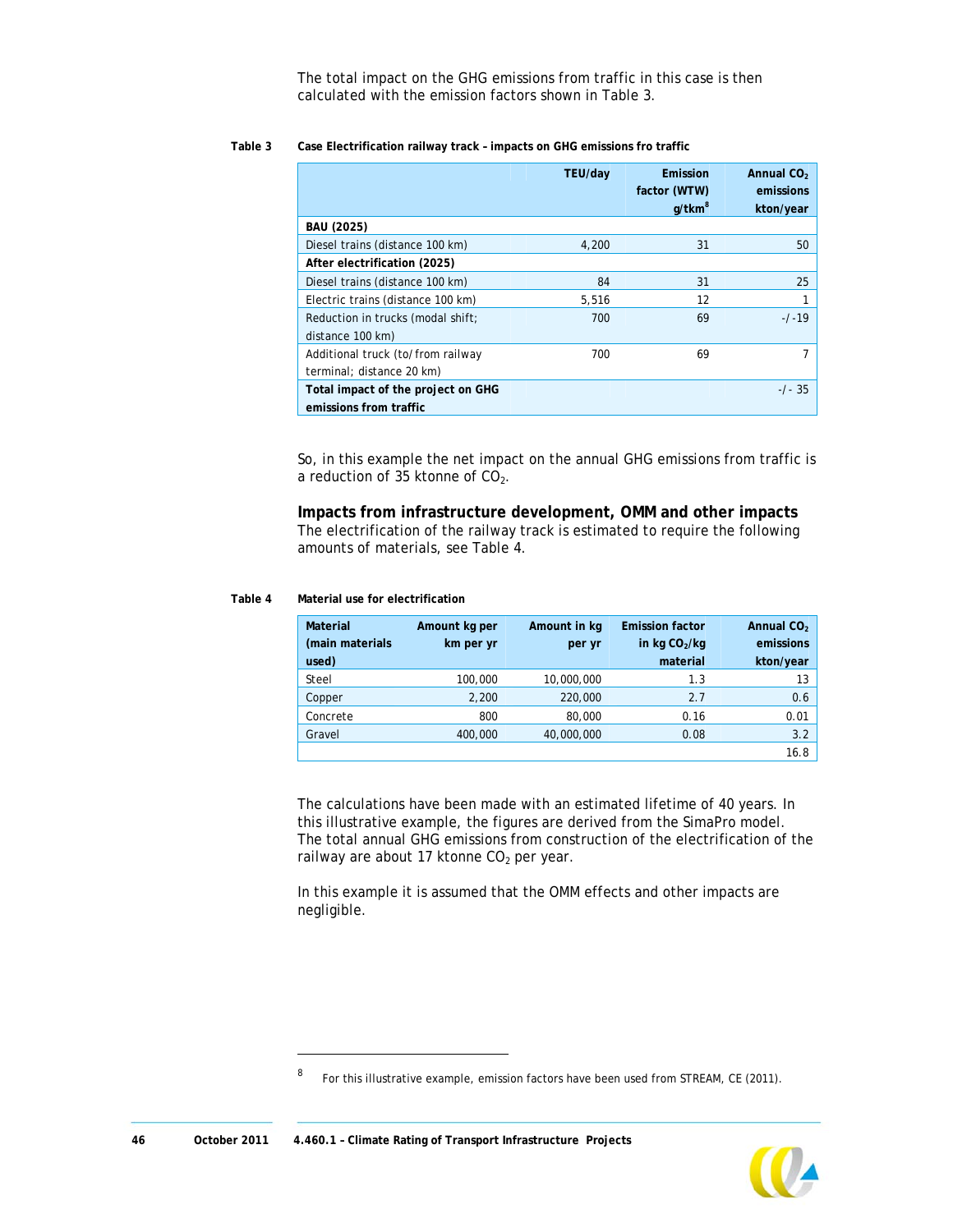#### **Total GHG impact**

The total GHG impact of this project can now be estimated as follows:

| Indicator                                           | Value                   |
|-----------------------------------------------------|-------------------------|
| Traffic impacts:                                    | -/- 35 ktonnne per year |
| Infrastructure development:                         | + 17 ktonne per year    |
| Net GHG impact:                                     | -/-18 ktonne per year   |
| Investment                                          | 90 million $\epsilon$   |
| Net result of the CBA                               | million €/year          |
| Climate rating indicator relative to investment     | $-/-$ 0.2 kg/€          |
| Climate rating indicator relative to welfare impact | $-/-$ 3.6 kg/€          |

#### **7.3 New road infrastructure**

New roads give the traffic opportunities to move. This will result in a higher use of the infrastructure and thereby to higher GHG emissions. In addition there are impacts from road construction and OMM to be considered.

As an example we take a traffic network around a large city. The network consists of about 260 km of motorways, main regional and main city roads. The BAU scenario is built from a starting year 2004 and ends in 2025.

There are two alternatives for coping with the existing and expected traffic demands. The new infrastructure in this example consists of 20 km highway in alternative 1 and 25 km of highway in alternative 2. They reduce congestion and so result in lower GHG emissions.

#### **Impacts on GHG emissions from traffic**

Traffic modelling shows the changes in traffic volume for both the BAU scenario and the two alternatives. The figures are given for trucks and cars. They are presented as total annual vehicle kilometres for all relevant roads within the network. The GHG emissions are calculated using hypothetical WTW average emission factors for the traffic in this city. We assume that they will be reduced because of congestion reduction in peak hours for part of the traffic on the network. To make it not too complicated, other traffic and modal shift effects are not included in this illustrative example.

#### **Table 5 Case new motorway – impacts on GHG emissions from traffic**

| Scenario                                  | Volume<br>trucks in<br>million<br>vkm/yr | Volume<br>passenger<br>cars in<br>million<br>vkm/yr | <b>WTW</b><br>emission<br>factor<br><b>Trucks</b><br>(q/vkm) | <b>WTW</b><br>emission<br>factor<br>Passenger<br>cars (g/vkm) | <b>GHG</b><br>emissions<br>ktonne/year |
|-------------------------------------------|------------------------------------------|-----------------------------------------------------|--------------------------------------------------------------|---------------------------------------------------------------|----------------------------------------|
| Situation in<br>2004                      | 500                                      | 3,200                                               | 500                                                          | 250                                                           | 383                                    |
| BAU (2025)                                | 750                                      | 4,600                                               | 450                                                          | 181                                                           | 427                                    |
| <b>New</b><br>motorway -<br>alternative 1 | 780                                      | 4.800                                               | 442                                                          | 178                                                           | 438                                    |
| <b>New</b><br>motorway -<br>alternative 2 | 800                                      | 4.900                                               | 438                                                          | 177                                                           | 444                                    |

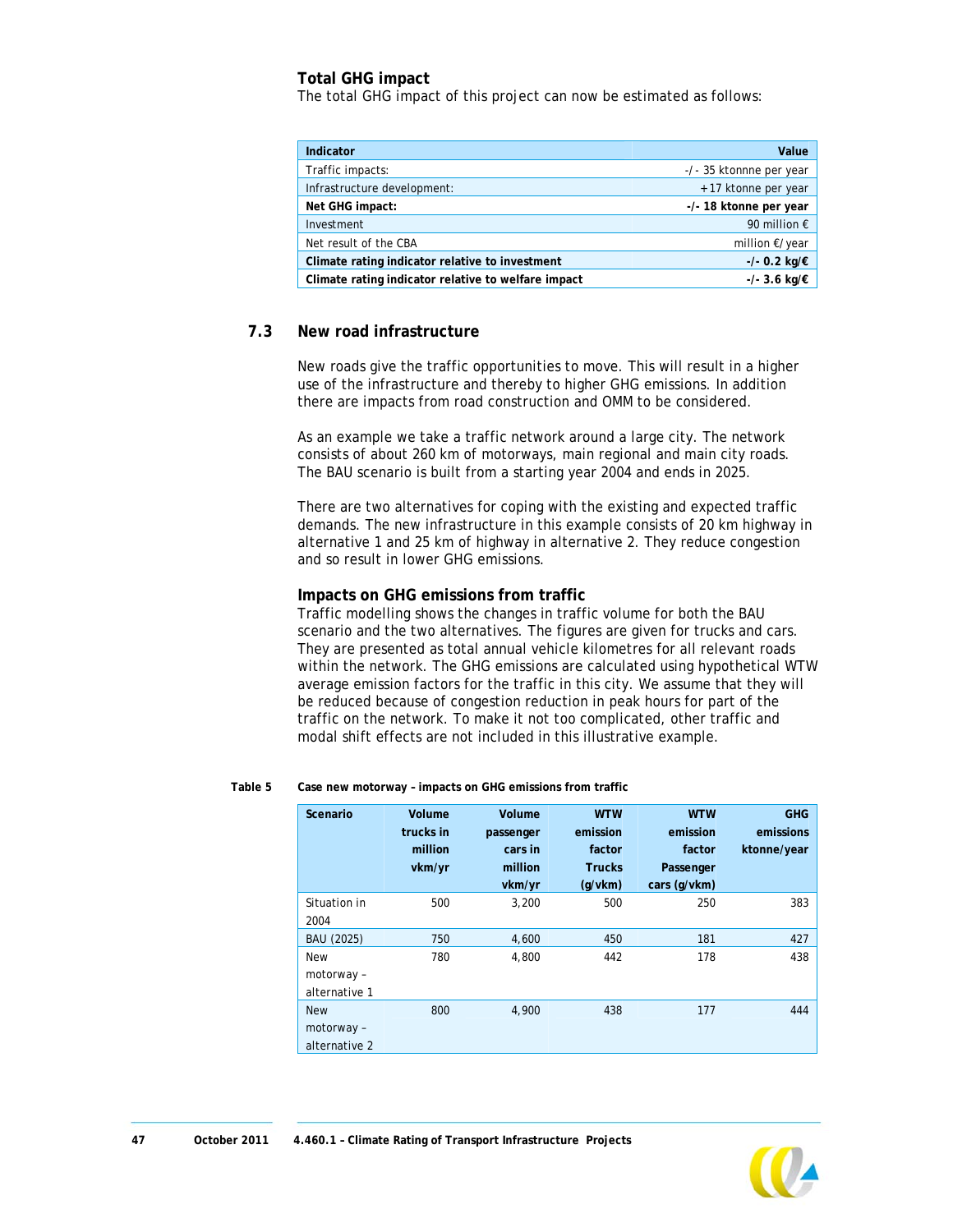So alternative 1 results in 11 ktonne additional emissions per year, while for alternative 2, these are 17 ktonne per year.

**Impacts from infrastructure development, OMM and other impacts**  Estimates for the material used for these news roads are shown in Table 6.

#### **Table 6 Materials for new roads**

| <b>Material</b> | Amount kg per | <b>Emission factor</b> | <b>GHG</b> emissions | <b>GHG</b> emissions |
|-----------------|---------------|------------------------|----------------------|----------------------|
| (main           | km per yr     | in kg $CO2/kg$         | in alternative 1     | in alternative 2     |
| materials used) |               | material               | (ktonne)             | (ktonne)             |
| Gravel          | 4,240,000     | 0.079                  | 6.7                  | 8.4                  |
| <b>Bitumen</b>  | 129,600       | 0.49                   | 1.3                  | 1.6                  |
| Steel           | 53,000        | 1.46                   | 1.5                  | 1.9                  |
| Concrete        | 450,000       | 0.11                   | 1.0                  | 1.2                  |
| Total           |               |                        | 10.5                 | 13.1                 |
| Total/year      |               |                        | 0.26                 | 0.33                 |

If we combine these data with estimates for the operation, maintenance and management of the road (hypothetical estimates) then the total impacts are as follows.

#### **Table 7 Overview of GHG impacts from infrastructure development and OMM processes**

| <b>Material</b><br>(main materials used)                                | <b>GHG</b> emissions in<br>alternative 1<br>(ktonne) | <b>GHG</b> emissions in<br>alternative 2<br>(ktonne/yr) |
|-------------------------------------------------------------------------|------------------------------------------------------|---------------------------------------------------------|
| Total CO <sub>2</sub> emissions from materials used<br>for construction | 0.26                                                 | 0.33                                                    |
| Total $CO2$ emissions from energy used<br>for construction              | 0.12                                                 | 0.15                                                    |
| Infrastructure OMM emissions                                            | 0.22                                                 | 0.27                                                    |
| Total emissions from construction and<br><b>OMM</b>                     | 0.60                                                 | 0.75                                                    |

#### **Total GHG impact**

The total GHG impact of this project can now be estimated as follows:

|                | Indicator                      | Value                 |
|----------------|--------------------------------|-----------------------|
| Alternative 1: | Traffic impacts:               | 11 ktonne per year    |
|                | Infrastructure development and | 0.6 ktonne per year   |
|                | OMM:                           |                       |
|                | Total impact:                  | 12 ktonne per year    |
|                | Investment                     | 20 million $\epsilon$ |
|                | Net result of the CBA          | 12 million €/year     |
|                | Climate rating indicator       | 0.6 kg/ $\epsilon$    |
|                | relative to investment (in ton |                       |
|                | $CO2/Euro$ :                   |                       |
|                | Climate rating indicator       | 1.0 kg/€              |
|                | relative to welfare impact     |                       |

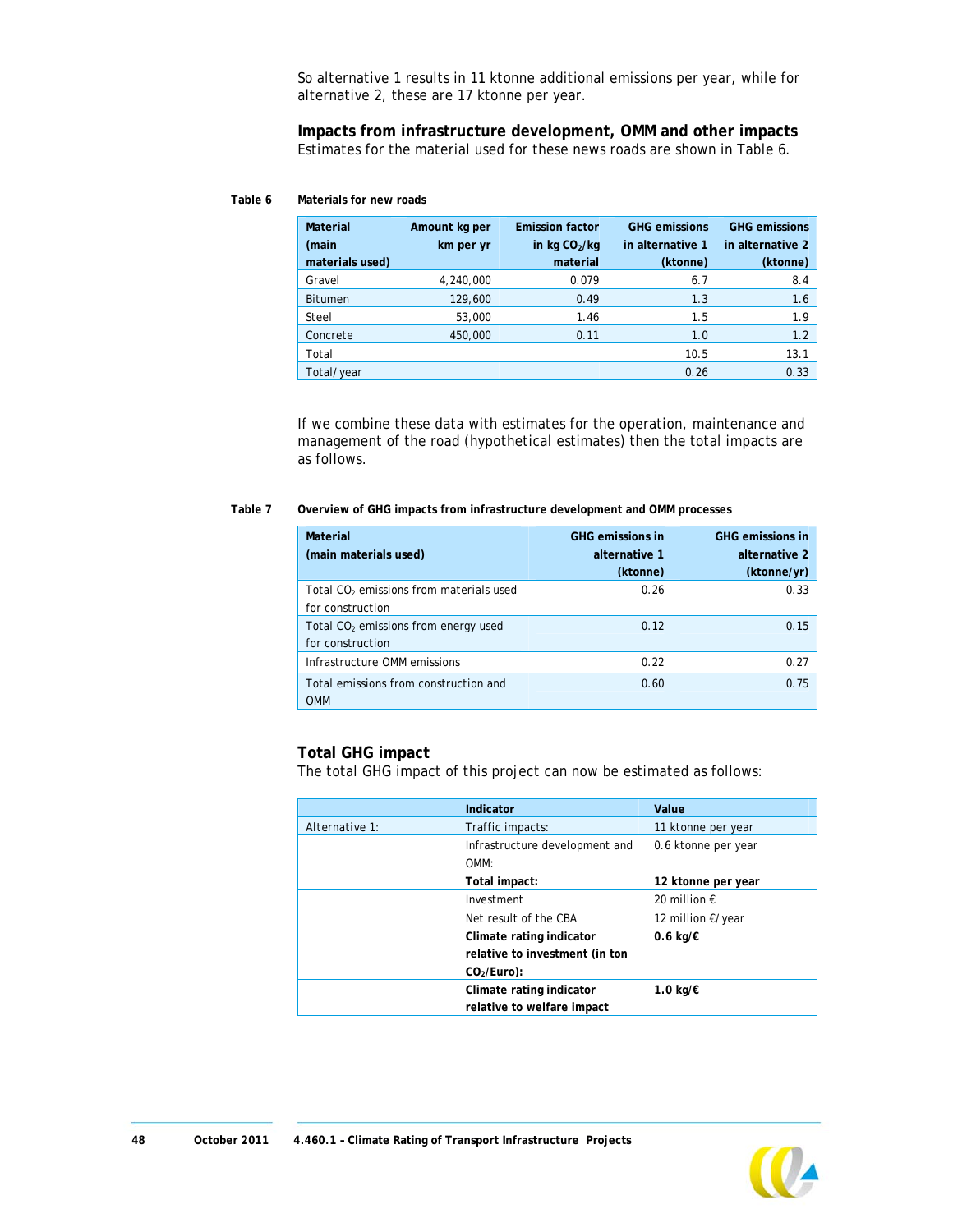|                | Indicator                                    | Value                 |
|----------------|----------------------------------------------|-----------------------|
| Alternative 2: | Traffic impacts                              | 17 ktonnne per year   |
|                | Infrastructure development and<br><b>OMM</b> | 0.8 ktonne per year   |
|                | <b>Total impact</b>                          | 18 ktonnne per year   |
|                | Investment                                   | 25 million $\epsilon$ |
|                | Net result of the CBA                        | 16 million €/year     |
|                | Climate rating indicator                     | $0.7$ kg/ $\epsilon$  |
|                | relative to investment                       |                       |
|                | Climate rating indicator                     | $0.9$ kg/ $\epsilon$  |
|                | relative to welfare impact                   |                       |

#### **7.4 Road pricing system**

Road pricing effects the traffic due to higher prices for transport. This will influence the amount of traffic (at certain time frames), modal shift, but it can also reduce congestion. In addition, it could also affect the type of transport, e.g. environmental friendly types could be favoured by the price. In the end it will result in a different transport volumes, modal split and emission factors.

If we take the example from Paragraph 7.3 and instead of planning new infrastructure we start with a system of road pricing, changes in traffic volume will occur. These changes can be calculated by traffic modelling and assumptions on the effect of road pricing.

In this case we compare the BAU scenario with road pricing. We assume that traffic modelling indicates that in the case of road pricing the traffic volume as presented in the example of Paragraph 7.3 declines with 8% for passenger cars and 4% for trucks.

Again, the GHG emissions are calculated using hypothetical WTW average emission factors for the traffic in this city and other traffic and modal shift effects are not included in this illustrative example. We assume that the GHG emissions for both cars and trucks decline at a somewhat higher rate than the traffic, as we assume that the same congestion reduction is achieved as in Alternative 2 from the pervious case. The traffic impacts are summarized below.

| Scenario             | Volume<br><b>Trucks in</b><br>million<br>vkm/yr | Volume<br>passenger<br>cars in million<br>vkm/yr | <b>WTW</b><br>emission<br>factor<br><b>Trucks</b><br>(q/vkm) | <b>WTW emission</b><br>factor<br>Passenger cars<br>(q/vkm) | <b>GHG</b><br>emissions<br>ktonne/year |
|----------------------|-------------------------------------------------|--------------------------------------------------|--------------------------------------------------------------|------------------------------------------------------------|----------------------------------------|
| Situation<br>in 2004 | 500                                             | 3,200                                            | 500                                                          | 250                                                        | 383                                    |
| <b>BAU</b><br>(2025) | 750                                             | 4.600                                            | 450                                                          | 181                                                        | 427                                    |
| Road<br>pricing      | 720                                             | 4,232                                            | 438                                                          | 177                                                        | 389                                    |

#### **Table 8 Road pricing – impacts on GHG emissions from traffic**

So, in this case the impact on GHG emission from traffic is a 38 ktonne reduction.

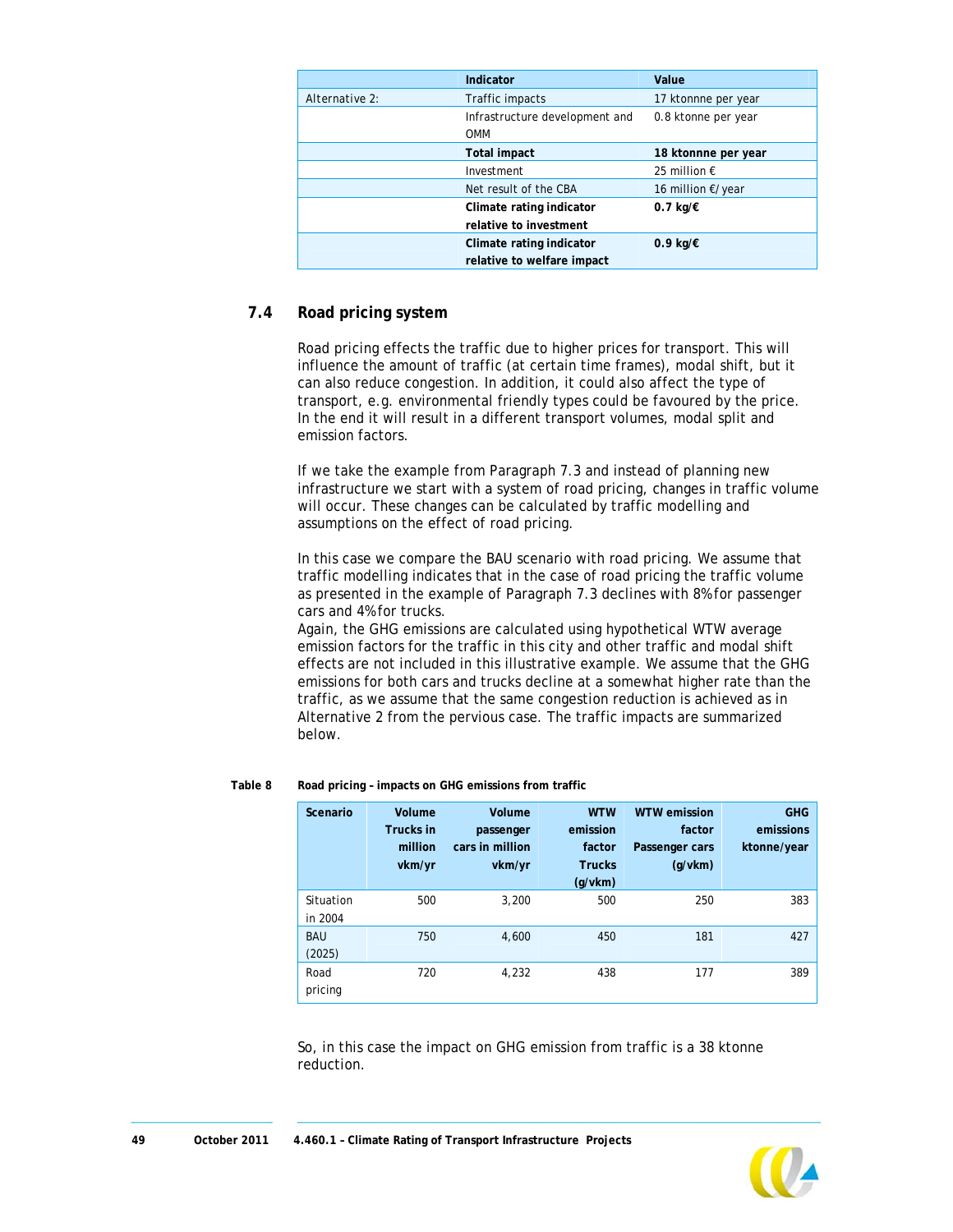**Impacts from infrastructure development, OMM and other impacts**  To make road pricing possible changes in infrastructure are necessary. These changes are presumed to consist of: electronic detection equipment on the road entrances, electronic devices in cars to make detection possible, data centres for handling the information and finances.

For these equipment LCA data are available, for this case we presume an average GHG emission factor of 2.26 kg/kg equipment.

#### **Table 9 Electronic equipment**

| <b>Material</b> | Amount    | <b>Emission factor</b> | <b>GHG</b> emission |
|-----------------|-----------|------------------------|---------------------|
|                 | kg per kg | kg per kg              | kg per kg           |
| Steel           | 0.46      | 1.3                    | 0.6                 |
| Copper cables   | 0.32      | 2.7                    | 0.86                |
| Plastic         | 0.08      | 2.5                    | 0.2                 |
| Printed board   | 0.14      | 4.3                    | 0.6                 |
| Total           |           |                        | 2.26                |

If we assume that 200,000 on-board units are needed, each weighting 3 kg and with an average lifetime of 7 year, the total impact of these would be 1.4 ktonne of  $CO<sub>2</sub>$  per year. If we assume that from additional assessments it would be concluded that another 1.6 ktonne per year would be needed for energy use and building in the units and another 2 ktonne per year for the other parts of the road pricing scheme, the total impact from the road pricing infrastructure development and OMM would be about 5 ktonne.

However, it can also be expected that the reduction in road traffic results in some reduction of emissions from OMM processes; in this case assumed to be 1 ktonne per year, making the net impact of infrastructure development and OMM at 4 ktonne per year.

#### **Total GHG impact**

The total GHG impact of this project can now be estimated as follows:

| Indicator                                           | Value                  |
|-----------------------------------------------------|------------------------|
| Traffic impacts                                     | -/-38 ktonnne per year |
| Infrastructure development and OMM                  | 4 ktonne per year      |
| <b>Total impact</b>                                 | -/-34 ktonne per year  |
| Investment                                          | 40 million $\epsilon$  |
| Net result of the CBA                               | 70 million $\epsilon$  |
| Climate rating indicator relative to investment     | $-/-$ 0.9 kg/€         |
| Climate rating indicator relative to welfare impact | $-/-$ 0.5 kg/€         |

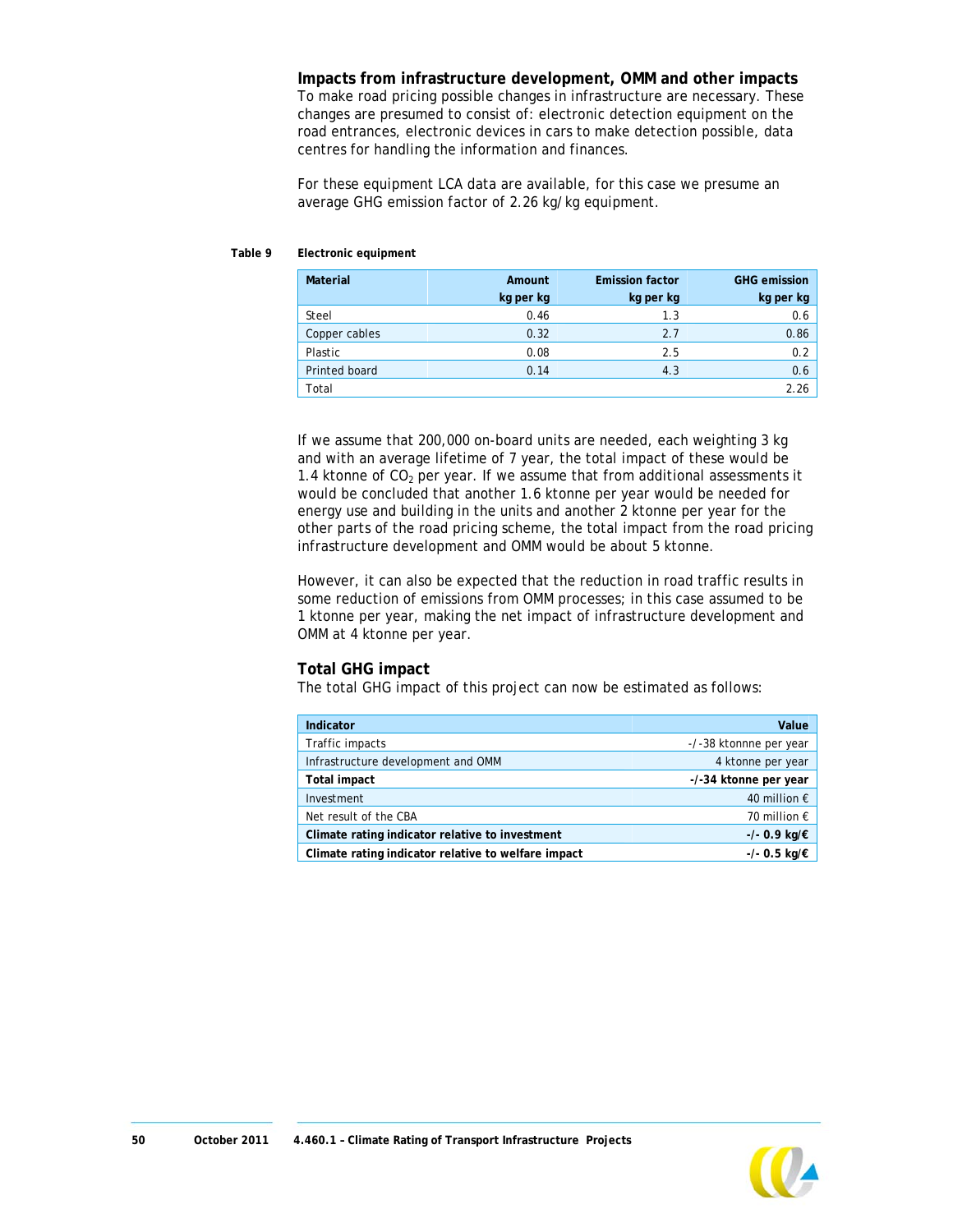# Conclusions & recommendations

#### **8.1 Conclusions**

Infrastructure policy and climate policy interfere. Developing or upgrading transport infrastructure can have significant impacts on the decarbonisation of transport. While some types of infrastructure carry the risk to get locked-in to carbon intensive technology or transport modes, other projects may actually contribute to GHG reduction.

Until now, the impacts on greenhouse gas emissions are not well integrated in transport infrastructure project appraisal. This is not only true at a European level but also at most national and local levels. Climate rating could solve this by explicitly taking account of the effect on greenhouse gases emissions in the infrastructure project appraisal and funding decisions. The climate rating methodology developed in this report is a suitable basis for this.

The methodology is applicable to all type of infrastructure projects. It is relatively straightforward and all data required for making the calculations are available from either the socio-economic assessment of the project or from additional data sources. The most important additional data and their data sources are:

- Emission factors per mode of transport and vehicle type: from standard data sets such as TREMOVE or from national emission inventories.
- Emission factors per material and energy used for developing, maintaining, managing or operating the infrastructure (available from various studies and models like Simapro or the Ecoinvent database).

This study identified a number of critical choices in calculating the impact of infrastructure projects on greenhouse gas emissions. The most critical issues in the climate rating methodology are:

- **Impact of GHG emissions from traffic impacts** 
	- The choice of the reference scenario (related to GDP).
	- Emission factors that reflect real-life well-to-wheel emissions.
	- The quality of the traffic modelling, taking account of all major response mechanisms and choosing a sufficient large geographical scope and granularity of the network.
	- A guiding principle should be that for the calculation of greenhouse impacts from changes in traffic, the most important guideline is that the same traffic changes should be used as for the socio economic assessment of the project.
- **Impacts from infrastructure development, operation, management and maintenance:** 
	- First check of the order of magnitude of these emissions, to assess whether they are significant.
	- Lifetime of infrastructure used.
	- Choice between a bottom-up (average emission for each type of material and energy used) or top-down approach (average emission per unit of infrastructure, e.g. lane-kilometre, track-kilometre, bridge, tunnel).

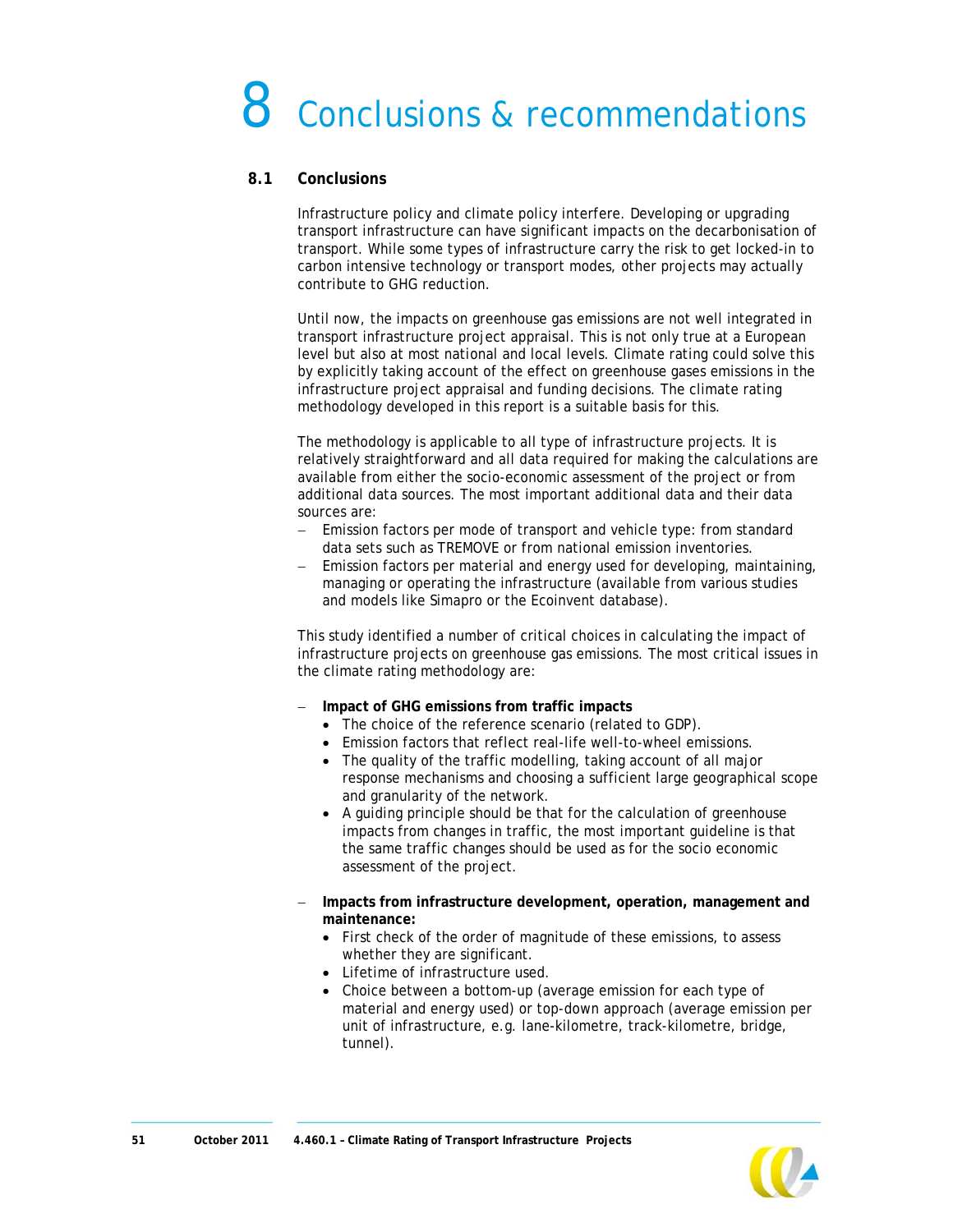- The assumptions on relative emissions per unit of material (Gross Energy requirement, GER), energy and/or infrastructure element.
- **Other impacts:** 
	- These are expected to be often insignificant. They are to be assessed on a case by case basis.

The main data requirements and data sources that can be used for the climate rating methodology are listed in Table 10.

**Table 10 Overview of main data requirements and data sources for climate rating** 

| Type of impact                                                | Data requirements                                                                       | Data sources                                                                                             |
|---------------------------------------------------------------|-----------------------------------------------------------------------------------------|----------------------------------------------------------------------------------------------------------|
| Changes in traffic                                            | Traffic volumes and<br>modal split<br>(differentiated to vehicle<br>and fuel types)     | Traffic model results<br>from socio-economic<br>assessment                                               |
|                                                               | GHG emission factors<br>(well-to-wheel,<br>differentiated to vehicle<br>and fuel types) | Emissions factors from<br>national emissions<br>inventory<br>or European dataset, e.g.<br><b>TREMOVE</b> |
| Infrastructure development                                    | Bottom-up approach                                                                      | Bottom-up approach                                                                                       |
| and infrastructure Operation<br>Management and<br>Maintenance | Energy use for<br>construction and end-of-<br>life processes.                           | Estimates in project work<br>plan                                                                        |
|                                                               | GHG emission factors<br>(well-to-wheel) per<br>energy source                            | Default values, e.g. from<br>emissions inventory or or<br>European dataset, e.g.<br><b>TREMOVE</b>       |
|                                                               | Materials for<br>construction and end-of-<br>life processes                             | Estimates in project work<br>plan                                                                        |
|                                                               | <b>GER (Gross Energy</b><br>Requirement) values                                         | Default values, e.g. from<br>Simapro or the Ecoinvent<br>database                                        |
|                                                               | Lifetime of infrastructure                                                              | Default value(s) (e.g. 30<br>years or differentiated to<br>type of infrastructure                        |
|                                                               | Top-down approach<br>Units of infrastructure                                            | element)                                                                                                 |
|                                                               | (lane-kms, track-kms, km                                                                | Estimates in project work                                                                                |
|                                                               | of bridge, tunnel, etc.)                                                                | plan                                                                                                     |
|                                                               | Emission factor per unit<br>of infrastructure                                           | Default set to be<br>developed, e.g. based on<br>AEA (2011)                                              |
| Impacts on other sectors                                      | Case by case                                                                            | Case by case                                                                                             |
| (e.g. handling of goods,<br>storage, industrial activity,     |                                                                                         |                                                                                                          |
| etc.)                                                         |                                                                                         |                                                                                                          |

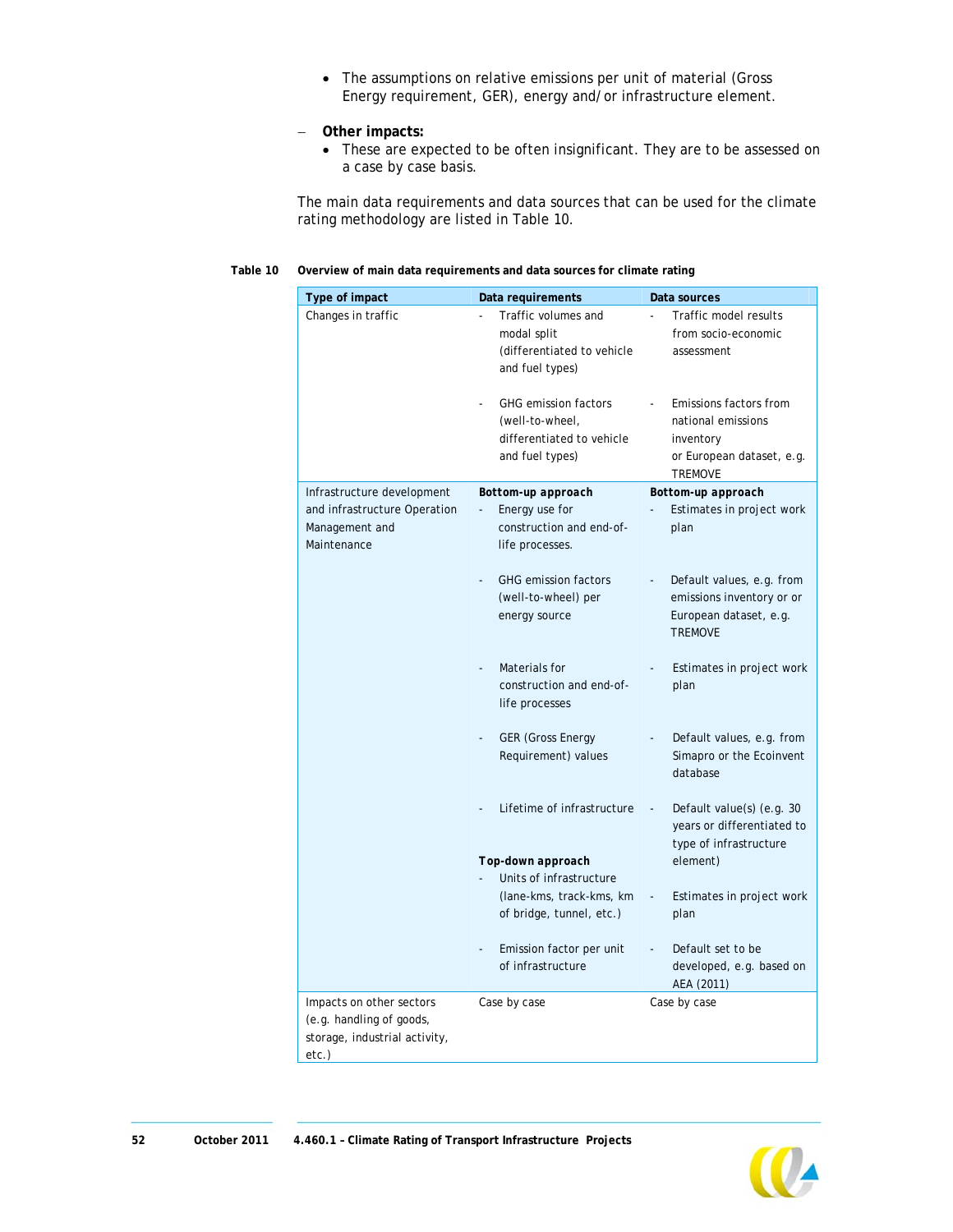For comparing different projects, the impact of a project on greenhouse gas emissions should be compared to a measure for the size or value of the project. The (EU or total) investment is the best candidate for this, for the short to medium term. For the longer term the net contribution to economic welfare from the cost benefit analysis could be an alternative. However for many projects no proper cost benefit analysis is available yet. The value of the climate rating indicator could be used for deciding on the co-funding rate or for prioritisation of projects.

#### **8.2 Recommendations**

The main recommendations from this study are regarding climate rating of transport infrastructure are:

- To further develop a climate rating methodology for transport infrastructure projects. This could be done by the TEN-T agency with input from a range of experts. Particularly the following issues deserve further attention (see also the previous section, 8.1):
	- Requirements regarding traffic modelling.
	- Standardised set of emission factors (national or a EU-wide harmonised set).
	- Elaboration of the precise definitions and default parameters for emissions from infrastructure development, operation, management and maintenance.
	- Climate impacts of black carbon.
	- To build this on the main structure defined in this study.

In addition there are a number of additional recommendations regarding transport infrastructure project appraisal in general that were identified during this study:

- To require for all major transport infrastructure projects a proper social cost benefit analysis to be carried out.
- To develop a mechanism for a quality check on all traffic modelling used for infrastructure project appraisal. This check should ensure that the geographical scope, granularity of the network and the type of response mechanisms covered by the model match well with main impacts that can be expected from the infrastructure project.
- To require to be fully transparent on the relevant data and assumptions behind the Environmental Impact Assessment and Social Cost Benefit Analysis of a project.
- To develop a mechanism that ensures impartial project assessment. The interests in the infrastructure project of the parties that are directly involved and making the assessments are sometimes high. The requirement of an independent external review may help to further improve the quality and fairness of project appraisal.

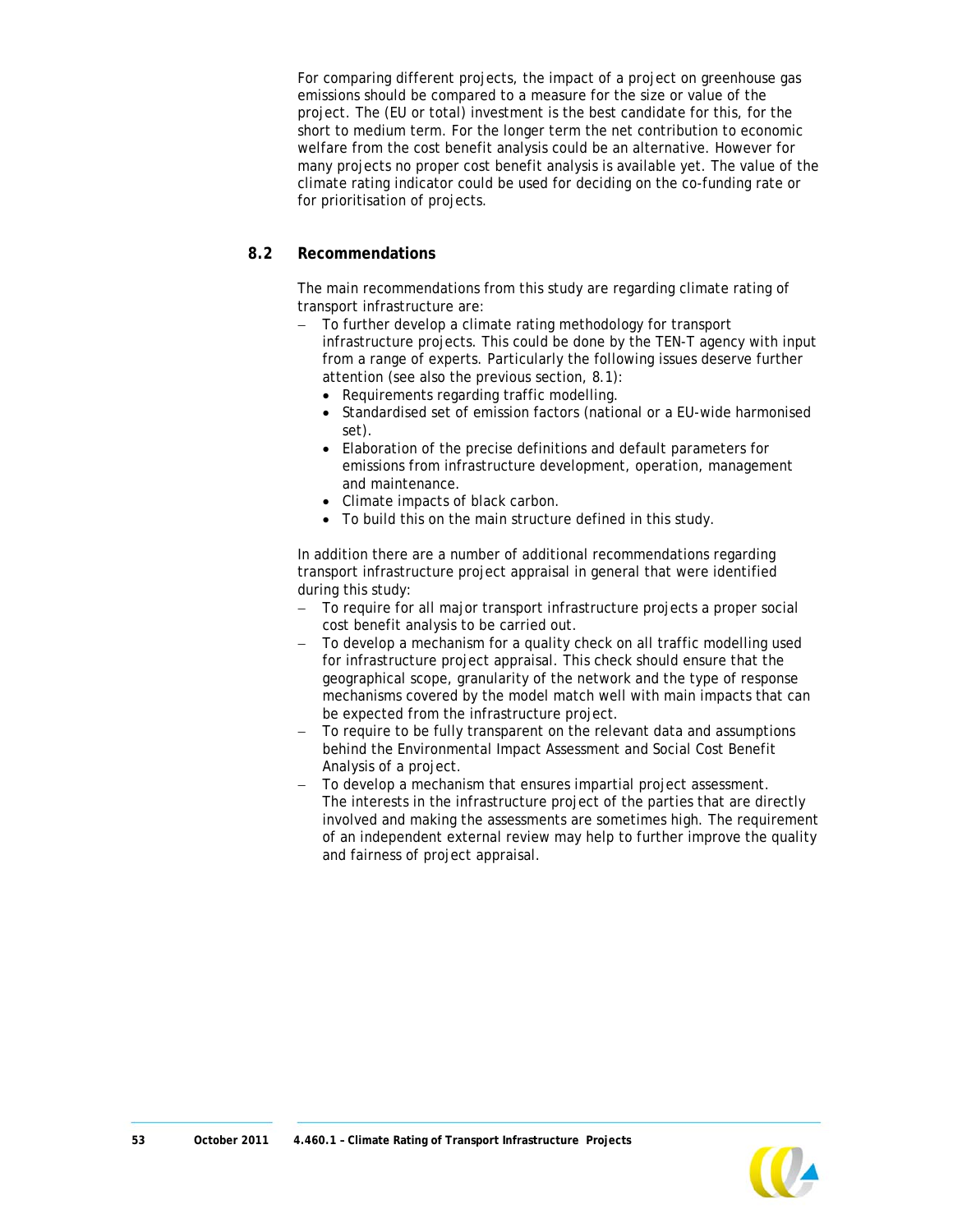

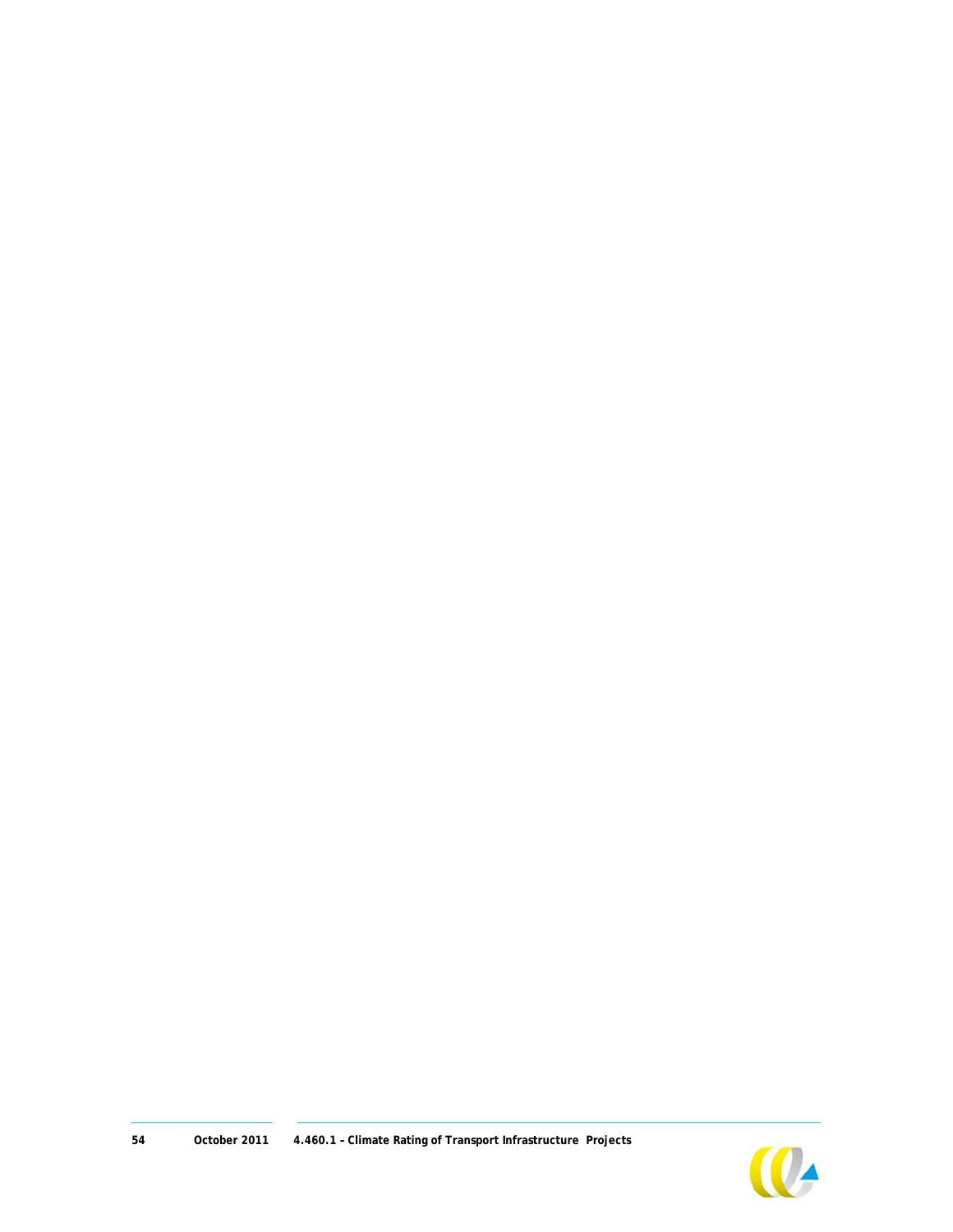### References

#### **AEA/CE, 2009**

M. Davidson, H.P van Essen EU Transport GHG : Routes to 2050? Methodological issues related to assessing cost effectiveness of climate change abatement options London ; Delft : AEA Technology ; CE Delft, 2009

#### **AEA, 2011**

N. Hill, et al. The role of GHG emissions from infrastructure construction, vehicle manufacturing, and ELVs in overall transport sector emissions Task 2 paper produced as part of a contract between European Commission Directorate-General Climate Action and AEA Technology plc Via: www.eutransportghg2050.eu http://www.eutransportghg2050.eu/cms/assets/Uploads/Meeting-Documents/EU-Transport-GHG-2050-II-Task-2-Report-21April-2011-DRAFT.pdf (Date of last access 18/09/2011)

#### **CE, 2007**

S.M. (Sander) de Bruyn, M.J. (Martijn) Blom, A. (Arno) Schroten, M. (Machiel) Mulder Leidraad MKBA in het milieubeleid : Versie 1.0 Delft : CE Delft, 2007

#### **CE, 2008a**

L.C. (Eelco) den Boer, F.P.E. (Femke) Brouwer, H.P. (Huib) van Essen STREAM Studie naar Transport Emissies van Alle Modaliteiten Delft : CE Delft, 2008

#### **CE, et al., 2008b**

M. Maibach, C. Schreyer, D. Sutter (INFRAS) ; H.P. van Essen, B.H. Boon, R. Smokers, A. Schroten (CE Delft) ; C. Doll (Fraunhofer Gesellschaft – ISI) ; B. Pawlowska, M. Bak (University of Gdansk) Handbook on estimation of external costs in the transport sector Internalisation Measures and Policies for All external Cost of Transport (IMPACT), Version 1.1 Delft : CE Delft, 2008

#### **CE, 2010**

Sander de Bruyn, Marisa Korteland, Agnieszka Markowska, Marc Davidson, Femke de Jong, Mart Bles, Maartje Sevenster Shadow Prices Handbook : Valuation and weighting of emissions and environmental impacts Delft : CE Delft, 2010

#### **CE, 2011**

Eelco den Boer, Matthijs Otten, Huib van Essen STREAM International Freight 2011 : Comparison of various transport modes on a EU scale with the STREAM database Delft : CE Delft, 2011